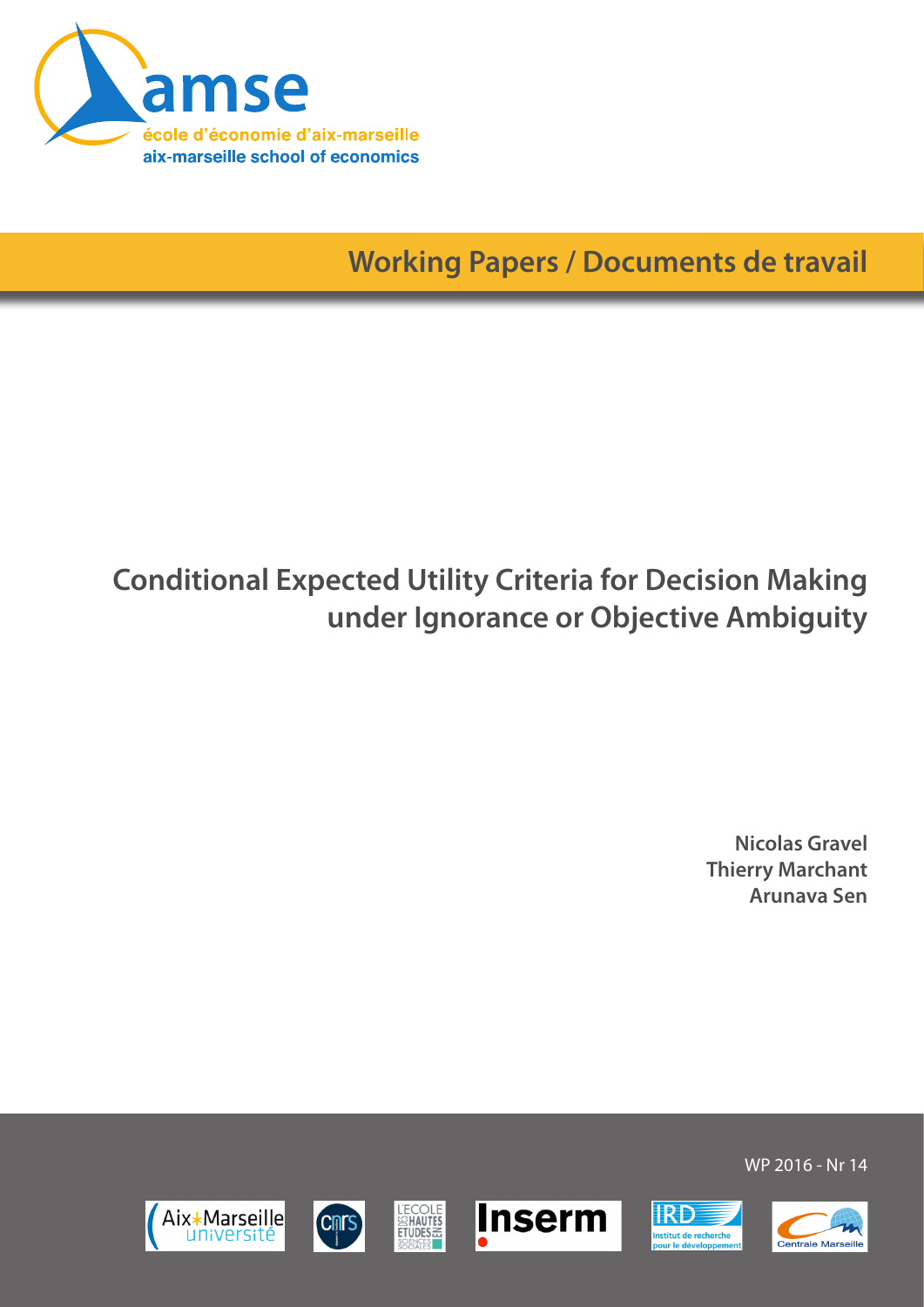## Conditional Expected Utility Criteria for Decision Making under Ignorance or Objective Ambiguity

Nicolas Gravel<sup>\*</sup>, Thierry Marchant<sup>†</sup> and Arunava Sen<sup>‡</sup>

April 6th, 2016 Keywords: Ignorance, Ambiguity, Conditional Probabilities, Expected Utility, Ranking Sets, axioms JEL classification numbers: D80, D81.

#### Abstract

We provide an axiomatic characterization of a family of criteria for ranking completely uncertain and/or ambiguous decisions. A completely uncertain decision is described by the set of all its consequences (assumed to be finite). An ambiguous decision is described as a finite set of possible probability distributions over a finite set of prices. Every criterion in the family compares sets on the basis of their *conditional expected utility*, for some probability function taking strictly positive values and some utility function both having the universe of alternatives as their domain.

## 1 Introduction

Suppose that a (public) decision maker examines the possibility of adopting an economically costly regulation that would limit carbon emissions in the next 50 years with the aim of preventing global warming. The decision maker is uncertain about the impact of carbon emission on the average earth temperature and tries to get evidence from the best scientists and available models about this. For instance, the decision maker could obtain in Meinshausen, Meinshausen, Hare,

<sup>∗</sup>Aix-Marseille University (Aix-Marseille School of Economics), CNRS & EHESS, Centre de la Vieille Charité, 2, rue de la Charité, 13 002 Marseille, France, nicolas.gravel@univ-amu.fr †Ghent University, Department of Data analysis, H. Dunantlaan 1, B-9000 Gent, Belgium, Thierry.Marchant@UGent.be

<sup>‡</sup>Indian Statistical Institute, 7, Shaheed Jit Singh Marg, New Delhi, 11 0016 India, asen@isid.ac.in.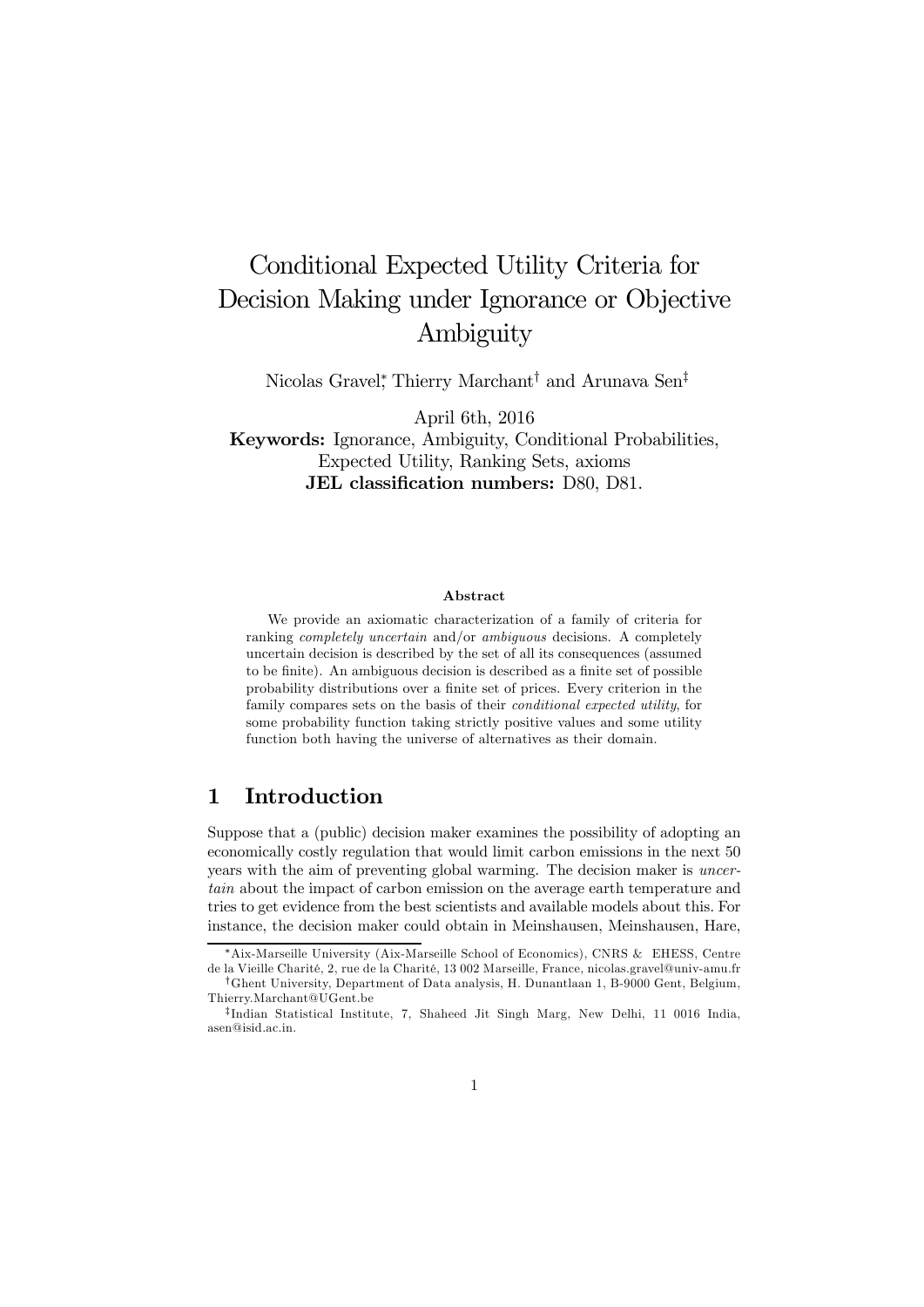Raper, Frieler, Knutti, Frame, and Allen (2009) the collection of estimated distributions of increase in earth temperature (above the pre-industrial level) that would result from doubling the amount of carbon in the atmosphere depicted in Figure 1. The decision maker could possibly obtain similar distributions of increases in the earth temperature for alternative scenarios of variations of carbon emissions, and base the regulation policy on the information provided by those alternative collections of distributions. This is a an example of a decision taken



Figure 1: Estimated distributions of the increase in the Earth temperature in the next 50 years (source: Meinshausen, Meinshausen, Hare, Raper, Frieler, Knutti, Frame, and Allen (2009))

under *objective ambiguity*. There is *ambiguity* because the (probabilistic) knowledge required to take the decision is not unique. As shown on Figure 1, there are several estimates of the distributions of increase of the earth temperature. Some of them are imprecise and exhibit a large discrepancy in the predicted rises of temperature. Others are more concentrated around their "central tendency". The decision maker has no additional a priori knowledge that would enable a further discrimination between these different estimates. The ambiguity is, however, objective in the sense that these probability distributions are given to the decision maker by credible - here scientific - sources that he/she has all the reasons to believe. Other examples of decisions involving objective ambiguity include those involved in the well-known Ellsberg (1961) paradox or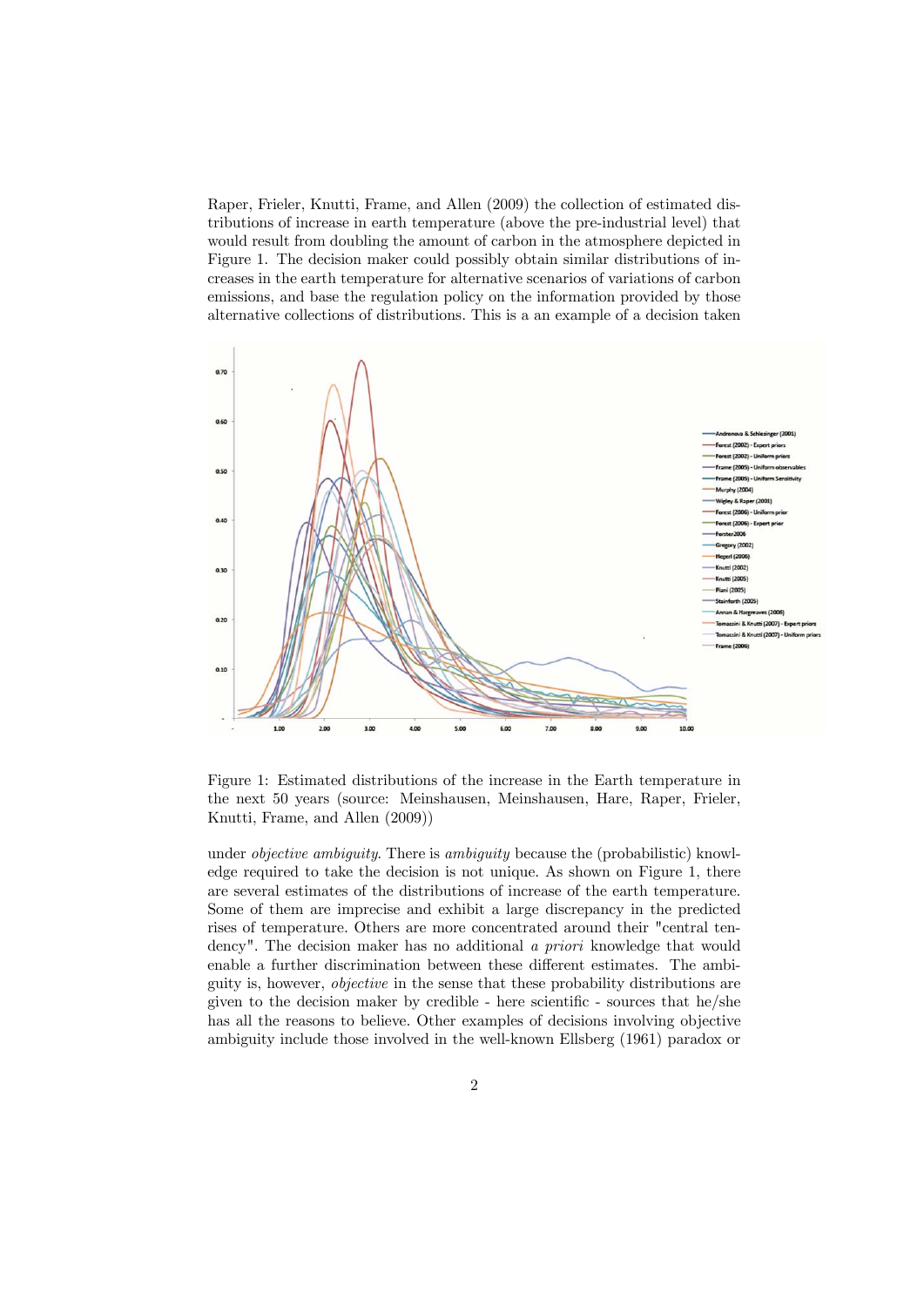the excellent one, provided by Ahn (2008), of an ill patient having to choose between two medical treatments associated with ambiguous evidence on their probability of survival.

From a formal point of view, deciding under objective ambiguity involves comparing sets of possible probability distributions such as that described in Figure 1. It differs to that extent from decision making under (subjective) ambiguity studied in an important literature (see e.g. Epstein and Zhang (2001), Ghirartado and Marinaccin (2002), Ghirartado, Maccheroni, and Marinacci (2004), Klibanoff, Marinacci, and Mukerji (2005), Segal (1987) or Segal (1990)) that describes decisions as Savagian acts. Recall that the later are functions from a set of (mutually exclusive) states of nature - that can be enriched to lotteries  $\dot{a}$ la Anscombe and Aumann (1963) - into a set of consequences. Describing decisions as Savagian acts imposes a mathematical structure that may not always be present in actual decision making processes. For instance, the public decision maker who is given the probability distributions of figure 1 is unlikely to have clear ideas - if any at all - on the "states of natures" that have generated these probabilities, or those that produce the various average temperature levels observed on the Earth surface in the next 50 years. On the other hand, such a decision maker can very well understand that a given global warming policy be associated with a collection of different probability distributions concerning a consequence of interest - for instance the average earth temperature. Additional justifications for describing decision making under objective ambiguity in terms of set rankings can be found in Ahn (2008) or Olszewski (2007).

Ranking sets of objects describe also the decision making process in situations of "ignorance" or "radical uncertainty - as these are sometimes called. In these situations, an element of a set is interpreted as a "certain" consequence that the decision associated to that set can have. The literature on ignorance has given rise also to a significant literature surveyed, for instance, in Barberà, Bossert, and Pattanaik (2004). Most of the criteria for decision making studied in this literature are based on the best and the worst consequences of the  $\alpha$  decisions or on associated lexicographic extensions.<sup>1</sup> There are two obvious limitations of such "extremist" rankings. The first is that it is natural to believe (in line with various "expected utility" hypotheses) that decision makers are concerned with "averages" rather than "extremes". For instance, suppose that A is a decision under ignorance that can result in earning either \$1 or \$1 000 000 while  $B$  is an alternative decision that can lead to any integer amount of money lying between \$0 and \$999 999. Since the extreme earnings associated to  $A$  are strictly greater than those of  $B$ , "extremist" criteria based on the min or the max will favor the former over the latter. However, a convincing case can be made for  $B$  over  $A$  on the grounds that, on "average" a larger gain is likelier in the former. A second drawback of "extremist" rankings is that they do not allow for a diversity of attitudes toward ignorance across decision makers. In situations where decisions have only monetary consequences and all decision makers prefer more money to less, they will all have identical rankings over

<sup>&</sup>lt;sup>1</sup>Notable exceptions are Baigent and Xu  $(2004)$  and Nitzan and Pattanaik  $(1984)$ .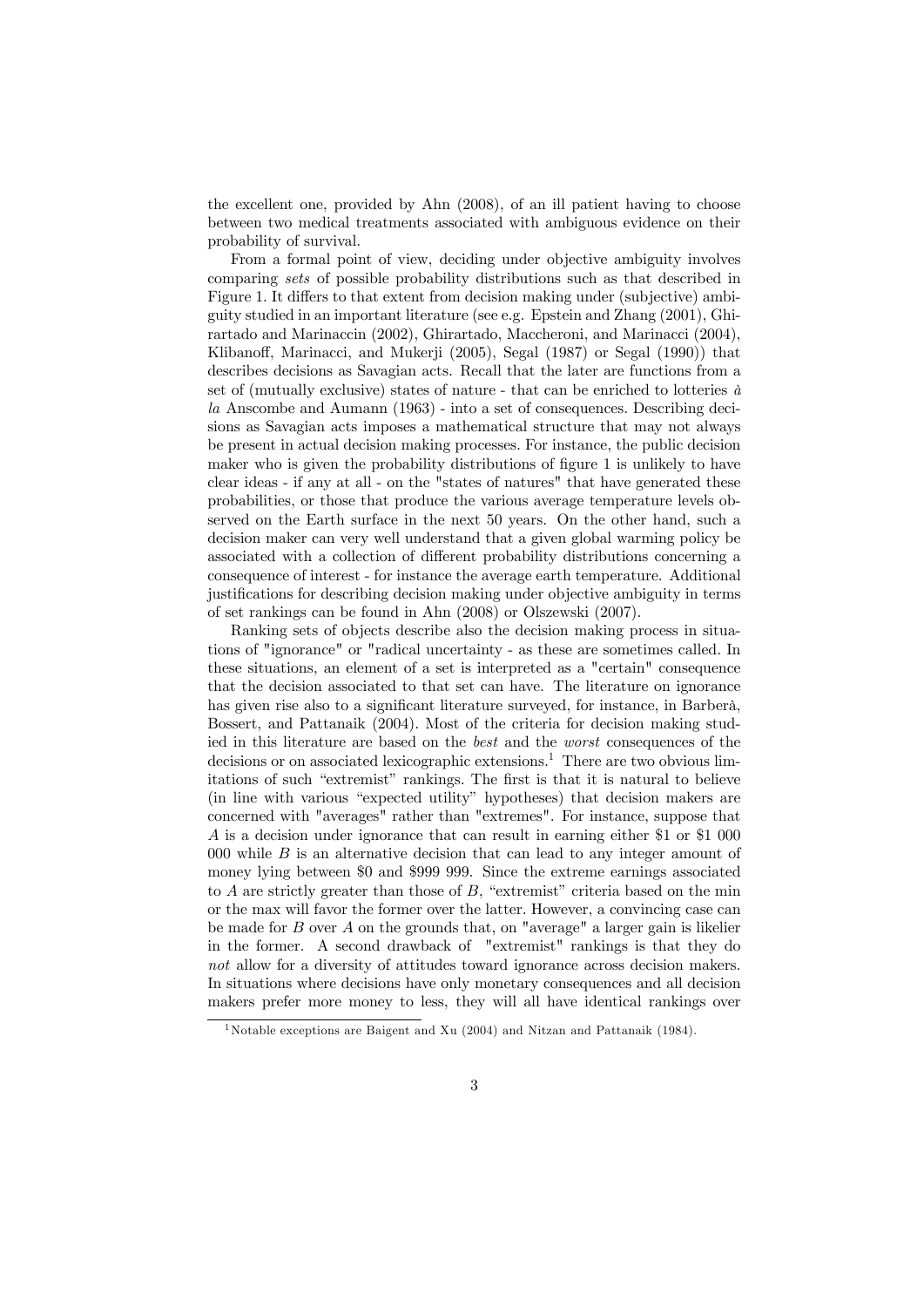decisions under positional rules such as maximin, maximax, leximin and so on. This is unsatisfactory since the fact that decision makers have the same preference over certain outcomes should not imply that they have the same attitude toward ignorance.<sup>2</sup>

In this paper, we pursue the line of inquiry of Gravel, Marchant, and Sen (2012) by providing an axiomatic characterization of a family of rankings of sets of objects that applies to decision making under either objective ambiguity - if the elements in the sets are probability distributions - or ignorance if the elements are ultimate consequences. Contrary to the "extremist" criteria considered in the literature on ignorance, the criteria that we examine can all be though of as "smooth" averages of values attached by the decision maker to the probability distributions (in the objective ambiguity setting) or the certain consequences (in the ignorance setting) associated to a particular decision. In Gravel, Marchant, and Sen (2012), we characterize the family of rankings of all finite subsets of a rich universe that can be thought of as resulting from the following two-step procedure. In the first step, all conceivable probability distributions (objective ambiguity) or certain consequences (ignorance) are evaluated by some (utility) function. In the second step, decisions are compared on the basis of their expected utility (given the function chosen in the first step) under the (uniform) assumption that all probability distributions (objective ambiguity) or consequences (ignorance) of a decision are equally likely. We call "Uniform Expected Utility" (UEU) any such ranking of sets. For example, if our public decision maker was using a UEU criterion, he or she would first assign to every conceivable probability distribution of the Earth temperature a numerical utility valuation - that may or may not have an expected utility form - and would compare alternative sets of probability distributions such as that of Figure 1 on the basis of their expected valuations under the assumption that all distributions in the set are equally likely. This uniform treatment of the different possible distributions of the Earth temperature is somewhat restrictive. Why would a public decision maker consider equally "credible" the different scientific studies that have given rise to the distributions of figure 1 ?

The criteria characterized in this paper avoid this limitation, while keeping the "smoothness" associated with the fact of evaluating a decision on the basis of some average value. Specifically, any criterion characterized herein can be thought of as resulting from the following two-step procedure. In the first step, the decision maker assigns to every conceivable distribution of the Earth temperature (say) two different numerical valuations. One such valuation is interpreted, just as in the UEU case, as reflecting the "utility" associated to the distribution. Again, this "utility" can, but does not need to, be an "expected utility". The other valuation, restricted by our characterization to be strictly positive, is interpreted as reflecting the a priori "plausibility" attached by the decision maker to every conceivable distribution of the Earth temperature. For instance, the decision maker may believe that a sure increase of the Earth tem-

<sup>&</sup>lt;sup>2</sup>The *median-based* rankings characterized in Nitzan and Pattanaik (1984) are also subject to this difficulty although they avoid the criticism of been based on "extreme" values.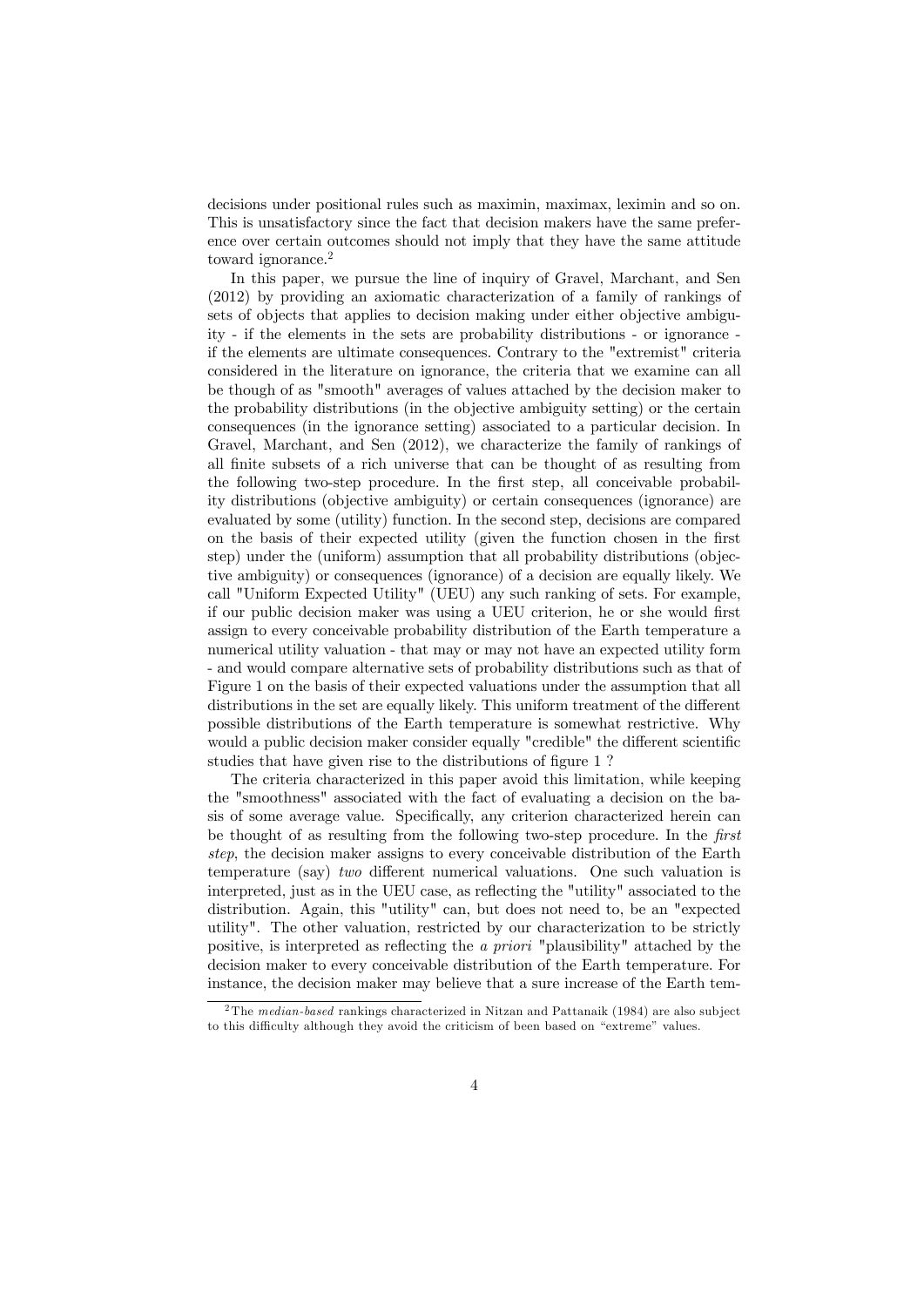perature by 3◦ is more likely than the unpredictable distribution of that increase associated with some of the distributions of figure 1. In the second step, the decision maker compares alternative sets of distributions of the Earth temperature on the basis of their "expected utility", with expectations taken with respect to the likelihood function determined in the first step conditional on the fact that the distribution of Earth temperature is present in the set. We refer to any such criterion as to a Conditional Expected Utility (CEU) criterion. Any UEU criterion is a member of this family that assumes, in the first step, that all distributions of Earth temperature are equally likely. Hence the CEU family of criteria is a (significant) generalization of the UEU family that enables the decision maker to weights differently the different estimates of the distributions of the earth temperature in terms of their plausibility.

The CEU family of rankings of finite sets of objects characterized in this paper bears formal similarities with the family of criteria characterized in Ahn (2008) (and before him by Bolker (1966), Bolker (1967) and Jeffrey (1965)) for atomless sets of objects. A set of objects is atomless if, except perhaps for singleton sets (considered by Ahn (2008) but excluded by Bolker (1966), Bolker (1967) and Jeffrey (1965)), it always contains a proper subset that is not a singleton. Atomless sets contain therefore a continuum of elements and can not be finite like the set underlying figure 1, the urns considered in Ellsberg's experience or the choice of a medical treatment discussed in Ahn (2008). The fact that we consider only finite sets makes our setting very different one from that of Ahn (2008). As indicated in Gravel, Marchant, and Sen (2012), we believe that our finite subsets framework is an important one conceptually, at least from the viewpoint of practical implementability and testability, and descriptive faithfulness. We are not for instance aware of any public decision maker involved in regulating carbon emissions that would be given an atomless set of different probabilities distributions over the earth temperature.

The characterization of the CEU family of rankings of finite sets of objects obtained in this paper uses three axioms, and assumes that the objects are taken from a "rich" environment that may (or may not) be endowed with a topological structure. Two of our axioms are common with those Ahn (2008), and one of the two, called Averaging, was also used in the characterization of the UEU family of finite sets. Ahn (2008) obtains his characterization by combining the two axioms with two continuity conditions, and by exploiting the structure provided by his atomless set-theoretic structure. We obtain ours by combining the two axioms with an Archimedean condition, and by exploiting the assumed "richness" of the universe from which the finite sets are taken. Yet, and contrary to what we achieved for the characterization of UEU in Gravel, Marchant, and Sen (2012), we are not for the moment capable of providing a version of our main characterization result that would ride explicitly on a topological structure imposed on the universe of objects, and that would replace the richness condition and the archimedean axiom by an appropriate continuity condition. Moreover the richness condition that we use is, perhaps, unnecessarily strong. For one thing, it rules out, when applied to finite sets of objects taken from a topological space, any UEU criterion that uses a continuous utility function.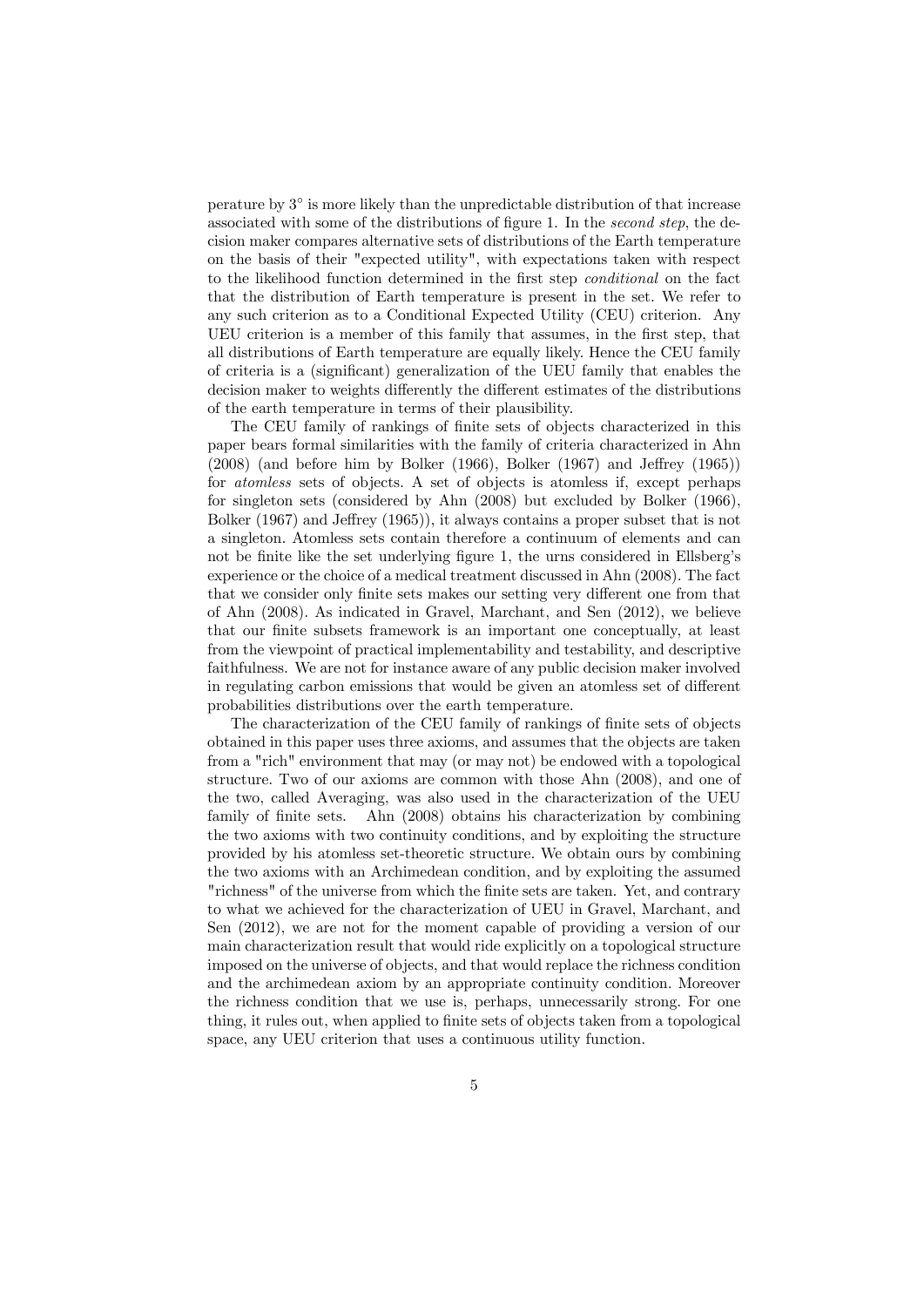The organization of the remaining of this paper is as follows. The next section introduces the formal setting and discusses the axioms and the family of criteria characterized. The results are presented in section 3, and discussed, along with examples showing the independence of the axioms, in Section 4. Section 5 provides some conclusion.

## 2 The Model

#### 2.1 Notation

The sets of integers, non-negative integers, real numbers and non-negative real numbers are denoted respectively by N, N<sub>+</sub>, R and R<sub>+</sub>. If v is a vector in R<sup>k</sup> for some strictly positive integer  $k$  and  $\alpha$  is a real number, we denote by  $\alpha.v$  the scalar product of  $\alpha$  and v. Our notation for vectors inequalities is  $\geq$ ,  $\geq$  and  $>$ . By a *binary relation*  $\succeq$  on a set  $\Omega$ , we mean a subset of  $\Omega \times \Omega$ . Following the convention in economics, we write  $x \succeq y$  instead of  $(x, y) \in R$ . Given a binary relation  $\succsim$ , we define its *symmetric factor* ∼ by  $x \sim y \iff x \succsim y$  and  $y \succsim x$  and its asymmetric factor  $\succ$  by  $x \succ y \Longleftrightarrow x \succ y$  and not  $(y \succ z x)$ . A binary relation  $\sum_{n=1}^{\infty}$  on  $\Omega$  is reflexive if the statement  $x \sum_{n=1}^{\infty} x$  holds for every  $x$  in  $\Omega$ , is transitive if  $x \succeq z$  always follows  $x \succeq y$  and  $y \succeq z$  for any  $x, y, z \in \Omega$  and is *complete* if  $x \succeq y$  or  $y \succeq x$  holds for every distinct  $x$  and  $y$  in  $\Omega$ . An equivalence class  $C$  of a binary relation  $\succsim$  on  $\Omega$  is a subset of  $\Omega$  such that  $c \sim c'$  for all  $c, c' \in C$  and it is not the case that  $c \sim c'$  if  $c \in C$  and  $c' \in \Omega \backslash C$ . A reflexive, transitive and complete binary relation is called an ordering. An ordering is trivial if it has only one equivalence class.

#### 2.2 Basic concepts

Let  $X$  be an arbitrary universe of objects that we will refer to as "consequences". But keeping in mind the objective ambiguity context discussed in the preceding section, we could as well interpret  $X$  as the set of all conceivable probability distributions over a more fundamental set of "prizes" (perhaps different rises of the average Earth temperature). While we do not make any specific assumptions on  $X$ , it will be clear subsequently that the axioms that we impose makes it natural to regard this set as infinite and rich.

We denote by  $\mathcal{P}(X)$  the set of all non-empty *finite* subsets of X (with generic elements  $A, B, C$ , etc.). Any such a subset is interpreted as a description of all consequences of an uncertain decision or, for short, as a decision. In an objective ambiguity setting, these consequences would be themselves probability distributions. A *certain* (non-ambiguous) decision with consequence  $x \in X$  is identified by the singleton  $\{x\}.$ 

Let  $\succeq$  (with asymmetric and symmetric factors ≻ and ∼ respectively) be an ordering on  $\mathcal{P}(X)$ . We interpret the statement  $A \succeq B$  as meaning "decision with consequences in  $A$  is weakly preferred to decision with consequences in  $B$ ". A similar interpretation is given to the statements  $A \succ B$  ("strictly preferred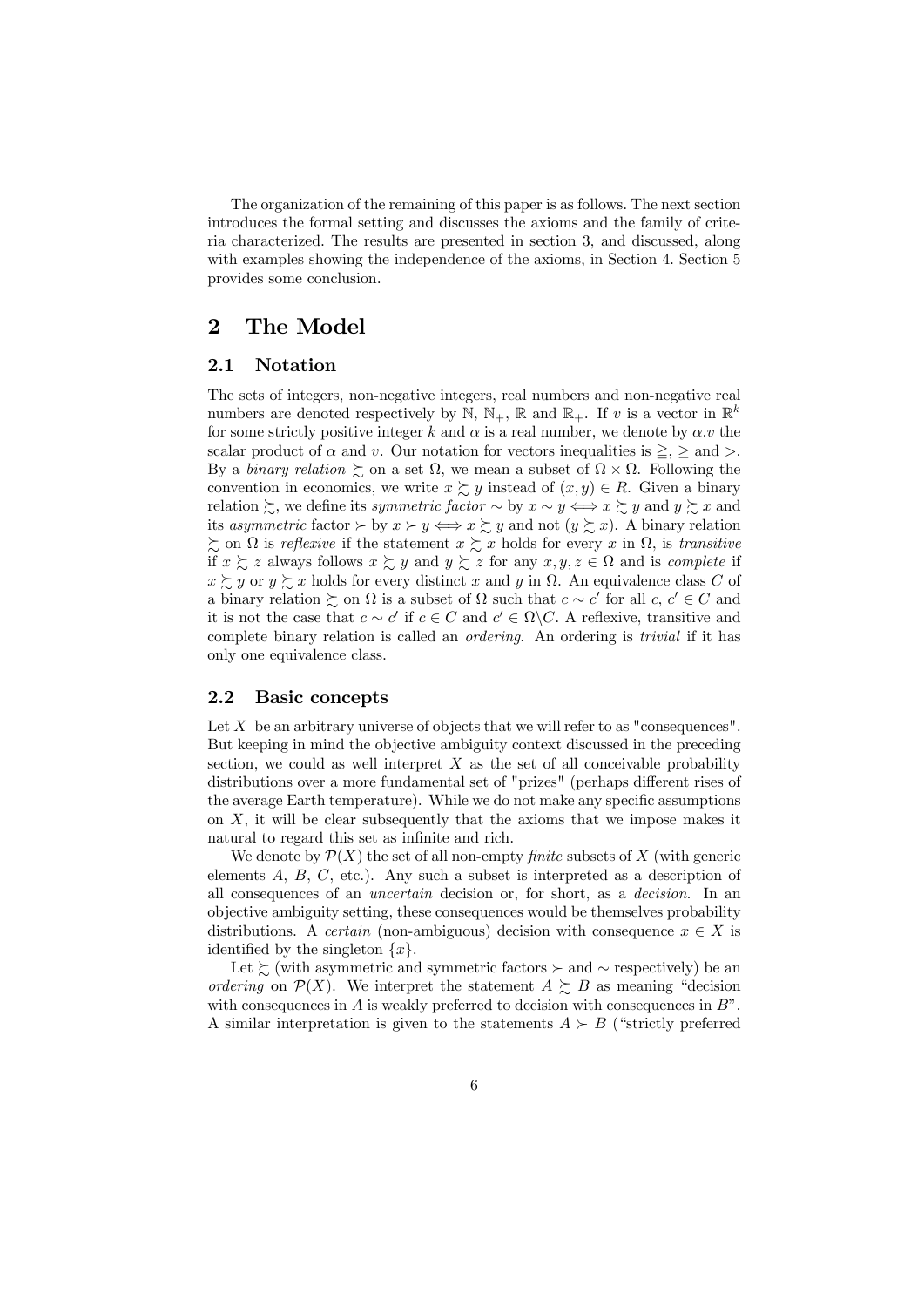to") and  $A \sim B$  ("indifference").

We want to identify the properties (axioms) of the ordering  $\succsim$  that are necessary and sufficient for the existence of a function  $u : X \to \mathbb{R}$  and a function  $p: X \to \mathbb{R}_{++}$  that are such that that, for every A and B in  $\mathcal{P}(X)$ :

$$
A \succsim B \iff \frac{\sum_{a \in A} p(a)u(a)}{\sum_{a \in A} p(a)} \ge \frac{\sum_{b \in B} p(b)u(b)}{\sum_{b \in B} p(b)}.
$$
 (1)

We refer to an ordering numerically represented as per  $(1)$  for some functions p and  $u$  as to a Conditional Expected Utility (CEU) criterion. Indeed, the function  $p$  is naturally interpreted as assigning to every consequence - or lottery in the objective ambiguity framework - a number that reflects its a priori "plausibility", while the  $u$  function is interpreted as a utility function that evaluates the "desirability" of every consequence from the decision maker's view point. Hence an ordering represented by (1) can be seen as comparing decisions on the basis of the expected utility of their consequences conditional upon the fact that they will materialize. We notice that the requirement that  $p(x) > 0$  for every  $x \in X$  guarantees indeed that the "event" on which the conditioning is performed is well-defined.

We notice also that the family of UEU criteria characterized in Gravel, Marchant, and Sen (2012) is, a priori, a subclass of CEU family, in which the function  $p$  is any constant function. Yet, as we shall see later, the characterization that we provide of this family is not complete as it does not cover all criteria that belong to the family represented by (1). The reason for this is that we characterize this family by assuming that both the universe  $X$  and the ordering  $\geq$  satisfies the following "richness" condition (somewhat stronger than the condition of the same name used in Gravel, Marchant, and Sen (2012)).

**Condition 1** Richness. For every sets A, B, C, D and D' in  $\mathcal{P}(X)$  such that  $D' \sim A \prec B \prec C \sim D$ , there are sets E and E' satisfying  $E \cap (A \cup C \cup D)$  $\varnothing = E' \cap (A \cup C \cup D')$  such that  $E \sim C$ ,  $E' \sim A$  and  $E \cup A \sim B \sim E' \cup C$ .

This condition requires the domain to be sufficiently rich, and the ordering  $\zeta$  to be sufficiently "smooth", for opening up the possibility of "matching" - in terms of indifference - any given decision by appropriate combinations of other decisions that are strictly better, and strictly worse than that decision. We emphasize that this condition restricts both the universe from which the objects are taken and the ordering  $\succeq$ . For instance, a "discontinuous" ordering like, say, the Leximin one that would compare sets on the basis of lexicographic extension of their "worst" - as per the ordering  $\sum$  restricted to singletons - elements would violate this condition. It is somewhat difficult to appraise the strength of this condition. On the one hand, it may seem to be a weak condition because its asserted existence of specific sets  $E$  and  $E'$  is contingent upon the sets  $A, B$ ,  $C, D$  and  $D'$  having the properties indicated in the antecedent of the condition. On the other hand, as shown in the next section, the richness condition has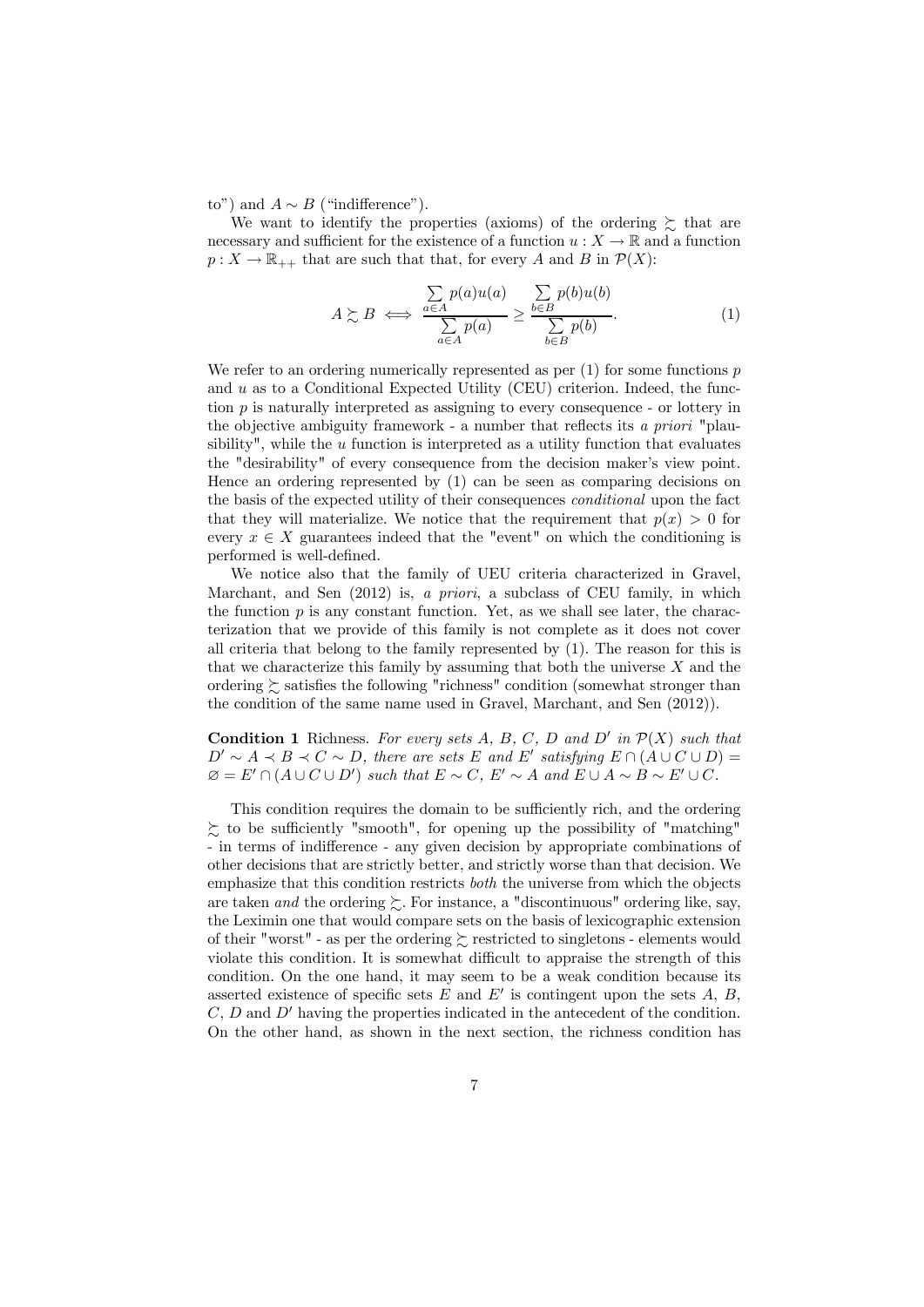some strength since, if  $X$  is a topological space, it excludes from the class of rankings represented by  $(1)$  those for which the function  $p$  is constant and continuous. Moreover, this richness condition is not necessary for an ordering to be represented by (1).

Before turning to the three axioms that are necessary (and sufficient) for an ordering on  $\mathcal{P}(X)$  satisfying the richness condition to be a CEU criterion, we find useful to compare our framework to that of Ahn  $(2008)$ , in which X is explicitly taken to be the  $k-1$  dimensional simplex  $S^{k-1}$  :  $\{x \in \mathbb{R}_+^k : x_j \in [0,1]\}$ 

for all  $j = 1, ..., k$  and  $\sum_{i=1}^{k}$  $\sum_{j=1}^{n} x_j = 1$ , interpreted as the set of all conceivable

lotteries on some finite set of  $k$  prices. Instead of considering finite subsets of  $S^{k-1}$ , Ahn (2008) applies his analysis to subsets of  $S^{k-1}$  that are equal to the closure of their interior (using the topology of the Euclidean distance) and to singletons. This means that all non-singleton sets considered in Ahn (2008) contains continuously many elements. Ahn (2008) characterizes all orderings  $\succsim$ of the subsets of  $S^{k-1}$  that are equal to the closure of their interior - along with singletons - that can be written as:

$$
A \succsim B \iff \frac{\int_A u(a)d\mu}{\mu(A)} \ge \frac{\int_B u(a)d\mu}{\mu(B)}.
$$
 (2)

for some continuous function  $u : S^{k-1} \longrightarrow \mathbb{R}$  and some probability measure  $\mu$ on the Borel subsets of  $S^{k-1}$ . Orderings that can be represented as per (2) have also been characterized by Bolker (1966), Bolker (1967) and Jeffrey (1965) (see e.g. Broome (1990) for a nice discussion of the Bolker-Jeffrey theory). One can view the representation (1) as a finite version of the representation (2) in which the measure  $\mu$  is defined, for any finite set A, by:

$$
\mu(A) = \sum_{a \in A} p(a) \tag{3}
$$

Yet we (over ?) emphasize that our restriction to finite sets makes the analysis very different from that of Ahn (2008) and Bolker (1966), Bolker (1967) and Jeffrey (1965).

The first axiom used in our characterization of the family of orderings of  $\mathcal{P}(X)$  represented by (1) is the following "Archimedean" one.

**Axiom 1** Archimedean. For all sets A, B, C, D and E in  $\mathcal{P}(X)$  such that  $A \sim B \sim C \sim D \not\sim E$ ,  $A \cup E \succ B \cup E$  and  $E \cap (C \cup D) = \emptyset$ , if there are two infinite sequences of sets  $A_0, A_1, \ldots, A_i, \ldots$  and  $B_0, B_1, \ldots, B_i, \ldots$ , satisfying  $A_i \cap (E \cup C \cup A_j) = \emptyset$ ,  $B_i \cap (E \cup D \cup B_j) = \emptyset$ ,  $A_i \sim A$ ,  $B_i \sim B$ ,  $A_i \cup E \sim A \cup E$ and  $B_i \cup E \sim B \cup E$  for all  $i \neq j \in \mathbb{N}$ , then there must be some  $n \in \mathbb{N}$  for which  $C \cup E \bigcup_{i=0}^{n} A_i \succsim D \cup E \bigcup_{i=0}^{n} B_i$  holds.

As usual, Archimedean axioms are difficult to write but they say a simple thing: no decision is infinitely more valuable than any other. As stated here,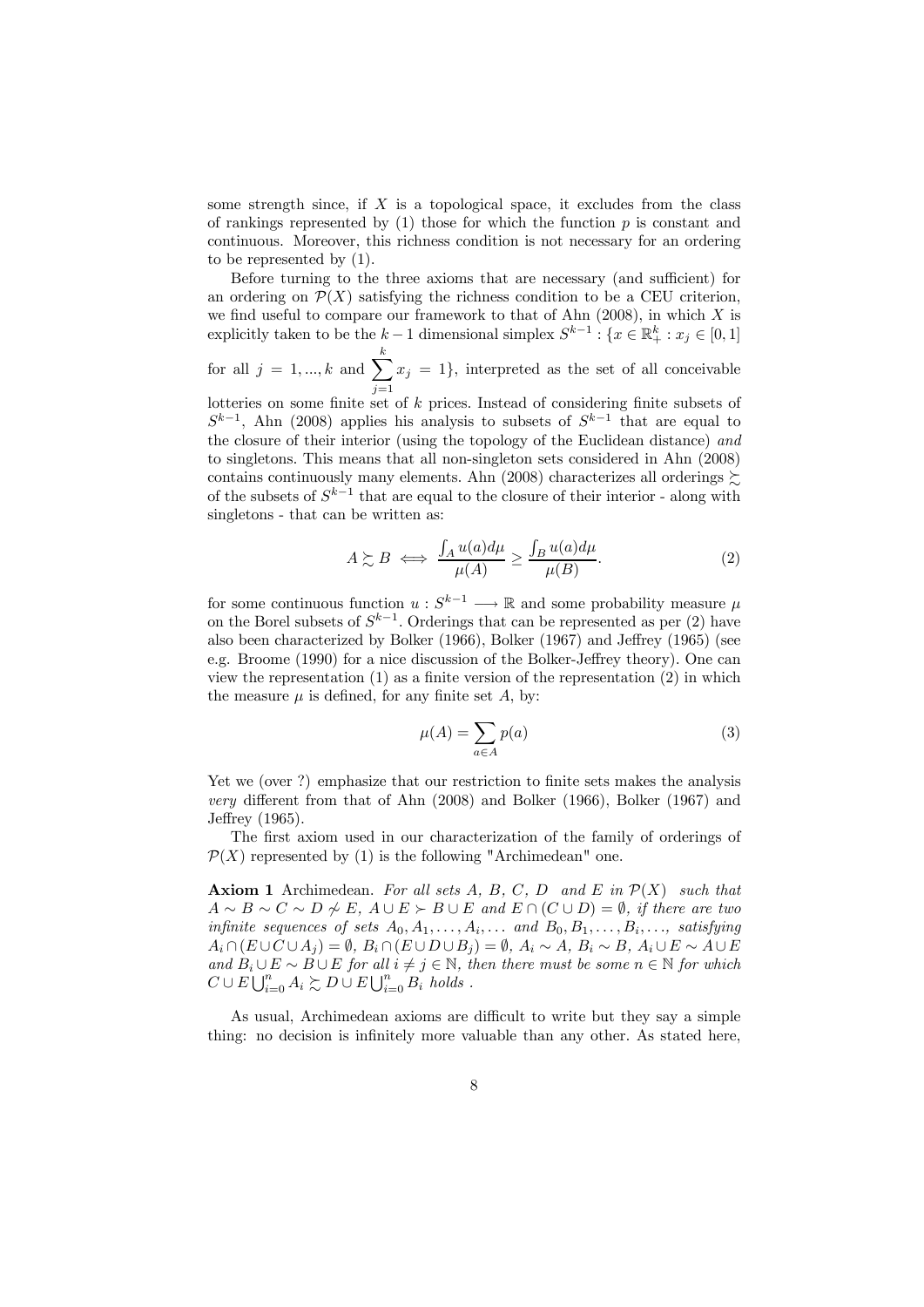the axiom applies to decisions  $A$  and  $B$  between which the decision maker is indifferent. Suppose that the uncertainty surrounding these decisions is increased in the sense that the set of their possible consequences is "enlarged" to consequences in some set  $E$  that are not equivalent to  $A$  and  $B$ . Perhaps  $E$  is a set of consequences that the decision maker considers better than  $A$  or  $B$ . Perhaps it is worse. Suppose also that the decision that leads to consequences in  $A \cup E$ is strictly better than a decision with consequences in  $B \cup E$ . Consider then replacing, in this enlargement to  $E$ , the initial sets of consequences  $A$  and  $B$ by any set in some sequences  $A_i$  and  $B_i$  (respectively, for  $j = 0, \ldots$ ) that are, again respectively, disjoint from  $A$  and from  $B$ . These sets are also, in every sequence, disjoint from each other. Suppose that this replacement is a matter of indifference for the decision maker. Intuitively then, the sets  $A_0, A_1, \ldots, A_i, \ldots$ can all be considered to be "clones" of  $A$  relative to  $E$  in the sense that the decision maker is totally indifferent between a decision with consequences in any of these sets or in  $E$  and a decision with consequences in  $A$  or in  $E$ . Similarly, sets  $B_0, B_1, \ldots, B_i, \ldots$  are clones of B relative to E. The Archimedean axiom says that replacing, in this enlargement to  $E$ , decision  $A$  by an equivalent decision  $C$ and replacing, in the very same enlargement to  $E$ , decision  $B$  by an equivalent decision C can not reverse the ranking of  $C \cup E$  vis-à-vis  $D \cup E$  to such an extent that the reversal - if any - can not be outweighed by adding to  $C \cup E$  and to  $D \cup E$  a suitably long sequence of clones of A and B respectively. That is, decisions  $C$  and  $D$  can not be "infinitely more important" than decisions  $A$  and  $B$  relative to  $E$  when they are themselves indifferent to  $A$  and  $B$  respectively.

While this axiom may seem technical and, when understood, "natural", it is required in the characterization, as shown in example 1 of section 4. Ahn (2008) does not use an Archimedean axiom. He uses, instead, two continuity axioms that can not be defined in the abstract universe considered here that may not have a topological structure.

The two next axioms however are used by Ahn. The first of them is the Averaging axiom (using the terminology of Broome (1990)) that was also used in the characterization of the UEU family of criteria provided in Gravel, Marchant, and Sen (2012). The formal statement of this axiom is as follows.

#### **Axiom 2** Averaging. Suppose A and  $B \in \mathcal{P}(X)$  are disjoint. Then  $A \succeq B$  iff  $A \cup B \succsim B$  iff  $A \succsim A \cup B$ .

This axiom was called "disjoint set betweenness" by Ahn (2008). It says that enlarging the possible outcomes of a decision  $A$  to those of a (disjoint) decision  $B$  is worth doing (resp. not worth doing) if and only if the set  $B$  of added consequence is better (resp. worse) than the set  $A$  to which it is added. It captures an intuitive property satisfied by calculations of "average" in various settings (e.g. adding a student to a class will increase the average of the class if and only if the grade of the added student is larger than the average of the class). The "only if" part of the axiom is strong since it asserts that the only reason for ranking a set  $B$  above (resp. below) a set  $A$  is when the addition of B to  $\tilde{A}$  is considered a good (resp. bad) thing. A weaker version of Averaging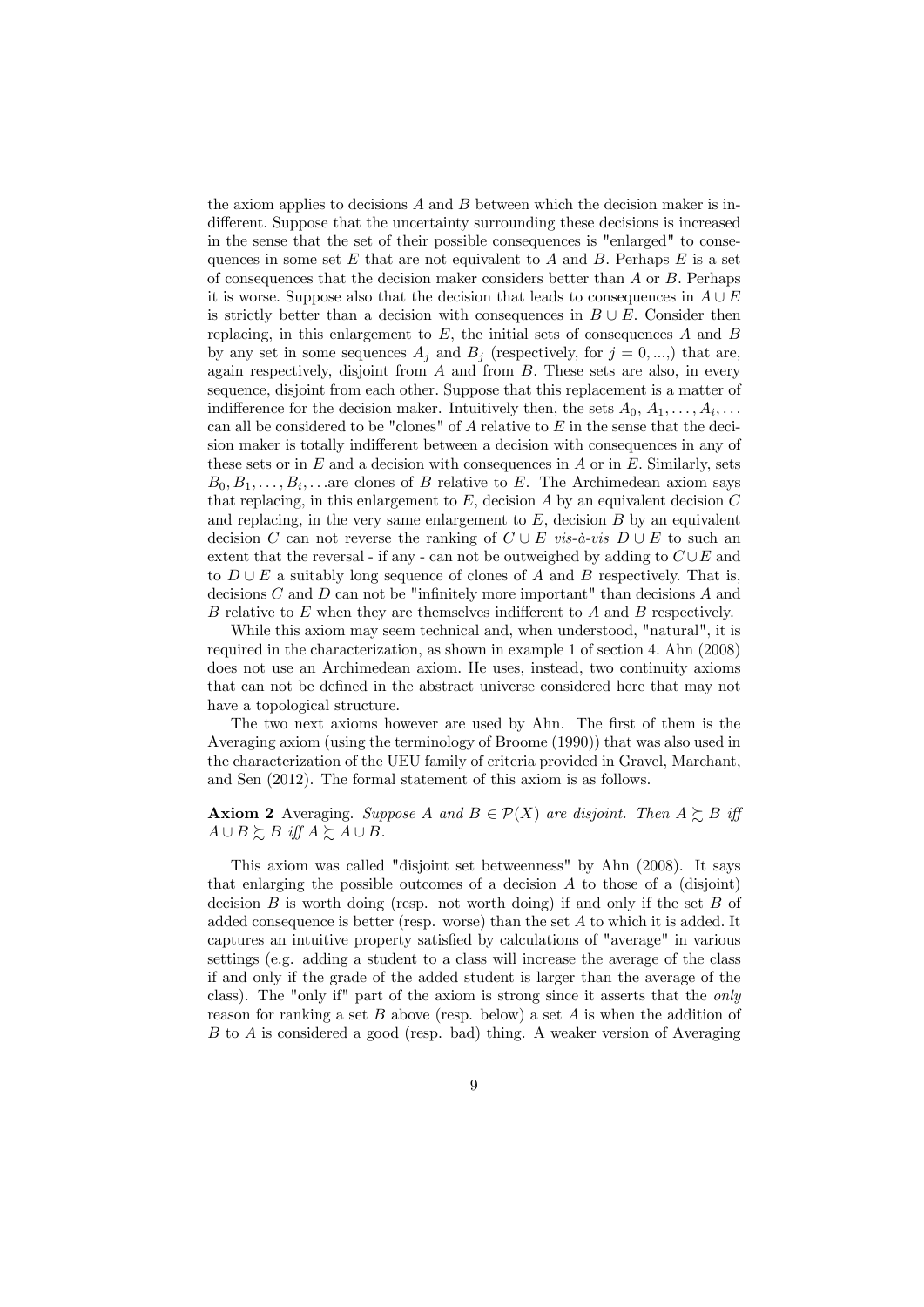(that only requires the "if" part in its statement) is used in Olszewski (2007). A very similar axiom is also used in Gul and Pesendorfer (2001) for ranking menus of alternatives in a way that reflects "temptation" and "self-control".

The last axiom is called Balancedness by Ahn (2008). It is stated as follows.

**Axiom 3** Balancedness. Suppose A and B are two sets in  $\mathcal{P}(X)$  such that  $A \sim B$ . Then, if there is a set  $C \in \mathcal{P}(X)$  satisfying  $(A \cup B) \cap C = \emptyset$  and  $A \sim B \succ C$  for which  $A \cup C \succsim B \cup C$  holds,  $A \cup D \succsim B \cup D$  must hold for all sets  $D \in \mathcal{P}(X)$  for which  $(A \cup B) \cap D = \emptyset$  and  $A \sim B \succ D$ .

This axiom is a separability condition that plays a key role in guaranteeing that the measure of finite sets provided (as per expression  $(3)$ ) by the function p in the representation (1) is well-defined. The difficulty indeed in the characterization of the family of CEU criteria is to disentangle the role played by the two functions of expression  $(1)$  that represent two different notions. The function u serves as identifying the "utility" of a decision. The function  $p$  serves as identifying the likelihood of the outcomes of the decision. When do we have evidence that a (finite) collection of outcomes of a decision is "more likely" than another ? One such evidence - put forth by the balancedness axiom - is provided when two decisions  $A$  and  $B$  are equivalent for the decision maker in utility terms, but are not anymore equivalent if the outcomes that they may yield are enlarged to outcomes of another decision  $C$  that is considered worse to both  $A$  and  $B$ . Suppose specifically that a decision leading to either  $A$  or  $C$  is better than a decision leading to either B or C. Such a preference for  $A \cup C$  over  $B \cup C$  can only come from the fact that the good outcomes in  $A \cup C$  (that are in A) are "more likely" than the good outcomes (in B) in  $B\cup C$ . The balancedness axiom guarantees that the definition of what it means for  $A$  to be more likely than  $B$  does not depend upon which particular set  $C$  worse than both  $A$  and  $B$  is chosen.

## 3 Main results

Let us define the sets  $m(X)$  and  $M(X)$  of minimal (resp. maximal) decisions in X by  $m(X) = { A \in \mathcal{P}(X) : A \preceq B \forall B \in \mathcal{P}(X) }$  and  $M(X) = { A \in \mathcal{P}(X) }$ :  $A \succeq B \forall B \in \mathcal{P}(X)$ . Each of these set can of course be empty. We define the set  $\mathcal{P}_*(X)$  by  $\mathcal{P}_*(X) = \mathcal{P}(X) \setminus (m(X) \cup M(X))$ . Hence, the set  $\mathcal{P}_*(X)$  contains all finite subsets of  $X$  that are not maximal or minimal with respect to the ordering  $\sum$ . One may of course have  $\mathcal{P}_*(X) = \mathcal{P}(X)$  if there are no maximal nor minimal sets for the ordering  $\succeq$ . Yet, we know of at least one context where the set  $\mathcal{P}_*(X)$  will be different from  $\mathcal{P}(X)$ . This will be the case if, as in Ahn (2008), the universe X is the  $k-1$  dimensional simplex interpreted as the set of all lotteries on a finite set of prices. In such a setting, it would seem natural that there be a "best" prize (say the certainty that no increase in the Earth temperature will take place in the next 50 years) and a "worst prize" (say the certainty that the earth temperature will increase by  $10°$  C in the next 50 years). If this is the case, the singleton that gives unambiguously the lottery that assigns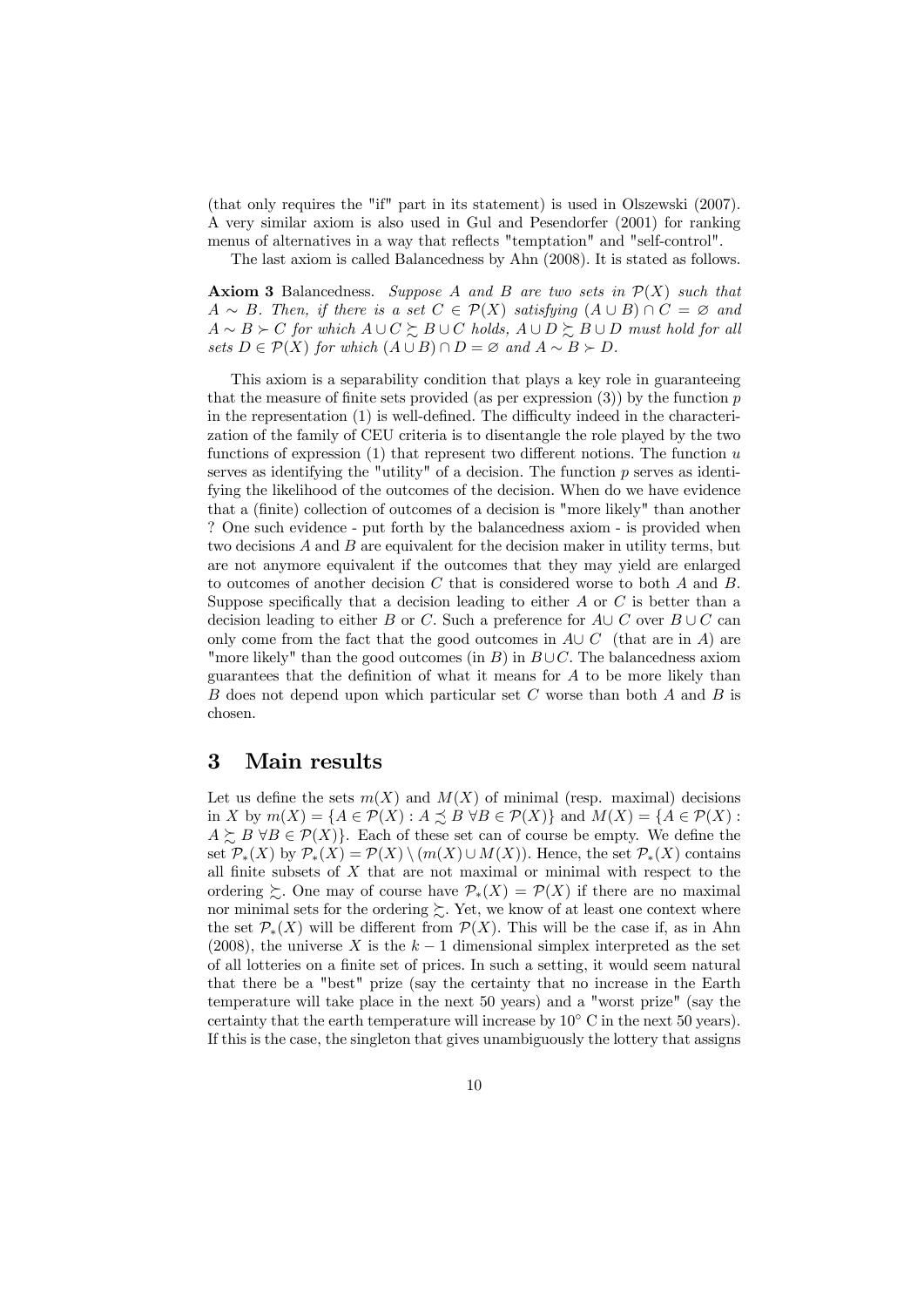a probability 1 to the best (resp. to the worst) prize would be maximal (resp. minimal) in  $\mathcal{P}(X)$ .

We first prove the result on the set  $\mathcal{P}_*(X)$ . Once having obtained the numerical representation as per (1) on  $\mathcal{P}_*(X)$ , we show that the representation can be extended to the whole set  $\mathcal{P}(X)$ . The proof is based on several auxiliary results that we now present. We relegate all proofs in the Appendix.

The first result is the simple, but important, fact that if the ordering  $\succeq$  is not trivial and satisfies Averaging, then if decisions  $A$  and  $B$  are respectively maximal and minimal in the set  $\mathcal{P}(X)$ , then A and B must be disjoint. We formally state this result as follows.

**Lemma 1** Let  $\succeq$  be a non-trivial ordering of  $\mathcal{P}(X)$  satisfying Averaging. Then if sets A and  $C \in \mathcal{P}(X)$  are such that  $A \succeq B \succeq C$  for all sets  $B \in \mathcal{P}(X)$ , then  $A \cap C = \varnothing$ .

The second result establishes a somewhat strong implication of the Richness condition when it is combined with the Averaging axiom, and applied to a nontrivial ordering. Indeed, the richness condition implies that, for any two decisions faced by the decision maker, is possible to replace one them by another that is indifferent to it and that leads to different consequences than those of the two initial decisions. The formal statement of this lemma is as follows.

**Lemma 2** Let  $\succeq$  be a non-trivial ordering of  $\mathcal{P}(X)$  satisfying Richness and Averaging. Then, for every A,  $C \in \mathcal{P}(X)$ , there exists  $B \in \mathcal{P}(X)$  such that  $B \sim A$  and  $B \cap (A \cup C) = \emptyset$ .

An important implication of this lemma, and of the richness condition on which it rides, is that any ordering of  $\mathcal{P}(X)$  satisfying Averaging and Richness if the universe  $X$  is finite must be trivial. Averaging and Richness, if they are to apply to a non-trivial ordering, force  $X$  to be infinite. More precisely, it forces the set  $\mathcal{P}_*(X)$  to be itself infinite in the sense that, for any decision  $B \in \mathcal{P}_*(X)$ , one can find decisions A and C in  $\mathcal{P}_*(X)$  that are, respectively, strictly better and strictly worse than B. Hence, the set  $\mathcal{P}_*(X)$  of non-maximal and non-minimal decisions is not only infinite. It is also "unbounded" with respect to the ordering  $\sum$ . The formal statement of this fact is as follows.

**Lemma 3** If  $\geq$  is a non-trivial ordering on  $\mathcal{P}(X)$  satisfying Richness and Averaging, then, for every set  $B \in \mathcal{P}_*(X)$ , there are decisions A and  $C \in \mathcal{P}_*(X)$ such that  $A \prec B \prec C$ .

Endowed with these two first lemma, we define, for any decision  $E \in \mathcal{P}_*(X)$ , the set  $\mathcal{P}^E(X) = \{ C \in \mathcal{P}(X) : C \sim E \}$  of all decisions that are equivalent to  $E$ . This set is not empty since it contains  $E$  itself by reflexivity. We then define the binary relation  $\sum_l$  on  $\mathcal{P}^E(X)$  by:  $A \sum_l B$  iff there exists a decision C disjoint from A and B such that  $A\cup C\succeq B\cup C$  and  $C\prec E$ . Notice that, since we work on the set  $\mathcal{P}_*(X)$ , we do not define  $\succsim_l$  on a maximal (or minimal) equivalence class. This binary relation  $\succsim_l$  is naturally interpreted as meaning "is at least as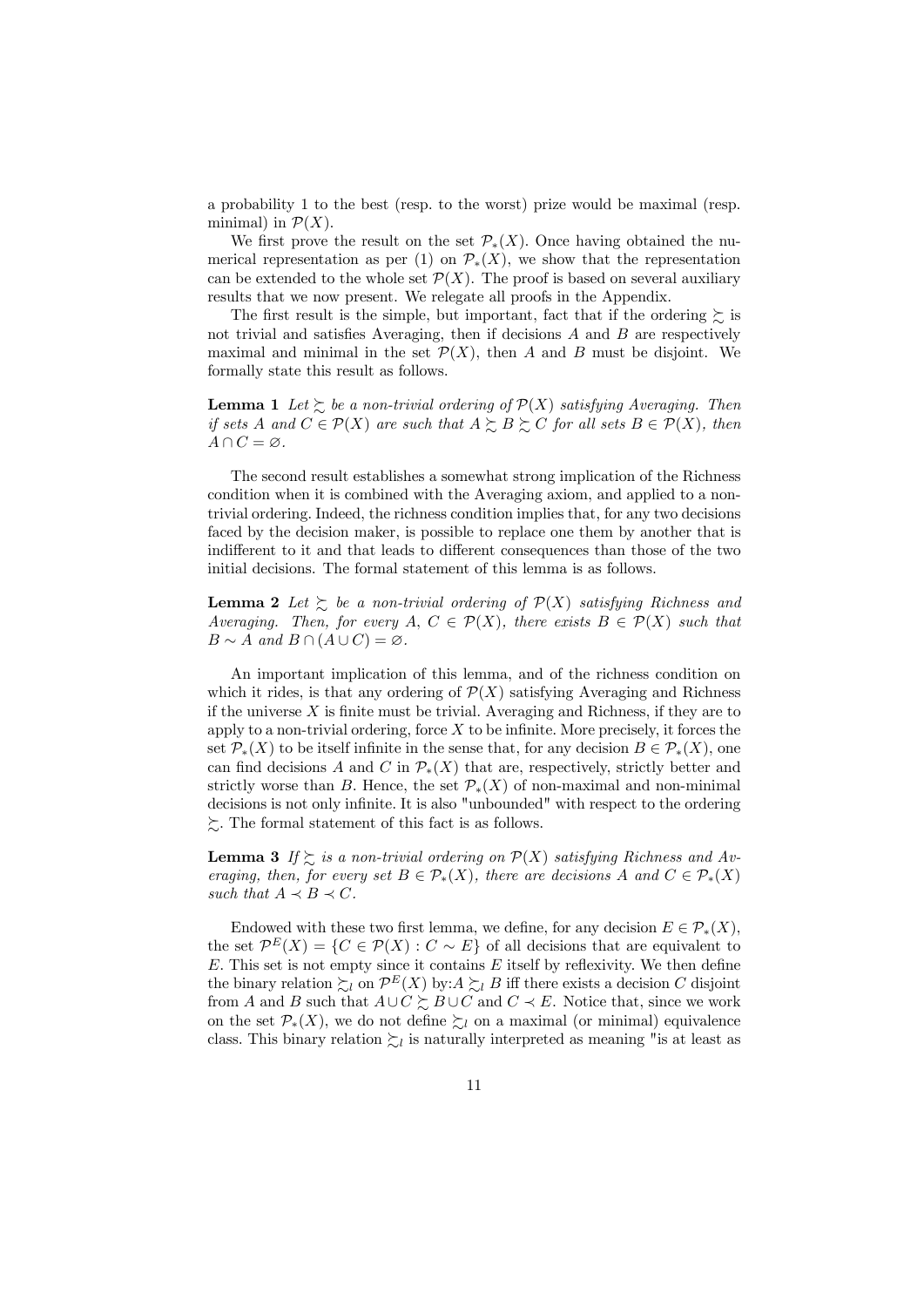probable as". Hence decision  $A$  is at least as probable as decision  $B$  if  $A$  and  $B$  provides the decision maker with the same "utility" - equal to that of the benchmark decision  $E$  - and if merging  $A$  to a strictly worse decision  $C$  is better than merging  $B$  with that same worse decision. Thanks to the Balancedness axiom, this binary relation is well-defined in the sense that it des not depend upon the particular set  $C$  used to define it. The following lemma, also proved in the Appendix, establishes more precisely that the binary relation  $\sum_l$  is in fact an ordering of the set  $\mathcal{P}^E(X)$ .

**Lemma 4** Assume that  $\succsim$  is a non-trivial ordering on  $\mathcal{P}(X)$  satisfying Balancedness and Averaging. Then, for any decision  $E \in \mathcal{P}_*(X)$ , the relation  $\succcurlyeq$ is an ordering of  $\mathcal{P}^E(X)$ .

In the next lemma, we establish the formal definition of the asymmetric factor ≻<sup>*l*</sup> and the symmetric factor  $\sim$ <sup>*l*</sup> of the ordering  $\succeq$ <sup>*l*</sup>.

**Lemma 5** Assume that  $\succsim$  is an ordering on  $\mathcal{P}(X)$  satisfying Richness, Balancedness and Averaging. Then, for any decision  $E \in \mathcal{P}_*(X)$ , any decisions A and B in  $\mathcal{P}^{E}(X)$  and any decision  $C \in \mathcal{P}(X)$  such that  $E \succ C$  and  $C \cap (A \cup B) =$  $\varnothing$ .

- 1.  $A \succ_l B$  if and only if  $A \cup C \succ B \cup C$ .
- 2.  $A \sim_{I} B$  if and only if  $A \cup C \sim B \cup C$ .

The next lemma is quite important. It establishes the possibility of representing the "plausibility" ordering  $\sum^l$  of sets that are indifferent to each other - as per the ordering  $\succeq$  - by a set-additive strictly positive numerical function which behaves indeed like a probability measure. The proof this lemma rides on an important theorem on additive numerical representation established in Krantz, Luce, Suppes, and Tversky (1971).

**Lemma 6** Assume that  $\succsim$  is a non-trivial ordering on  $\mathcal{P}(X)$  satisfying Richness, Balancedness, Averaging and the Archimedean axiom. Then, for every decision  $E \in \mathcal{P}_*(X)$ , there exists a mapping  $p^E : \mathcal{P}^E(X) \to \mathbb{R}_{++}$  such that, for all  $A, B \in \mathcal{P}^E(X), A \succsim u B$  iff  $p^E(A) \geq p^E(B)$  and, for all disjoint  $A, B \in \mathcal{P}^E(X),$  $p^E(A \cup B) = p^E(A) + p^E(B)$ . Furthermore,  $p^E$  is unique up to a linear transformation.

Given any decision E, the ordering  $\sum^{l}$  and its additive numerical representation  $p<sup>E</sup>$  enables the comparison of any two decisions that are indifferent to E as per the ordering  $\succsim$ . We now need to establish how the binary relation  $\succsim$ <sup>1</sup> compares - in terms of plausibility - decisions that are not indifferent to each other in terms of the ordering  $\sum$ . A preliminary step for doing so consists in showing the possibility of constructing, starting from  $p^E$ , an additively separable function which, for any decision  $E$ , indicates whether any other decision is weakly preferred to  $E$ , or weakly worse than  $E$ . We do that in the following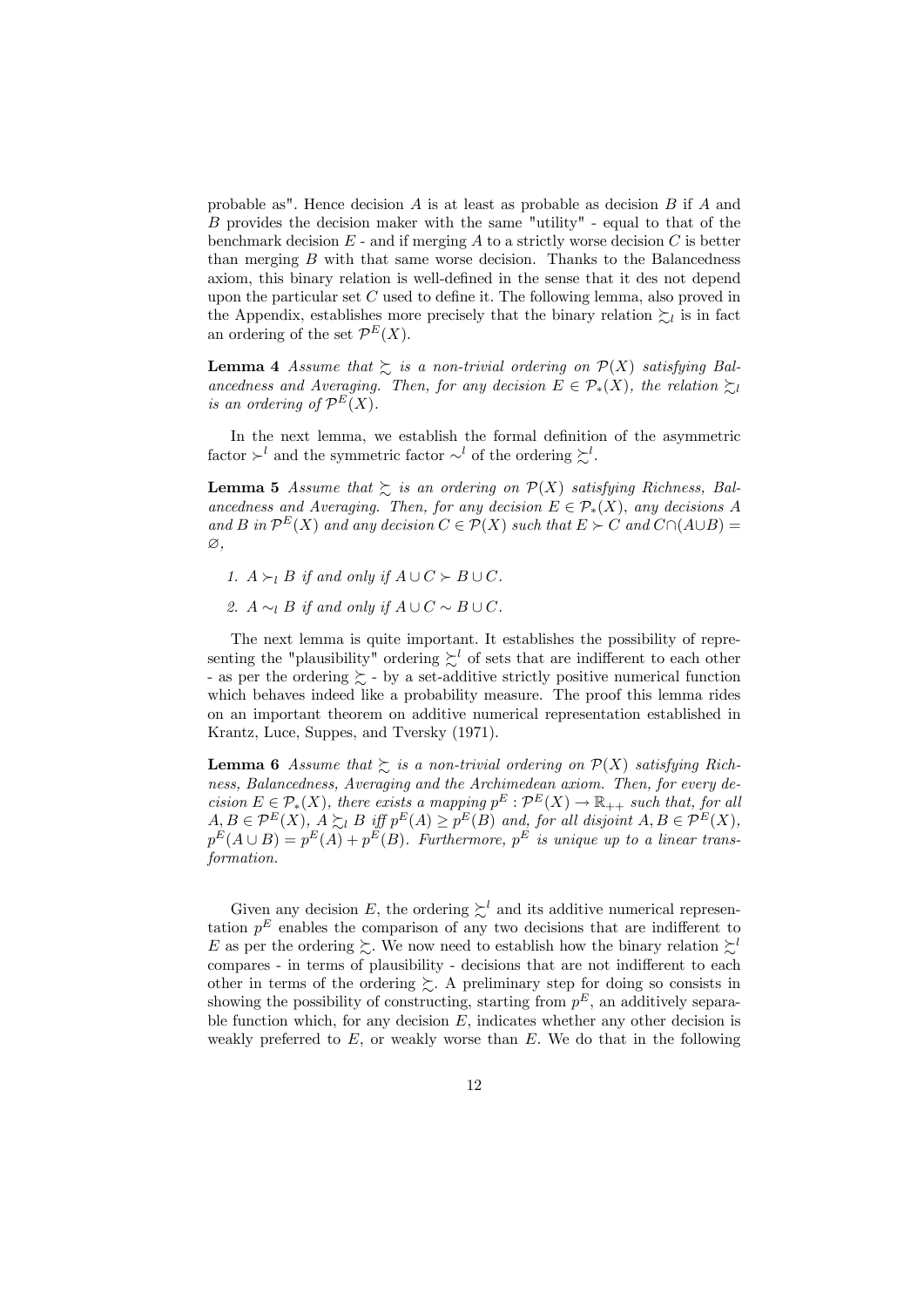lemma, that is very similar in its statement and proof as Lemma 10 in Ahn (2008).

**Lemma 7** Assume that  $\succsim$  is a non-trivial ordering on  $\mathcal{P}(X)$  satisfying Richness, Balancedness, Averaging and the Archimedean axiom. If  $E \in \mathcal{P}_*(X)$ , there exists a mapping  $\nu^E : \mathcal{P}(X) \to \mathbb{R}$  such that (i)  $A \cap B = \emptyset$  implies  $(\nu^E(A \cup B) = \nu^E(A) + \nu^E(B)$  and (ii)  $\nu^E(A) \geq 0$  iff  $A \succsim E$  and  $\nu^E(A) \leq 0$  iff  $A \preceq E$ .

The function  $\nu^E$  constructed in the proof of Lemma 7 is a somewhat complex - but yet additively separable - extension of the function  $p<sup>E</sup>$  of Lemma 6. An important thing to notice about the numerical function  $\nu^E$  is that, while defined only with respect to a decision  $E \in \mathcal{P}_*(X)$ , it is in fact a function that maps every decision  $A \in \mathcal{P}(X)$  into the set of real number. Hence, the domain of  $\nu^E$ includes sets that belong to  $m(X)$  or  $M(X)$ .

The additively separable function  $\nu^{\hat{E}}$  of Lemma 7 enables one to identify whether some decision is better or worse than the benchmark decision  $E$ . In order to obtain a numerical representation of the whole preference  $\succeq$  over all sets, it is important to connect together the information conveyed by the functions  $\nu^E$  for all benchmark decisions E. A first step in establishing this connection is the following lemma, which says that the functions  $\nu^A$ , defined with respect to some reference decision  $A$ , can actually be used to numerically represent the plausibility ordering  $\sum$ <sup>l</sup>defined on the set  $\mathcal{P}^B(X)$  of all decisions that are equivalent - as per the ordering  $\succsim$  - to a decision B that is not itself equivalent to A. Put differently, the function  $\nu^A$  numerically represents the plausibility ordering  $\mathcal{L}^l$  defined on  $\mathcal{P}^B(X)$  no matter what is the reference set B. The formal statement of this result is as follows.

**Lemma 8** Assume that  $\succsim$  is a non-trivial ordering on  $\mathcal{P}(X)$  satisfying Richness, Balancedness, Averaging and the Archimedean axiom. Then, for any two sets  $A, B \in \mathcal{P}_*(X)$  the function  $\nu^B$  numerically represents the plausibility ordering  $\sum^{\infty}$  on  $\mathcal{P}^{A}(X)$  in the sense that, for any two decisions S and  $T \in \mathcal{P}^{A}(X)$  $S \succeq^l T \Longleftrightarrow \nu^B(S) \geq \nu^B(T).$ 

We now establish, with the help of this result, that the set of all functions  $\nu^E$  obtained for all reference decisions  $E \in \mathcal{P}_*(X)$  is a "two-dimensional space" in the sense that any such function can be obtained as a linear combination of any two other linearly independent functions. A somewhat analogous result was proved as Lemma A12 in Ahn (2008).

**Lemma 9** Assume that  $\succsim$  is a non-trivial ordering on  $\mathcal{P}(X)$  satisfying Richness, Balancedness, Averaging and the Archimedean axiom. Then the family  $\{\nu^E : E \in \mathcal{P}_*(X)\}\$ is spanned by any two of its members  $\nu^A$  and  $\nu^B$  provided that  $\nu^A$  and  $\nu^B$  are linearly independent). That is, for any two functions  $\nu^A$ and  $\nu^B$  for which there are is no real number  $\alpha$  such that  $\frac{\nu^A(C)}{\nu^B(C)} = \alpha$  for all decisions  $C \in \mathcal{P}(X)$ , one can write any function  $\nu^E$  as  $\nu^E = \alpha^E \nu^A + \beta^E \nu^B$  for some real numbers  $\alpha^{E}$  and  $\beta^{E}$ .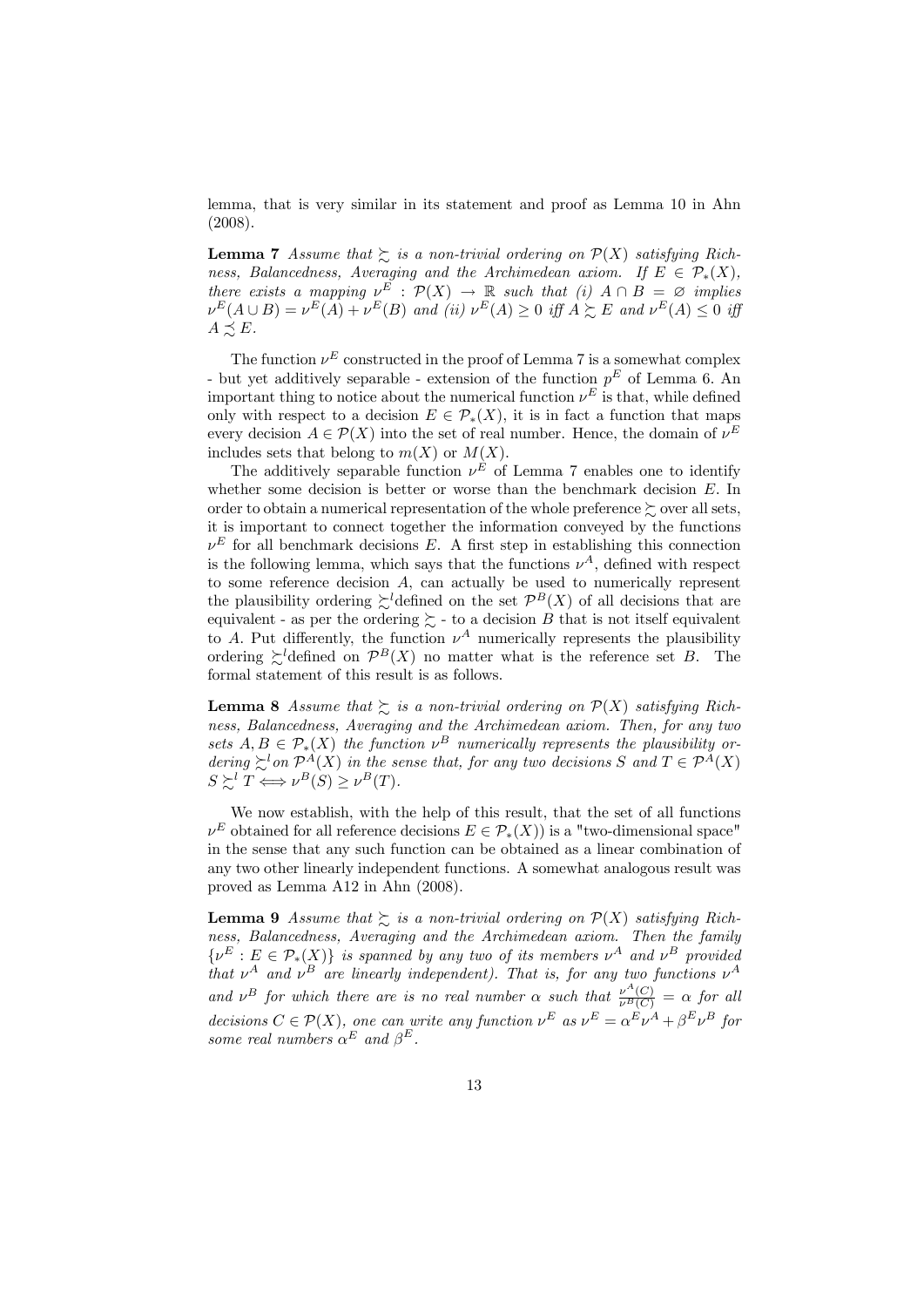The next lemma establishes a somewhat stronger result concerning the set of functions  $\{\nu^E : E \in \mathcal{P}_*(X)\}\$  defined in Lemma 7. Namely, that this set is a positive cone.

**Lemma 10** Assume that  $\succeq$  is a non-trivial ordering on  $\mathcal{P}(X)$  satisfying Richness, Balancedness, Averaging and the Archimedean axiom. Let  $A$ ,  $B$  and  $C$  be three sets in  $\mathcal{P}_*(X)$ . Then, there does not exist a strictly positive real number  $\lambda$ and a  $\delta \in [0,1]$  such that  $-\lambda \nu^{A}(D) = \delta \nu^{B}(D) + (1-\delta) \nu^{C}(D)$  holds for all set  $D \in \mathcal{P}(X)$ .

Using these results on the (vector-like) structure of the set of functions  $\{\nu^E:$  $E \in \mathcal{P}_*(X)$  defined in Lemma 7, we now use these functions to construct a disjoint-set additive function  $\mu$  that will play a key role in the numerical representation of the form (1) that we are aiming at. Roughly speaking, the function  $\mu$  will define the "denominator" of the numerical expression (1).

**Lemma 11** Assume that  $\succsim$  is a non-trivial ordering on  $\mathcal{P}(X)$  satisfying Richness, Balancedness, Averaging and the Archimedean axiom. Then there exists a disjoint-additive mapping  $\mu : \mathcal{P}(X) \to \mathbb{R}$  such that  $\mu(C) > 0$  for all  $C \in \mathcal{P}_*(X)$ and such that  $\mu$ .

The next lemma establishes that the set function  $f^C : \mathcal{P}_*(X) \to \mathbb{R}$  defined, for any reference set  $C$ , by:

$$
f^C(A) = \frac{v^C(A)}{\mu(A)}\tag{4}
$$

provides a numerical representation of the ordering  $\succeq$  on the set  $\mathcal{P}_*(X)$ .

**Lemma 12** Assume that  $\geq$  is a non-trivial ordering on  $\mathcal{P}(X)$  satisfying Richness, Balancedness, Averaging and the Archimedean axiom. Choose any  $C \in$  $\mathcal{P}_*(X)$ . Then, for all sets A and  $B \in \mathcal{P}_*(X)$ ,  $\nu^C(A)/\mu(A) \geq \nu^C(B)/\mu(B)$  iff  $A \succeq B$ .

In the next lemma, we show that each of the two disjoint set-additive functions  $\nu^C$  - for any set  $C \in \mathcal{P}_*(X)$  - and  $\mu$  serves as an index of the equivalence class associated to the intersection of the symmetric factors of the two orderings  $\succsim$  and  $\succsim<sup>l</sup>$ . That is, any two sets of consequences that are considered both equally desirable - from the view point of  $\succsim$  - and equally "plausible" - as per  $\succsim^{l}$ - will be assigned the same value by either the function  $\nu^{C}$  or the function  $\mu$ .

**Lemma 13** Assume that  $\succsim$  is a non-trivial ordering on  $\mathcal{P}(X)$  satisfying Richness, Balancedness, Averaging and the Archimedean axiom. Then, for any  $C \in$  $\mathcal{P}_*(X)$ , and any two decisions A and  $B \in \mathcal{P}_*(X)$ ,  $A \sim B$  and  $A \sim_l B$  implies  $\nu^C(A) = \nu^C(B)$  and  $\mu(A) = \mu(B)$ .

We now establish the existence, in the universe  $X$ , of consequences that have "arbitrarily small" level of plausibility. More precisely, we show that the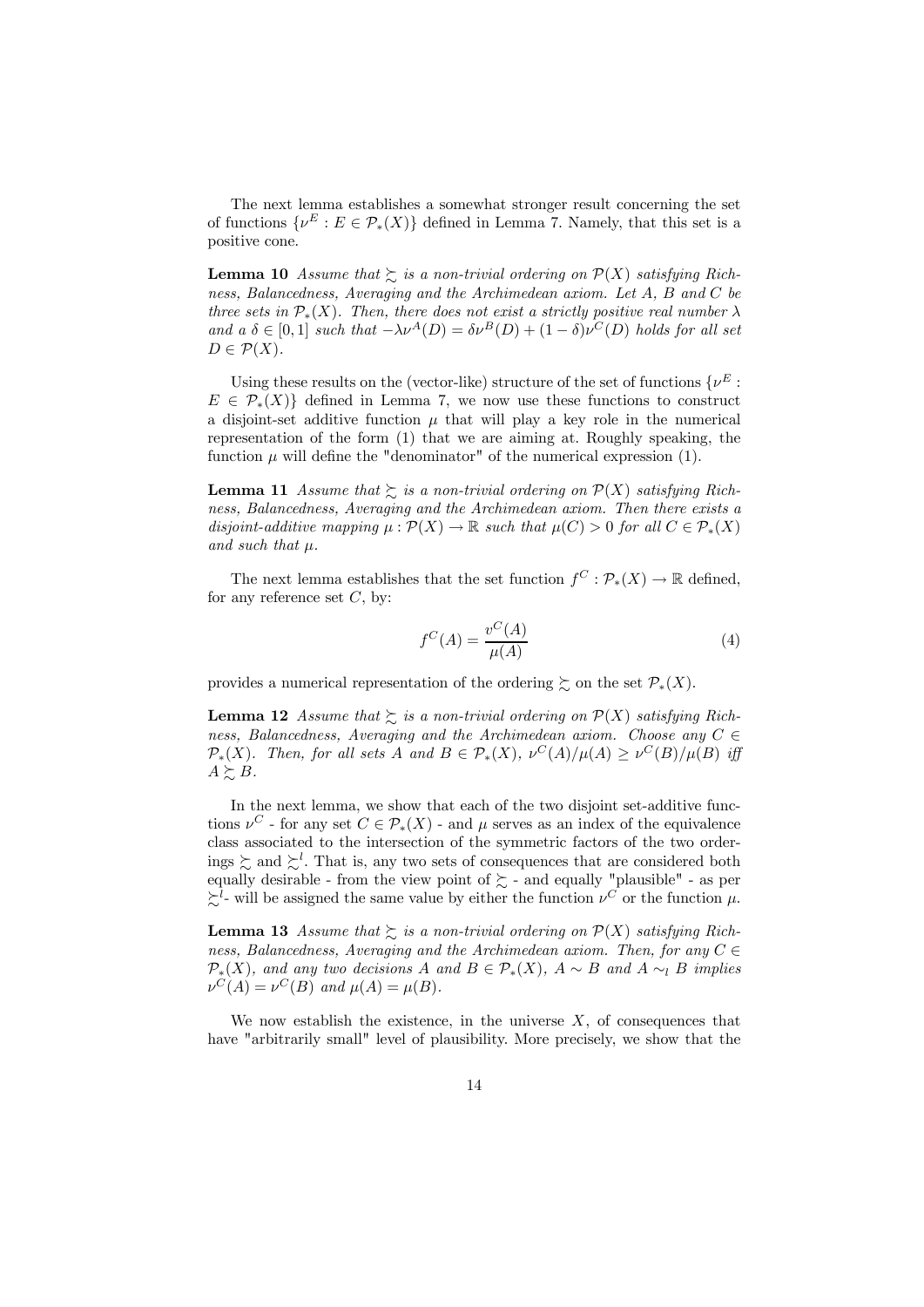function  $\mu$  that defines the denominator of the numerical expression (1) can take values arbitrarily close to zero if the set of consequences to which it applies is suitably chosen. Notice that this implies that the UEU criteria characterized in Gravel, Marchant, and Sen (2012) are not members of the family of CEU criteria that are represented as per (1) for some functions  $p$  and  $u$  (with  $p$ strictly positive). Indeed, if a UEU criterion was a CEU criterion, the function p of expression (1) would be a constant (say  $p(x) = a$  for some strictly positive number  $a$  for all consequences  $x$ ). In this case, there would be no consequences in  $X$  with "arbitrarily small" level of plausibility. The contribution of the richness condition to this fact that 0 is the greatest lower bound of the the function  $\mu$  is very important.

**Lemma 14** Assume that  $\sum$  is a non-trivial ordering on  $\mathcal{P}(X)$  satisfying Richness, Balancedness, Averaging and the Archimedean axiom. Then, for any set  $D \in \mathcal{P}_*(X)$  and any strictly positive real number  $\varepsilon$ , one can find a decision E such that  $E \sim D$  and  $\mu(E) < \epsilon$ .

The results obtained so far have been dealing with decisions that are not maximal or minimal - for the ordering  $\succsim$  - in the set  $\mathcal{P}(X)$ . We must now progress in showing that the functions  $\mu$  and  $\nu^C$  (for any given  $C \in \mathcal{P}_*(X)$ ) defined for those non-minimal or maximal decisions can also be extended to minimal or maximal decisions (if any). The first step in this direction is accomplished in the next lemma, that extends the function  $\mu$  of Lemma 11 - that was taking strictly positive value on all sets in  $\mathcal{P}_*(X)$  - to a closely related function  $\mu_+$ which takes strictly positive value on every set in  $\mathcal{P}(X)$  (including therefore maximal and/or minimal sets in  $\mathcal{P}(X)$ , if any).

**Lemma 15** Assume that  $\sum$  is a non-trivial ordering on  $\mathcal{P}(X)$  satisfying Richness, Balancedness, Averaging and the Archimedean axiom. There exist then a disjoint-additive mapping  $\mu_+ : \mathcal{P}(X) \to \mathbb{R}$  such that  $\mu_+(S) > 0$  for all  $S \in \mathcal{P}(X)$ . Moreover the function  $\mu_+$  belongs to the family  $\{\nu^E : E \in \mathcal{P}_*(X)\}$ spanned by any two of its linearly independent members  $\nu^A$  and  $\nu^B$ .

Endowed with this function, we need now to prove an analogue of Lemma 12, but using  $\mu_+$  rather than  $\mu$ . We do this in the following lemma.

**Lemma 16** Assume that  $\sum$  is a non-trivial ordering on  $\mathcal{P}(X)$  satisfying Richness, Balancedness, Averaging and the Archimedean axiom. Choose any  $C \in$  $\mathcal{P}_*(X)$ . Then, for all sets  $A$  and  $B \in \mathcal{P}(X)$ ,  $\nu^C(A)/\mu_+(A) \geq \nu^C(B)/\mu_+(B)$  if  $A \succeq B$ . Choose any  $C \in \mathcal{P}_*(X)$  and define  $\nu = \nu^C$ . Then, for all  $A, B \in \mathcal{P}_*(X)$ ,  $\nu(A)/\mu_+(A) \ge \nu(B)/\mu_+(B)$  iff  $A \succsim B$ .

We have now gather all the auxiliary results that are required to prove our main theorem, that is as follows.

**Theorem 1** Assume that  $\sum$  is an ordering of  $\mathcal{P}(X)$  that satisfies Richness. Then  $\gtrsim$  satisfies Balancedness, Averaging and the Archimedean axiom if and only if there are two functions  $u : X \to \mathbb{R}$  and  $p : X \to \mathbb{R}_{++}$  such that (1) holds.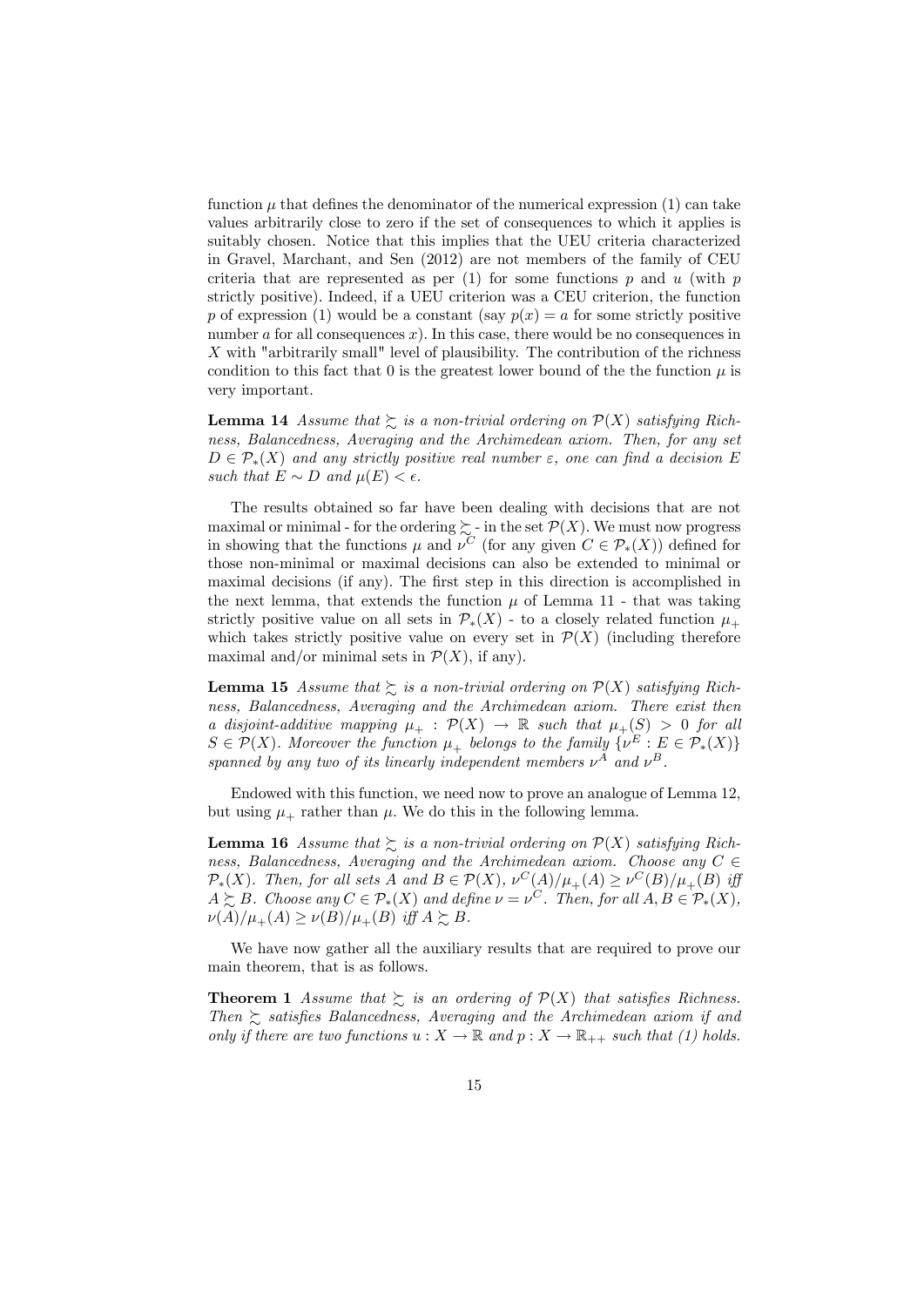## 4 Interpretation of the results

#### 4.1 Independence of the axioms

In the next three examples, we show that the axioms used in the characterization of the CEU family of orderings are independent when applied to an ordering satisfying richness. The first example exhibits an ordering of  $\mathcal{P}(X)$  that does not belong to the CEU family but that satisfies averaging, balancedness and richness (but not the Archimedean axiom).

**Example 1** Let  $X = \mathbb{R}^2_{++} \times \mathbb{R}^2$ . For every  $A \in \mathcal{P}(X)$ , define

$$
U_1(A) = \frac{\sum_{a \in A} a_1 a_3}{\sum_{a \in A} a_1}
$$

and

$$
U_2(A) = \frac{\sum_{a \in A} a_2 a_3}{\sum_{a \in A} a_2}.
$$

Define  $\succsim$  on  $\mathcal{P}(X)$  by.

$$
A \sim B \iff U_1(A) = U_1(B) \text{ and } U_2(A) = U_2(B);
$$
  
\n
$$
A \succ B \iff \begin{cases} U_1(A) > U_1(B) \\ or \\ U_1(A) = U_1(B) \text{ and } U_2(A) > U_2(B). \end{cases}
$$

We first show that this ranking violates the Archimedean axiom. Let  $A =$  $\{(1, 2, 0, -1)\}, B = \{(1, 1, 0, -1)\}, A_i = \{(1, 2, 0, i)\}, B_i = \{(1, 1, 0, i)\}, C =$  $\{(1, 1, 0, 0)\}\$ and  $D = \{(2, 1, 0, 0)\}\$ . We clearly have  $A \sim A_i \sim B \sim B_i \sim C \sim D$ for all  $i \in \mathbb{N}$ . Let  $F = \{(0, 0, -1, 0)\}$ . We have  $A \succ F$ ,  $A \cup F \succ B \cup F$ ,  $A_i \cup F \sim A \cup F$  and  $B_i \cup F \sim B \cup F$  for all  $i \in \mathbb{N}$ . Yet, contrary to what the Archimedean axiom requires,  $C \cup F \bigcup_{i=0}^{n} A_i \prec D \cup F \bigcup_{i=0}^{n} B_i$  for all  $n \in \mathbb{N}$ . We next show that  $\gtrsim$  satisfies Averaging. Suppose first that  $A \succ B$ . Using the definition of  $\gtrsim$ , this is either equivalent to:

$$
U_1(A) > U_1(B)
$$
  
\n
$$
\iff
$$
  
\n
$$
U_1(A) > U_1(A \cup B) > U_1(B)
$$
  
\n
$$
\iff
$$
  
\n
$$
A \succ A \cup B \succ B
$$

or to: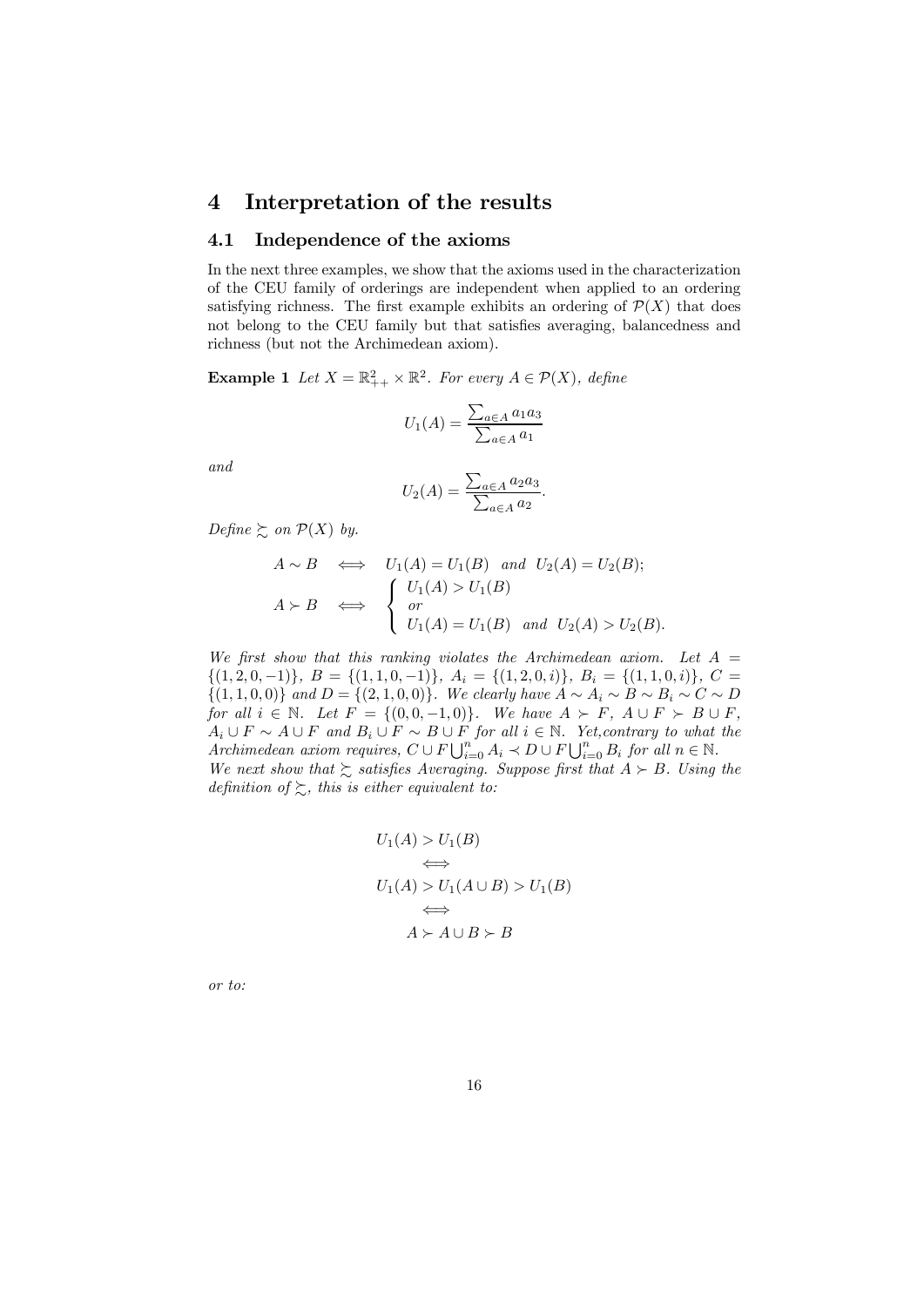$$
U_1(A) = U_1(B) \text{ and } U_2(A) > U_2(B)
$$
  
\n
$$
\iff
$$
  
\n
$$
U_1(A) = U_1(A \cup B) = U_1(B) \text{ and } U_2(A) > U_2(A \cup B) > U_2(B)
$$
  
\n
$$
\iff
$$
  
\n
$$
A \succ A \cup B \succ B.
$$

A similar reasoning holds when  $A \sim B$ . To show that  $\succeq$  satisfies Richness, consider  $A, B, C \in \mathcal{P}(X)$  such that  $A \succ B \succ C$ . We will show that there exists a set  $D = \{d, e\}$  such that  $D \cap (A \cup C) = \emptyset$ ,  $D \sim A$  and  $D \cup C \sim B$ . So, we must have

$$
\frac{d_1 d_3 + e_1 e_3}{d_1 + e_1} = U_1(A),\tag{5}
$$

$$
\frac{d_2 d_3 + e_2 e_3}{d_2 + e_2} = U_2(A),\tag{6}
$$

$$
\frac{d_1 d_3 + e_1 e_3 + \sum_{c \in C} c_1 c_3}{d_1 + e_1 + \sum_{c \in C} c_1} = U_1(B),\tag{7}
$$

$$
\frac{d_2 d_3 + e_2 e_3 + \sum_{c \in C} c_2 c_3}{d_2 + e_2 + \sum_{c \in C} c_2} = U_2(B).
$$
\n(8)

 $Set d_3 = \max(U_1(A), U_2(A)) + 1$  and  $e_3 = \min(U_1(A), U_2(A)) - 1$ . There clearly exist  $d_1, e_1 \in \mathbb{R}_{++}$  such that (5) holds. Notice that  $d_1, e_1$  are not unique; they can be scaled by any positive constant and we can choose this constant so that (7) holds. Similarly, there clearly exist  $d_2, e_2 \in \mathbb{R}_{++}$  such that (6) holds. They are unique up to a multiplication by a positive constant, that we can choose independently of the scaling constant for  $d_1, e_1$ . So, we can choose it so that  $(8)$ holds. In order to guarantee that  $D \cap (A \cup C) = \emptyset$ , we can freely manipulate  $d_4$ and  $e_4$ . Hence Richness holds. Finally, to show that  $\gtrsim$  satisfies Balancedness, consider finite and non-empty subsets  $A, B, C, D$  of  $X$  such that  $A \sim B \succ C, D$ and  $(A \cup B) \cap (C \cup D) = \emptyset$ . We have  $A \cup C \succeq B \cup C$  if and only if either:  $U_1(A\cup C) > U_1(B\cup C)$  iff  $U_1(A\cup D) > U_1(B\cup D)$  iff  $A\cup D \succsim B\cup D$  or  $[U_1(A\cup C) = U_1(B\cup C)$  and  $U_2(A\cup C) \geq U_2(B\cup C)$  iff  $[U_1(A\cup D) =$  $U_1(B \cup D)$  and  $U_2(A \cup D) \geq U_2(B \cup D)$  iff  $A \cup D \succeq B \cup D$ .

The next example, provides a non-CEU ordering that satisfies balancedness, richness and the Archimedean axiom but violates averaging.

**Example 2** Let  $X = \mathbb{R}_{++} \times \mathbb{R}^2$ ,  $p(x) = x_1$ ,  $u(x) = x_2$ ,

$$
U(A) = \frac{\sum_{a \in A} p(a)u(a)}{\left(\sum_{a \in A} p(a)\right)^2}
$$

and  $A \succeq B$  iff  $U(A) \geq U(B)$ . The ranking  $\sum$  clearly satisfies Richness and the Archimedean axiom. It violates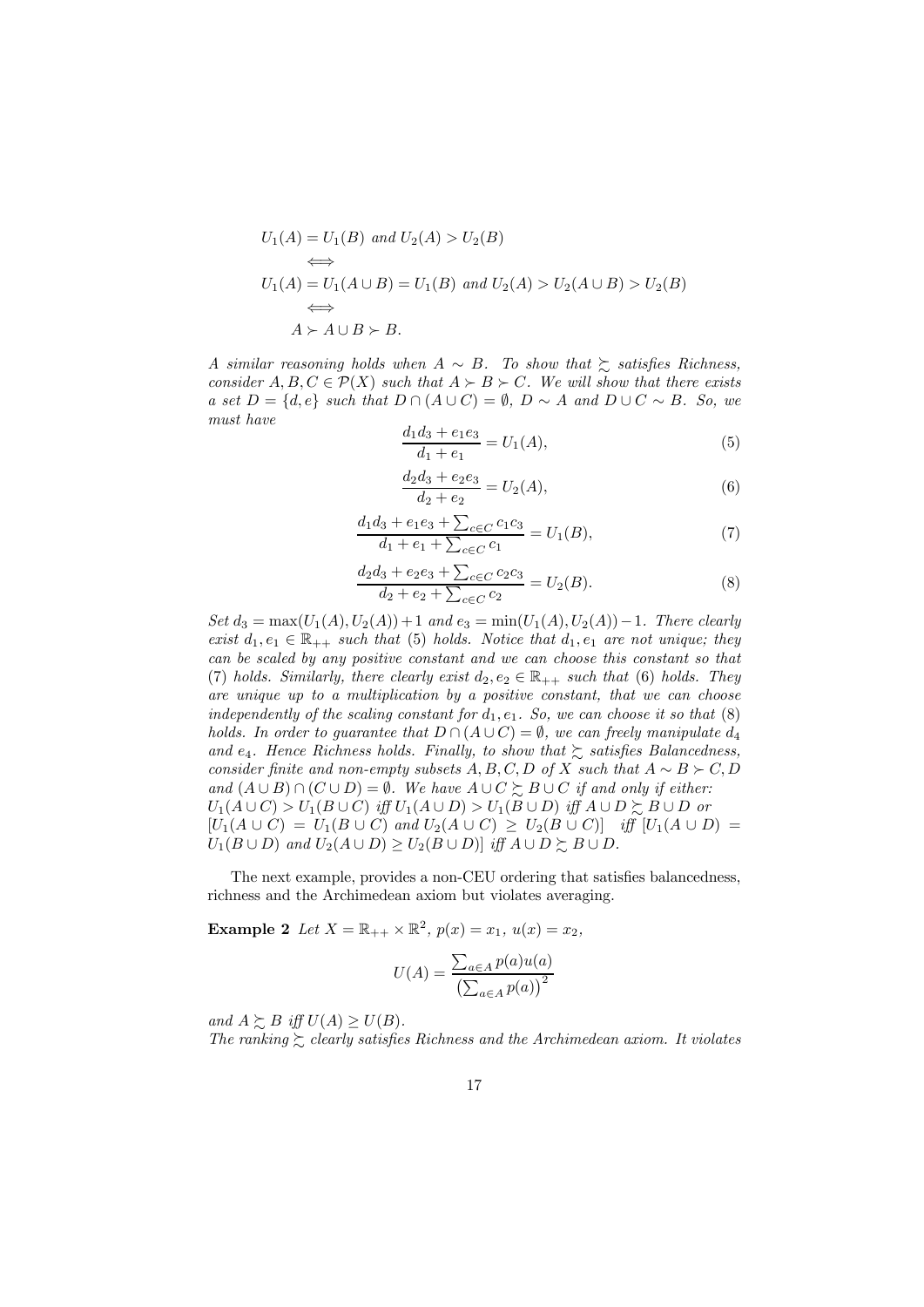Averaging because  $A = \{(3/4, 2, 0)\} \sim B = \{(3/4, 2, 1)\} \succ A \cup B$ . Let us prove that  $\succsim$  satisfies Balancedness.  $A \sim B$  implies:

$$
\sum_{a \in A} p(a)u(a) \left(\sum_{b \in B} p(b)\right)^2 = \left(\sum_{a \in A} p(a)\right)^2 \sum_{b \in B} p(b)u(b).
$$
 (9)

while  $A \cup C \succsim B \cup C$  implies:

$$
\left(\sum_{a \in A} p(a)u(a) + \sum_{c \in C} p(c)u(c)\right) \left(\left(\sum_{b \in B} p(b)\right)^2 + \left(\sum_{c \in C} p(c)\right)^2\right)
$$
  

$$
\ge \left(\sum_{b \in B} p(b)u(b) + \sum_{c \in C} p(c)u(c)\right) \left(\left(\sum_{a \in A} p(a)\right)^2 + \left(\sum_{c \in C} p(c)\right)^2\right)
$$

or, after distributing:

$$
\sum_{a \in A} p(a)u(a) \left(\sum_{b \in B} p(b)\right)^2 + \sum_{c \in C} p(c)u(c) \left(\sum_{b \in B} p(b)\right)^2 + \sum_{a \in A} p(a)u(a) \left(\sum_{c \in C} p(c)\right)^2.
$$
  
\n
$$
\geq \sum_{b \in B} p(b)u(b) \left(\sum_{a \in A} p(a)\right)^2 + \sum_{c \in C} p(c)u(c) \left(\sum_{a \in A} p(a)\right)^2 + \sum_{b \in B} p(b)u(b) \left(\sum_{c \in C} p(c)\right)^2.
$$
  
\nSubstituting (9) into this equation yields:

Substituting  $(9)$  into this equation yields:

$$
\sum_{c \in C} p(c)u(c) \left(\sum_{b \in B} p(b)\right)^2 + \sum_{a \in A} p(a)u(a) \left(\sum_{c \in C} p(c)\right)^2
$$
  

$$
\ge \sum_{c \in C} p(c)u(c) \left(\sum_{a \in A} p(a)\right)^2 + \sum_{b \in B} p(b)u(b) \left(\sum_{c \in C} p(c)\right)^2
$$

or:

$$
\sum_{c \in C} p(c)u(c) \left( \left( \sum_{b \in B} p(b) \right)^2 - \left( \sum_{a \in A} p(a) \right)^2 \right) \ge \left( \sum_{b \in B} p(b)u(b) - \sum_{a \in A} p(a)u(a) \right) \left( \sum_{c \in C} p(c) \right)^2.
$$

Since  $\left(\sum_{c \in C} p(c)\right)^2 > 0$ , one obtains:

$$
\frac{\sum_{c \in C} p(c)u(c)}{\left(\sum_{c \in C} p(c)\right)^2} \ge \frac{\sum_{b \in B} p(b)u(b) - \sum_{a \in A} p(a)u(a)}{\left(\sum_{b \in B} p(b)\right)^2 - \left(\sum_{a \in A} p(a)\right)^2} = \frac{\sum_{b \in B} p(b)u(b)}{\left(\sum_{b \in B} p(b)\right)^2} \tag{10}
$$

$$
if \left(\sum_{b \in B} p(b)\right)^2 - \left(\sum_{a \in A} p(a)\right)^2 > 0 \text{ or}
$$
\n
$$
\frac{\sum_{c \in C} p(c)u(c)}{\left(\sum_{c \in C} p(c)\right)^2} \le \frac{\sum_{b \in B} p(b)u(b) - \sum_{a \in A} p(a)u(a)}{\left(\sum_{b \in B} p(b)\right)^2 - \left(\sum_{a \in A} p(a)\right)^2} = \frac{\sum_{b \in B} p(b)u(b)}{\left(\sum_{b \in B} p(b)\right)^2} \tag{11}
$$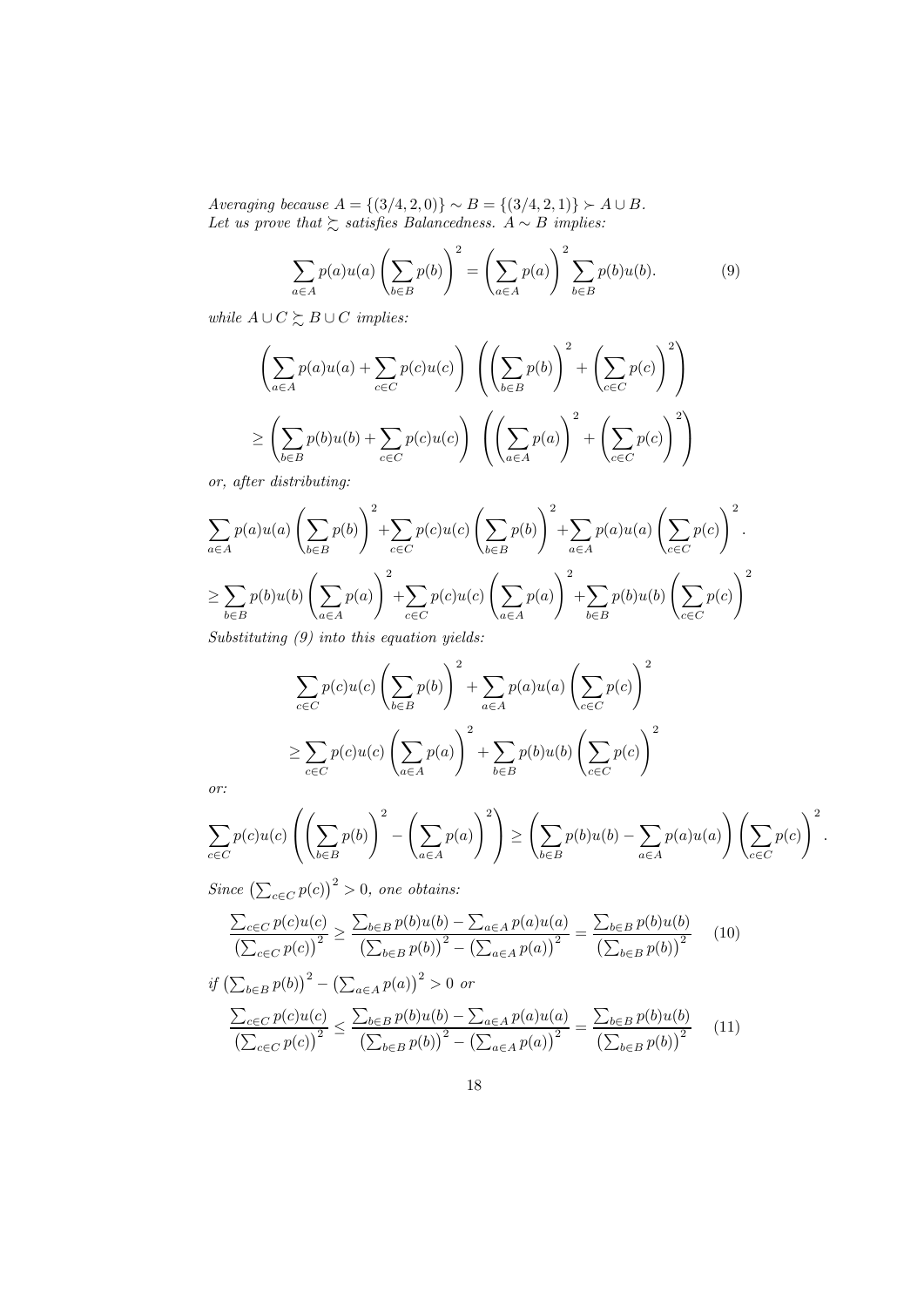if  $\left(\sum_{b\in B} p(b)\right)^2 - \left(\sum_{a\in A} p(a)\right)^2 < 0$ . Inequality (10) is not possible because  $B \succ$ C. We therefore conclude that Inequality (11) holds and that  $\left(\sum_{b \in B} p(b)\right)^2 - \left(\sum_{c \in A} p(a)\right)^2 \leq 0$ .  $_{a\in A}p(a)\big)^{2}\leq 0.$ We also know that  $D \prec B$ . This implies:

$$
\frac{\sum_{d \in D} p(d)u(d)}{\left(\sum_{d \in D} p(d)\right)^2} \le \frac{\sum_{b \in B} p(b)u(b) - \sum_{a \in A} p(a)u(a)}{\left(\sum_{b \in B} p(b)\right)^2 - \left(\sum_{a \in A} p(a)\right)^2} = \frac{\sum_{b \in B} p(b)u(b)}{\left(\sum_{b \in B} p(b)\right)^2}.
$$

Hence:

$$
\sum_{d \in D} p(d)u(d)[(\sum_{b \in B} p(b))^2 - (\sum_{a \in A} p(a))^2] \geq [\sum_{b \in B} p(b)u(b) - \sum_{a \in A} p(a)u(a)](\sum_{d \in D} p(d))^2.
$$
  
and  

$$
\sum_{a \in A} p(d)u(d)(\sum(b))^2 + \sum_{a \in A} p(a)u(a)(\sum_{a \in A} p(a))^2
$$

$$
\sum_{d \in D} p(d)u(d) (\sum_{b \in B} (b))^2 + \sum_{a \in A} p(a)u(a) (\sum_{d \in D} p(d))^2.
$$
  

$$
\geq \sum_{d \in D} p(d)u(d) (\sum_{a \in A} p(a))^2 + \sum_{b \in B} p(b)u(b) (\sum_{d \in D} p(d))^2
$$

If we add  $(9)$  to this inequality, we obtain

$$
\sum_{a \in A} p(a)u(a) (\sum_{b \in B} p(b))^2 + \sum_{d \in D} p(d)u(d) (\sum_{b \in B} p(b))^2 + \sum_{a \in A} p(a)u(a) (\sum_{d \in D} p(d))^2
$$
  

$$
\geq \sum_{b \in B} p(b)u(b) (\sum_{a \in A} p(a))^2 + \sum_{d \in D} p(d)u(d) (\sum_{a \in A} p(a))^2 + \sum_{b \in B} p(b)u(b) (\sum_{d \in D} p(d))^2.
$$

Let us now add  $\sum_{d\in D} p(d)u(d) \left(\sum_{d\in D} p(d)\right)^2$  on both sides and factorize. We obtain

$$
\left[\sum_{a \in A} p(a)u(a) + \sum_{d \in D} p(d)u(d)\right] \left[ (\sum_{b \in B} p(b))^2 + (\sum_{d \in D} p(d)) \right]^2
$$
  
 
$$
\geq \left[\sum_{b \in B} p(b)u(b) + \sum_{d \in D} p(d)u(d)\right] \left[ (\sum_{a \in A} p(a))^2 + (\sum_{d \in D} p(d))^2 \right]
$$

which implies  $A \cup D \succsim B \cup D$ . This concludes the proof that  $\succsim$  satisfies Balancedness.

Finally, the next example shows a non-CEU ordering that satisfies richness, the Archimedean axiom and averaging but that violates Balancedness.

**Example 3** Consider  $\succsim$  defined on  $\mathcal{P}(\mathbb{R}^2_+)$  by:

$$
A \succsim B \Longleftrightarrow \frac{\sum_{(a_1, a_2) \in A} a_1(a_2 + \frac{a_2^2}{\sum_{(\alpha_1, \alpha_2) \in A} a_2})}{\sum_{(a_1, a_2) \in A} (a_2 + \frac{a_2^2}{\sum_{(\alpha_1, \alpha_2) \in A} a_2})} \ge \frac{\sum_{(b_1, b_2) \in B} b_1(b_2 + \frac{b_2^2}{\sum_{(\beta_1, \beta_2) \in B} a_2})}{\sum_{(b_1, b_2) \in B} (b_2 + \frac{b_2^2}{\sum_{(\beta_1, \beta_2) \in B} a_2})}
$$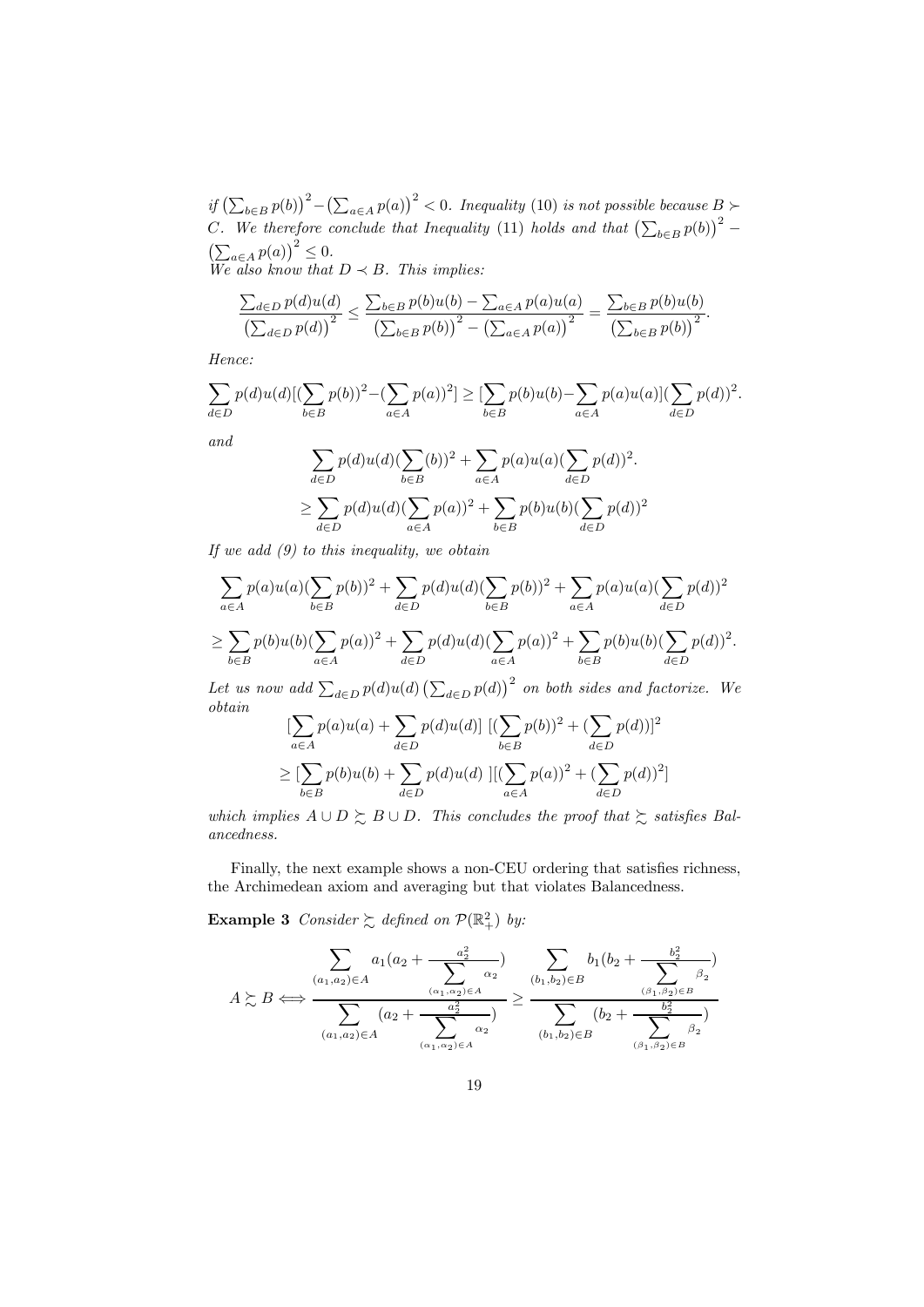and let, for any finite  $D \subset \mathbb{R}^2_+$ ,  $V(D)$  be defined by:

$$
V(D) = \frac{\sum_{(d_1, d_2) \in D} d_1(d_2 + \frac{d_2^2}{\sum_{(\delta_1, \delta_2) \in D} \delta_2})}{\sum_{(d_1, d_2) \in D} (d_2 + \frac{d_2^2}{\sum_{(\delta_1, \delta_2) \in D} \delta_2})}
$$

It is easy to see that this ordering satisfies the Archimedean axiom. Let us show that it satisfies Richness. For this sake, consider four sets  $A, B, C, D \in$  $\mathcal{P}(\mathbb{R}^2_+)$  with  $A \prec B \prec C \sim D$ . Define  $E = \{(x, y)\}$ , with  $x = V(C)$ . We have  $\lim_{y\to 0} V(A\cup E) = V(A)$  and  $\lim_{y\to \infty} V(A\cup E) = V(E)$ . Since V is (Hausdorff) continuous and  $V(A) < V(B) < V(E)$ , there exists  $y \in \mathbb{R}_+$  such that  $V(A \cup E) = V(B)$ . If  $(x, y) \notin A \cup C \cup D$ , then we have found the set E as in the statement of Richness. If  $(x, y) \in A \cup C \cup D$ , then consider  $E =$  $\{(x, y), (z, w)\}\$ , with  $x = z = V(C)$ . We have  $\lim_{y, w \to 0} V(A \cup E) = V(A)$  and  $\lim_{y,w\to\infty} V(A\cup E) = V(E)$ . Since V is Hausdorff continuous and  $V(A)$  $V(B) < V(E)$ , there exist necessarily infinitely many pairs  $(y, w) \in \mathbb{R}_+^2$  such that  $V(A\cup E) = V(B)$ . Since  $A\cup C\cup D$  is finite, at least one of these pairs is such that  $E \cap (A \cup C \cup D) = \emptyset$ . Hence Richness holds. Let us now show that this ordering satisfies averaging. Let A and B be two disjoint sets such that  $A \succeq B$ . One has therefore:

$$
V(A) \geq V(B) \qquad \Longleftrightarrow \qquad \sum_{(b_1, b_2) \in B} (b_2 + \frac{b_2^2}{\sum_{(\beta_1, \beta_2) \in B} \beta_2}) V(A)
$$
\n
$$
\frac{\sum_{(a_1, a_2) \in A} (a_2 + \frac{a_2^2}{\sum_{(\alpha_1, \alpha_2) \in A} \alpha_2}) + \sum_{(b_1, b_2) \in B} (b_2 + \frac{b_2^2}{\sum_{(\beta_1, \beta_2) \in B} \beta_2})}{\sum_{(b_1, b_2) \in B} (b_2 + \frac{b_2^2}{\sum_{(\beta_1, \beta_2) \in B} \beta_2}) V(B)}
$$
\n
$$
\geq \frac{\sum_{(a_1, a_2) \in A} (a_2 + \frac{a_2^2}{\sum_{(\alpha_1, \alpha_2) \in A} \alpha_2}) + \sum_{(b_1, b_2) \in B} (b_2 + \frac{b_2^2}{\sum_{(\beta_1, \beta_2) \in B} \beta_2})}{\sum_{(b_1, b_2) \in B} b_1 (b_2 + \frac{b_2^2}{\sum_{(\beta_1, \beta_2) \in B} \beta_2})}
$$
\n
$$
= \frac{\sum_{(a_1, a_2) \in A} (a_2 + \frac{a_2^2}{\sum_{(\alpha_1, \alpha_2) \in A} \alpha_2}) + \sum_{(\beta_1, \beta_2) \in B} (b_2 + \frac{b_2^2}{\sum_{(\beta_1, \beta_2) \in B} \beta_2})} (12)
$$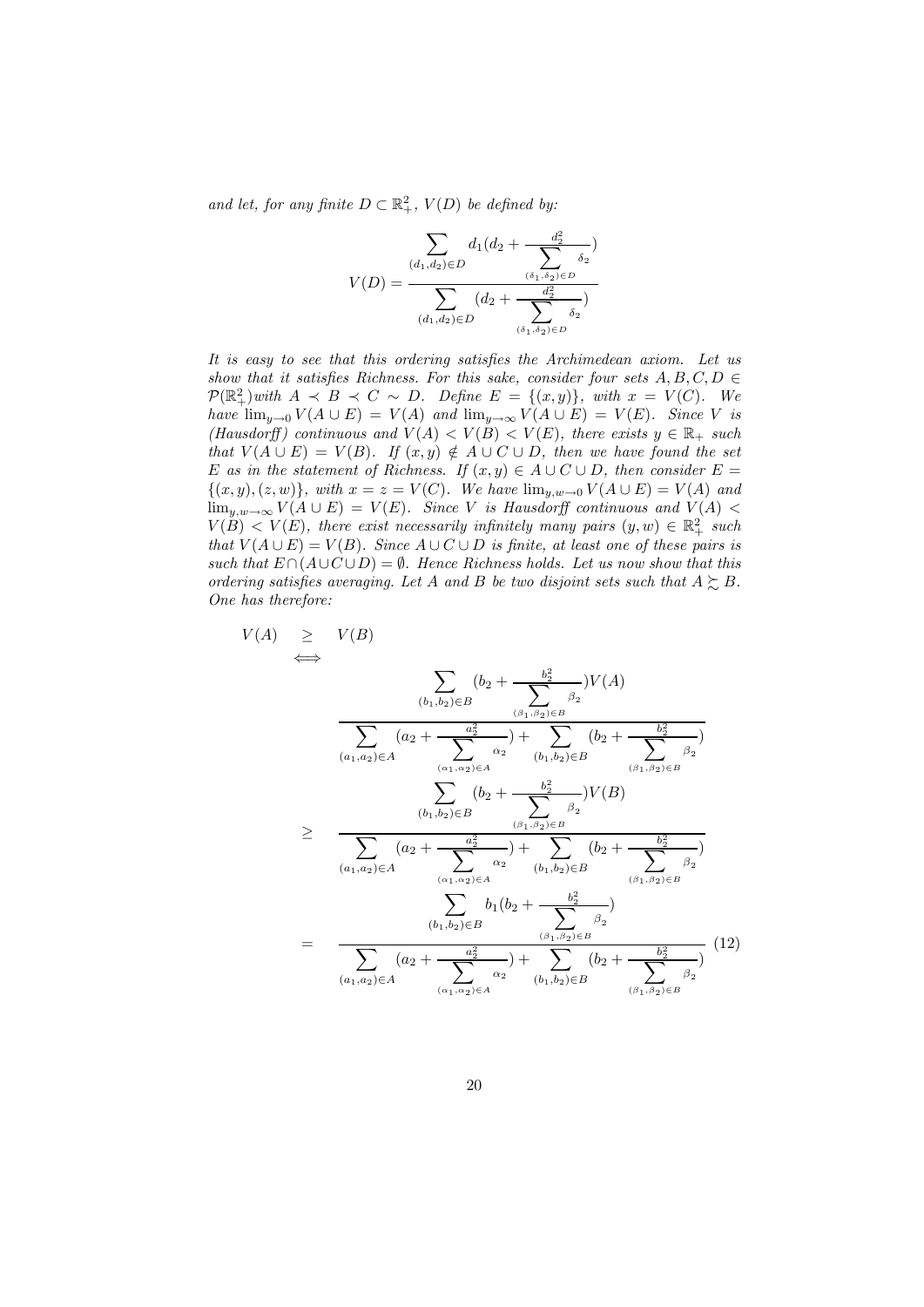and (trivially):

$$
V(A) \geq V(A)
$$
\n
$$
\iff (A) \geq V(A)
$$
\n
$$
\iff (A) \geq V(A)
$$
\n
$$
\iff (A) \geq V(A)
$$
\n
$$
\iff (A) \geq V(A)
$$
\n
$$
\iff (A) \geq V(A)
$$
\n
$$
\iff (A) \geq V(A)
$$
\n
$$
\iff (A) \geq V(A)
$$
\n
$$
\iff (A) \geq V(A)
$$
\n
$$
\iff (A) \geq V(A)
$$
\n
$$
\iff (A) \geq V(A)
$$
\n
$$
\iff (A) \geq V(A)
$$
\n
$$
\iff (A) \geq V(A)
$$
\n
$$
\iff (A) \geq V(A)
$$
\n
$$
\iff (A) \geq V(A)
$$
\n
$$
\iff (A) \geq V(A)
$$
\n
$$
\iff (A) \geq V(A)
$$
\n
$$
\iff (A) \geq V(A)
$$
\n
$$
\iff (A) \geq V(A)
$$
\n
$$
\iff (A) \geq V(A)
$$
\n
$$
\iff (A) \geq V(A)
$$
\n
$$
\iff (A) \geq V(A)
$$
\n
$$
\iff (A) \geq V(A)
$$
\n
$$
\iff (A) \geq V(A)
$$
\n
$$
\iff (A) \geq V(A)
$$
\n
$$
\iff (A) \geq V(A)
$$
\n
$$
\iff (A) \geq V(A)
$$
\n
$$
\iff (A) \geq V(A)
$$
\n
$$
\iff (A) \geq V(A)
$$
\n
$$
\iff (A) \geq V(A)
$$
\n
$$
\iff (A) \geq V(A)
$$
\n
$$
\iff (A) \geq V(A)
$$
\n
$$
\iff (A) \geq V(A)
$$
\n
$$
\iff (A) \geq V(A)
$$
\n
$$
\iff (A) \geq V(A)
$$
\n
$$
\iff (A) \geq V(A)
$$
\n
$$
\iff (A) \geq V(A)
$$
\n
$$
\iff (A) \geq V(A)
$$
\n
$$
\iff (A) \geq V(A)
$$
\n
$$
\iff (A) \geq V(A)
$$
\n
$$
\
$$

Summing inequalities (12) and (13) yields:

$$
V(A) \geq \frac{\sum_{(a_1, a_2) \in A} a_1(a_2 + \frac{a_2^2}{\sum_{(a_1, a_2) \in A} a_2} + \sum_{(b_1, b_2) \in B} b_1(b_2 + \frac{b_2^2}{\sum_{( \beta_1, \beta_2) \in B} \beta_2})}{\sum_{(a_1, a_2) \in A} (a_2 + \frac{a_2^2}{\sum_{( \alpha_1, \alpha_2) \in A} a_2} + \sum_{(b_1, b_2) \in B} (b_2 + \frac{b_2^2}{\sum_{( \beta_1, \beta_2) \in B} \beta_2})}
$$
  
=  $V(A \cup B)$ 

as required by the first part of Averaging. The other part of the axiom can be obtained by an analogous reasoning. Let us now show that the ordering  $\succsim$  violates balancedness. Indeed, consider the sets  $A = \{(505, 16)\}, B = \{(10, 10), (1000, 10)\},$ 

$$
C = \{(504, 1)\} \text{ and } D = \{(1, 10)\} \text{ one has:}
$$
\n
$$
V(A) = \frac{\sum_{(a_1, a_2) \in A} a_1(a_2 + \frac{a_2^2}{\sum_{(a_1, a_2) \in A} a_2})}{\sum_{(a_1, a_2) \in A} (a_2 + \frac{a_2^2}{\sum_{(a_1, a_2) \in A} a_2})} = 505 = \frac{10 \times (10 + \frac{100}{10 + 10}) + 1000 \times (10 + \frac{100}{10 + 10})}{(10 + \frac{100}{10 + 10}) + (10 + \frac{100}{10 + 10})} =
$$
\n
$$
V(B) > V(C) = \frac{504 \times (1 + \frac{1}{1})}{1 + \frac{1}{1}} = 504 > V(D) = \frac{1 \times (10 + \frac{100}{10})}{10 + \frac{100}{10}} = 1
$$
\nOne has also: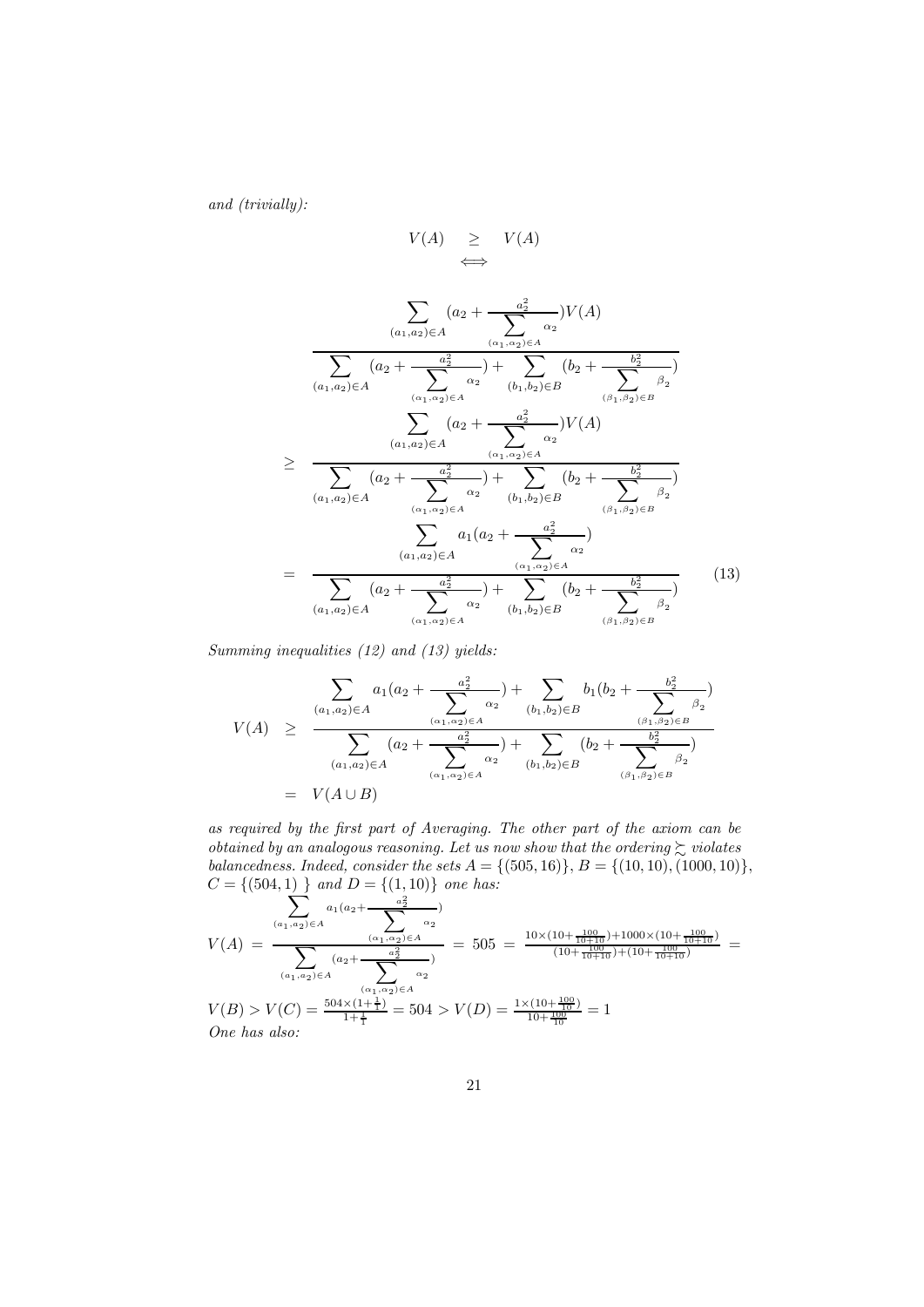$$
V(A \cup C) = \frac{505 \times (16 + \frac{256}{17}) + 504 \times (1 + \frac{1}{17})}{(16 + \frac{256}{17}) + (1 + \frac{1}{17})} = \frac{45952}{91} \approx 504.97
$$
  
\n
$$
V(B \cup C) = \frac{10 \times (10 + \frac{100}{10 + 10 + 1}) + 1000 \times (10 + \frac{100}{10 + 10 + 1}) + 504 \times (1 + \frac{1}{10 + 10 + 1})}{(10 + \frac{100}{10 + 10 + 1}) + (10 + \frac{100}{10 + 10 + 1}) + (1 + \frac{1}{10 + 10 + 1})}
$$
  
\n
$$
= \frac{10 \times (10 + \frac{100}{21}) + 1000 \times (10 + \frac{100}{21}) + 504 \times (1 + \frac{1}{21})}{21 + \frac{201}{21}}
$$
  
\n
$$
\approx 504.97.
$$

However, contrary to what balancedness requires:

$$
V(A \cup D) = \frac{505 \times (16 + \frac{256}{26}) + 1 \times (1 + \frac{1}{26})}{(16 + \frac{256}{26}) + (1 + \frac{1}{26})}
$$
  
\n
$$
\approx 485.53
$$
  
\n
$$
\times V(B \cup D)
$$
  
\n
$$
= \frac{10 \times (10 + \frac{100}{10 + 10 + 10}) + 1000 \times (10 + \frac{100}{10 + 10 + 10}) + 1 \times (1 + \frac{1}{10 + 10 + 10})}{(10 + \frac{100}{10 + 10 + 10}) + (10 + \frac{100}{10 + 10 + 10}) + (1 + \frac{1}{10 + 10 + 10})}
$$
  
\n
$$
\approx 486.20
$$

### 4.2 Some unpleasant implications of our richness condition

The richness condition used in our characterization is strong. Among other things, it seems to restrict unduly the functions  $p$  and  $u$  that appear in the representation of a CEU criterion. For the moment, we can not analytically identify what these additional restrictions - beyond that of being functions from  $X$  to the real (and for the  $p$  function, to have strictly positive range). We can not either provide a topological interpretation of our characterization result in a similar spirit than the one obtained in Gravel, Marchant, and Sen (2012). An example of the implication of our richness condition is provided in the following proposition, where we show that if  $X = \mathbb{R}$  (for instance the consequences of a decision under ignorance are amounts of money), then it is impossible with our richness condition to have both the functions  $p$  and the function  $u$  to be monotonic if the function  $u$  is continuous.

**Proposition 1** Suppose that  $X = \mathbb{R}$ . Then if  $\sum$  is a CEU ranking satisfying richness, then, if the function  $u$  in expression  $(1)$  is continuous, it can not be monotonic if  $p$  is monotonic.

In the next proposition, we establish that if  $X$  is a topological space (for instance a separable one of the kind considered in Gravel, Marchant, and Sen  $(2012)$ , then no Uniform Expected Utility criterion in which  $u$  is a continuous utility function satisfies the richness condition. This shows that the characterization of the CEU family of criteria that we provide in this paper does not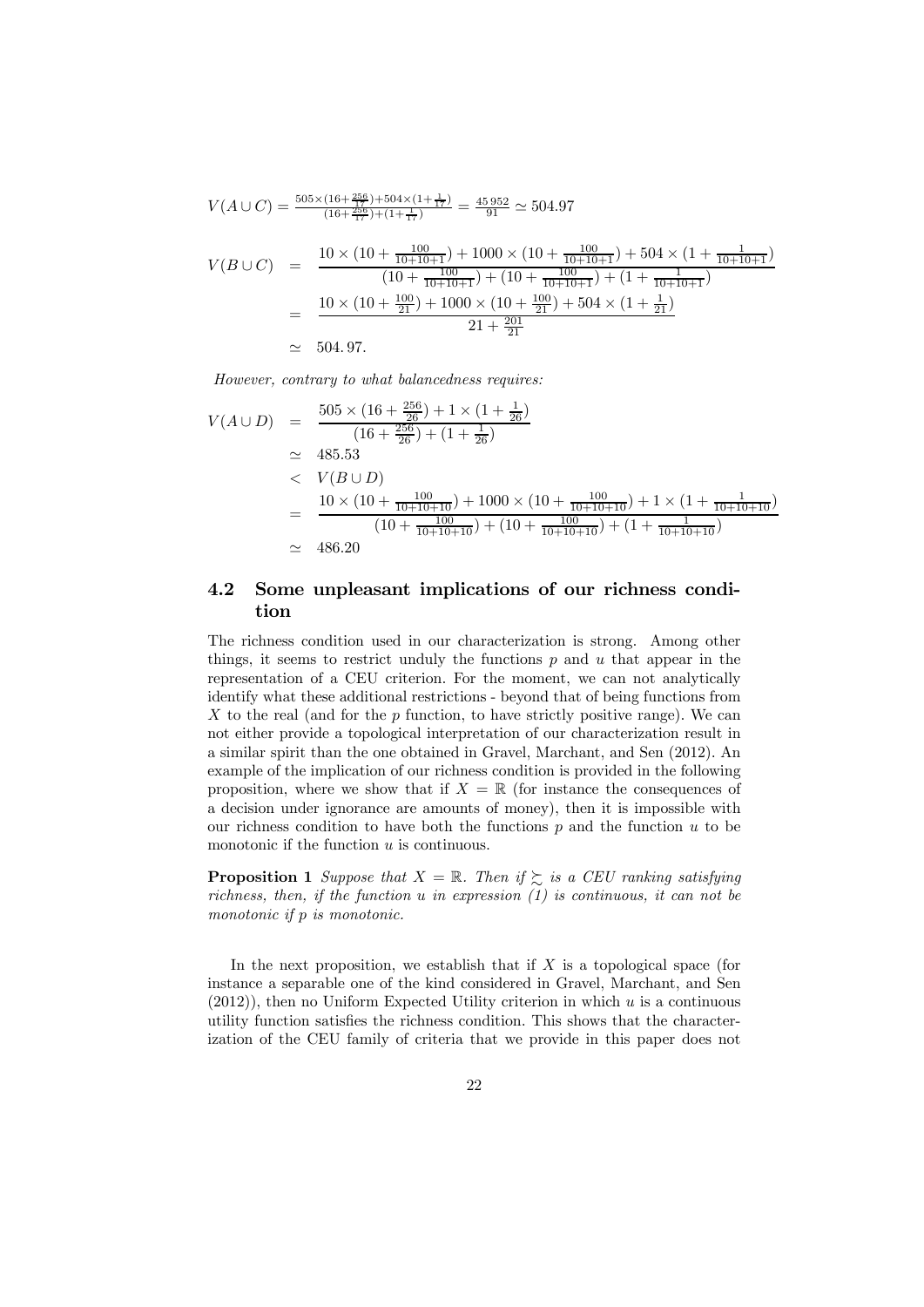contain all members of that family because it excludes, at least in topological environments, the UEU subclass of that family that is obtained by considering only constant functions  $p$  and continuous functions  $u$ .

**Proposition 2** Let X be a topological space, and let  $\geq$  is a non-trivial UEU ranking with *u* continuous. Then  $\succsim$  violates the Richness condition.

## 5 Conclusion

This paper characterizes the family of CEU rankings of decisions under ignorance or objective ambiguity with finitely many consequences, under the assumption that the rankings are defined in a "rich" environment. With the exception perhaps of the Archimedean axiom, the two main axioms used in the characterization, averaging and balancedness, that also appear in the characterization of a similar family obtained by Ahn (2008), are easy to interpret and to test in an experimental context. As we argued above, the fact that we limit our attention to decision with finitely many consequences (or probability distributions) makes our framework much more applicable that the atomless environment considered by Ahn (2008) and the literature that derives from the Bolker-Jeffrey tradition (e.g. Bolker (1966), Bolker (1967), Jeffrey (1965) and Broome (1990)). We emphasize also that the discrete framework makes the proof and the characterization very different from the one obtained in this later tradition. Moreover, we have shown that the three axioms that we use are independent.

Yet, the analysis conducted in this paper suffers from two limitations, of varying importance. First, as suggested in the preceding section, it rides on a richness assumption that is, probably, unduly strong. We use the qualifier "probably" because we do not have, at the moment, an alternative. We are therefore incapable to assess the strength of the assumption. But, as shown in Proposition 2, the richness condition is sufficiently strong for excluding from the family of CEU rankings all UEU ones of the kind characterized in Gravel, Marchant, and Sen (2012) when the later are defined on a topological space and are continuous on that space. Another limitation of the analysis is that it is conducted in an algebraic framework rather than a topological one (using Wakker (1988)'s terminology). Contrary to what was achieved in Gravel, Marchant, and Sen (2012), we did not succeed indeed in providing a topological version of our theorem in which richness and the Archimedean condition could be replaced by an appropriate - and necessary - continuity condition. We do not view this second limitation as being as important as the first however. Indeed, as very convincingly argued - at least in our view - by Wakker (1988), the algebraic framework is more general than the topological one. Yet, it is fair to say that topological environments, and the continuity properties that they enable to define, are more familiar to decision theorists and economists than richness and Archimedean conditions. For this reason, it would be nice to have a topological version of our main theorem.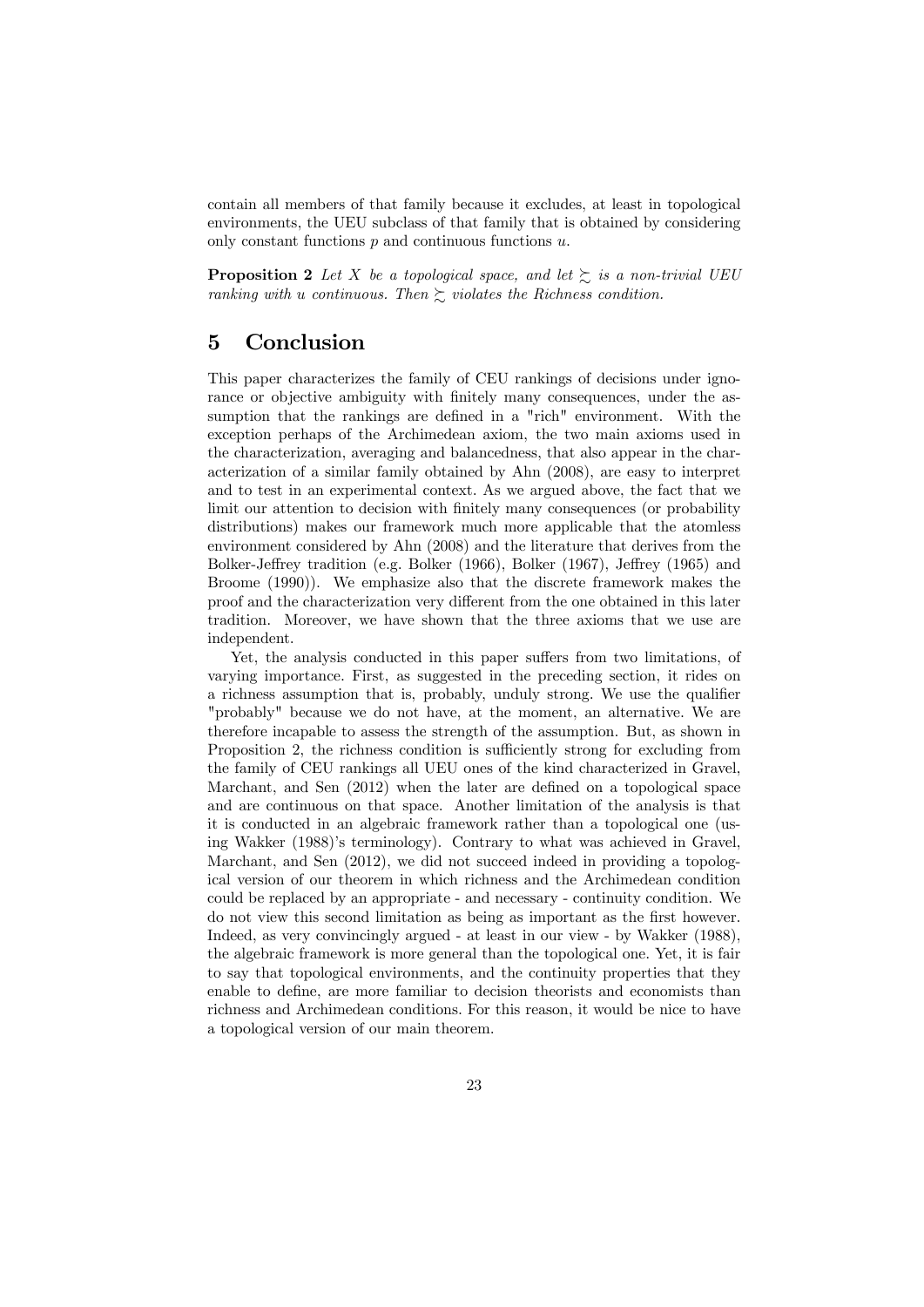The analysis of this paper needs also to be completed in several directions. One of them is an analysis of comparative attitudes toward radical uncertainty or toward ambiguity in the class of CEU rankings. Another one is a proper understanding of the uniqueness properties of the functions  $u$  and  $\rho$  used in the characterization. As shown in Proposition 1, the two functions may not be totally independent from each others in specific environment. It would be nice to have a complete identification of the uniqueness properties of these functions. Finally, we believe that CEU models of decision making under radical uncertainty and/or ambiguity should be put to work, notably in public policies, to generate consistent rankings of radically uncertain decisions. While environmental policy discussed in Introduction is an obvious fields for such applications, there are many others. We plan to develop such applications in our future work.

## 6 Appendix: Proofs

#### 6.1 Lemma 1

Let the sets A and  $C \in \mathcal{P}(X)$  be such that  $A \succeq B \succeq C$  for all sets  $B \in \mathcal{P}(X)$ and assume by contradiction that there exists some consequence  $x \in A \cap C$ . Since  $\succsim$ is not trivial, one must have  $A \succ C$ . Since  $\succeq$  is an ordering, either  $\{x\} \succsim A \succ C$ or  $A \succ \{x\}$ . In the first case, it follows from Averaging that  $C \succ C \setminus \{x\}$ , which contradicts the definition of the sets A and  $C \in \mathcal{P}(X)$  to be such that  $A \succeq B \succeq C$ for all sets  $B \in \mathcal{P}(X)$ . In the second case, it follows from Averaging again that  $A \setminus \{x\} \succ A$  which is also a contradiction of the definition of the sets A and  $C \in \mathcal{P}(X)$ to be such that  $A \succeq B \succeq C$  for all sets  $B \in \mathcal{P}(X)$ .

#### 6.2 Lemma 2.

Since  $\succsim$  is non-trivial, there is a set D such that  $D \prec A$  or  $A \prec D$ . We treat the case  $A \prec D$  (the other case is handled symmetrically). We first prove that there are at least two equivalence classes better than the one containing  $A$ , so that it will be possible to apply Richness. We consider two cases :

(1)  $A \cap D = \emptyset$ . Then Averaging yields  $A \prec A \cap D \prec D$  (and we are done).

(2)  $A \cap D \neq \emptyset$ . We then consider three subcases:

(a)  $A \cap D \sim A$ . Then, by Averaging,  $A \setminus D \sim A$  and  $A \setminus D \prec A \cup D \prec D$ .

(b)  $A \cap D \prec A$ . If this is the case, one can not have  $D \subset A$ . Indeed, if one had  $D \subset A$ , this would imply that  $A \cap D = D \prec A$ , which contradicts the initial assumption that  $A \prec D$ . Hence the set  $D \backslash A \neq \emptyset$ . Averaging then implies that  $D \prec D \backslash A$ .

(c)  $A \cap D$  ≻ A. If  $A \cap D \not\sim D$ , then we are done. Otherwise, by Averaging,  $D \setminus A \sim D$ and  $A \prec A \cup (D \setminus A) \prec D \setminus A$ .

We now apply richness to the three equivalence classes. A first application of Richness yields a set  $B_1$  such that  $B_1 \sim A$  and  $B_1 \cap A = \emptyset$ . If  $B_1 \cap C = \emptyset$ , then the proof is done. If  $B_1 \cap C \neq \emptyset$ , then use Richness again to find a set  $B_2$  such that  $B_2 \sim A \cup B_1$  and  $B_2 \cap (A \cup B_1) = \emptyset$ . By Averaging,  $A \cup B_1 \sim A$  and, by transitivity,  $B_2 \sim A$ . We are now sure that  $B_2$  does not contain any of the elements of  $B_1 \cap C$ . If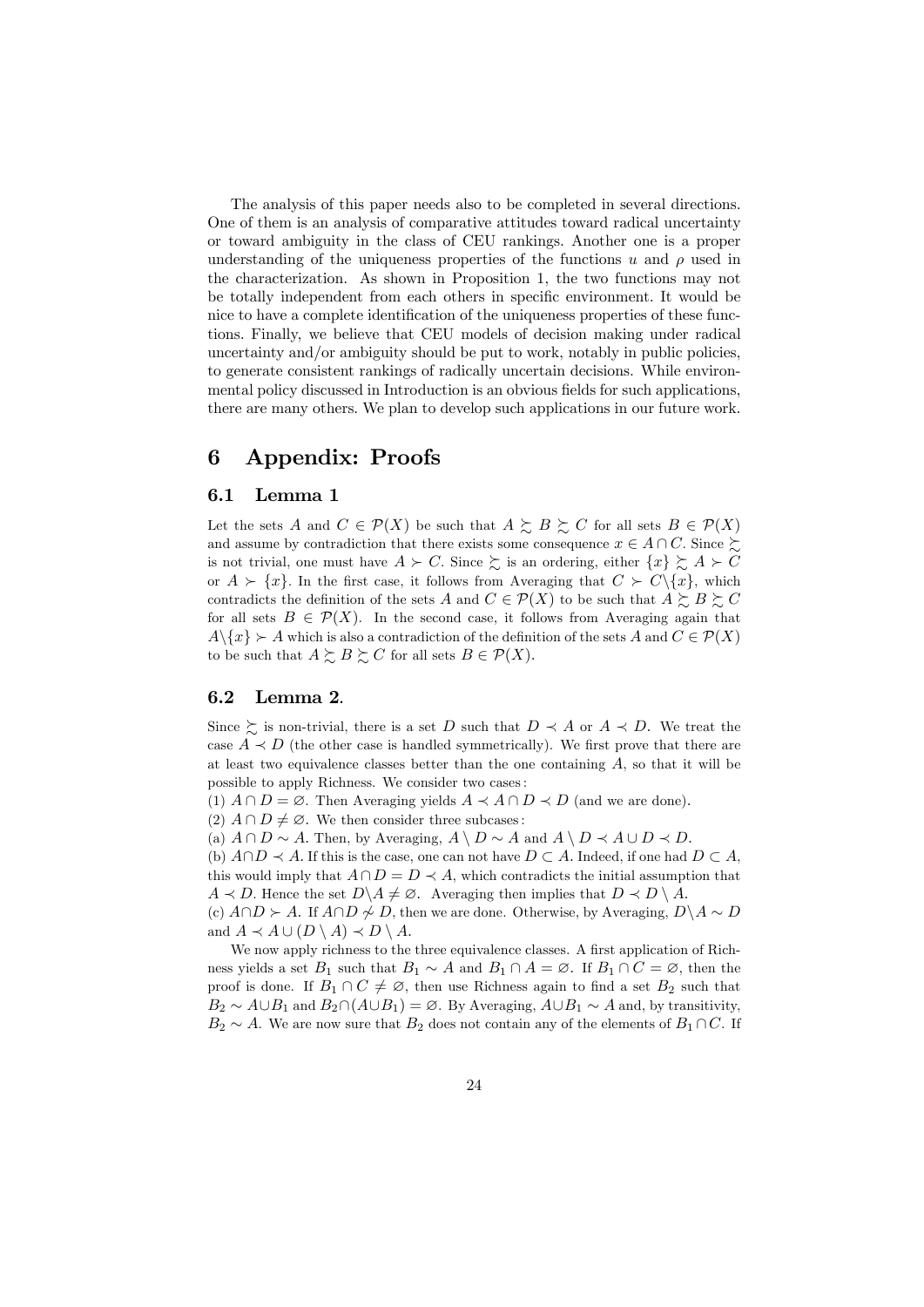$B_2 \cap C = \emptyset$ , then the proof is done. If  $B_2 \cap C \neq \emptyset$ , then use Richness again to find a set  $B_3$  such that  $B_3 \sim A \cup B_1 \cup B_2$  and  $B_3 \cap (A \cup B_1 \cup B_2) = \emptyset$ . By Averaging,  $A \cup B_1 \cup B_2 \sim A$  and, by transitivity,  $B_3 \sim A$ . Notice that  $(B_1 \cup B_2) \cap C \supsetneq B_1 \cap C$ . We are now sure that  $B_3$  does not contain any of the elements of  $(B_1 \cup B_2) \cap C$ . If  $B_3 \cap C = \emptyset$ , then the proof is done. If  $B_3 \cap C \neq \emptyset$ , we iterate this construction and we find sets like  $B_4, B_5, \ldots$  At each iteration,  $(B_1 \cup \ldots \cup B_i) \cap C \supsetneq (B_1 \cup \ldots \cup B_{i-1}) \cap C$ . Since C is finite, we are sure to reach some  $B_j$  satisfying the same conditions as B in the statement of the lemma.

#### 6.3 Lemma 3

If  $\succeq$  is not trivial, then there are decisions D and  $E \in \mathcal{P}(X)$  such that  $D \prec E$ . By Lemma 2, there is a set  $F \in \mathcal{P}(X)$  such that  $F \sim D$  and  $F \cap (D \cup E) = \emptyset$ . By Averaging and Transitivity,  $D \prec F \cup E \prec E$ . Hence, the ordering  $\succsim$  has at least three equivalence classes and, hence,  $\mathcal{P}_*(X)$  is not empty. Let B be a decision in  $\mathcal{P}_*(X)$  (we have just proved that it exists). We will prove that there is  $A \in \mathcal{P}_*(X)$ such that  $A \prec B$  (the proof that there is  $C \in \mathcal{P}_*(X)$  such that  $B \prec C$  is similar). If  $m(X)$  is empty, then the proof is immediate. So, we consider that  $m(X)$  is not empty. Let G be a decision in  $m(X)$ . By Lemma 2, there is a set  $H \in P(X)$  such that  $H \sim G$  and  $H \cap (G \cup B) = \emptyset$ . By Averaging and Transitivity,  $H \prec H \cup B \prec B$ .

#### 6.4 Lemma 4

Let A, B, and C be three sets in  $\mathcal{P}^{E}(X)$  such that  $A \succeq_{l} B$  and  $B \succeq_{l} C$ . By definition of  $\sum_l$ , this implies the existence of sets D and  $D' \in \mathcal{P}_*(X)$  respectively disjoint from  $A \cup B$  and  $B \cup C$  such that  $E \succ D$ ,  $D'$ ,  $A \cup D \succsim B \cup D$  and  $B \cup D' \succsim C \cup D'$ . Thanks to Lemma 2, we can find a set  $D'' \in \mathcal{P}_*(X)$  disjoint from  $A \cup B \cup C$ , with  $D \sim D''$ . By Balancedness,  $A \cup D'' \succeq B \cup D''$  and  $B \cup D'' \succeq C \cup D''$ . By transitivity,  $A \cup D'' \succsim C \cup D''$  and, hence,  $A \succsim_l C$ . This proves the transitivity of  $\succsim_l$ . As for completeness, let A and B be two sets in  $P^{E}(X)$  such that  $A \nleq_l B$ . By definition of  $\sum_l$ , either:

(i) there is no set C disjoint from  $A \cup B$  such that  $E \succ C$  or :

(ii) there are such sets but for none of them it is true that  $A\cup C\succeq B\cup C$ .

Case (i) can be ruled out by Lemma 3. If case (ii) holds, then, since  $\gtrsim$  is complete, we must have  $A \cup C \prec B \cup C$  for all sets C disjoint from  $A \cup B$  such that  $E \succ C$ . It follows that  $B \succeq_l A$  and the relation  $\succeq_l$  is therefore complete.

#### 6.5 Lemma 5

For the "only if" part of the first part of the lemma, we know that, since  $\sum^{l}$  is complete,  $A \succ_l B$  implies  $B \not\preceq_l A$ . Hence, either there is no D disjoint from  $A \cup B$  with  $D \prec A$ or  $B\cup D\prec A\cup D$  for all sets  $D\prec A$ . The first of these two possibilities is ruled out by Lemma 3. The second one implies, as a particular case, that  $A\cup C\succ B\cup C$ . For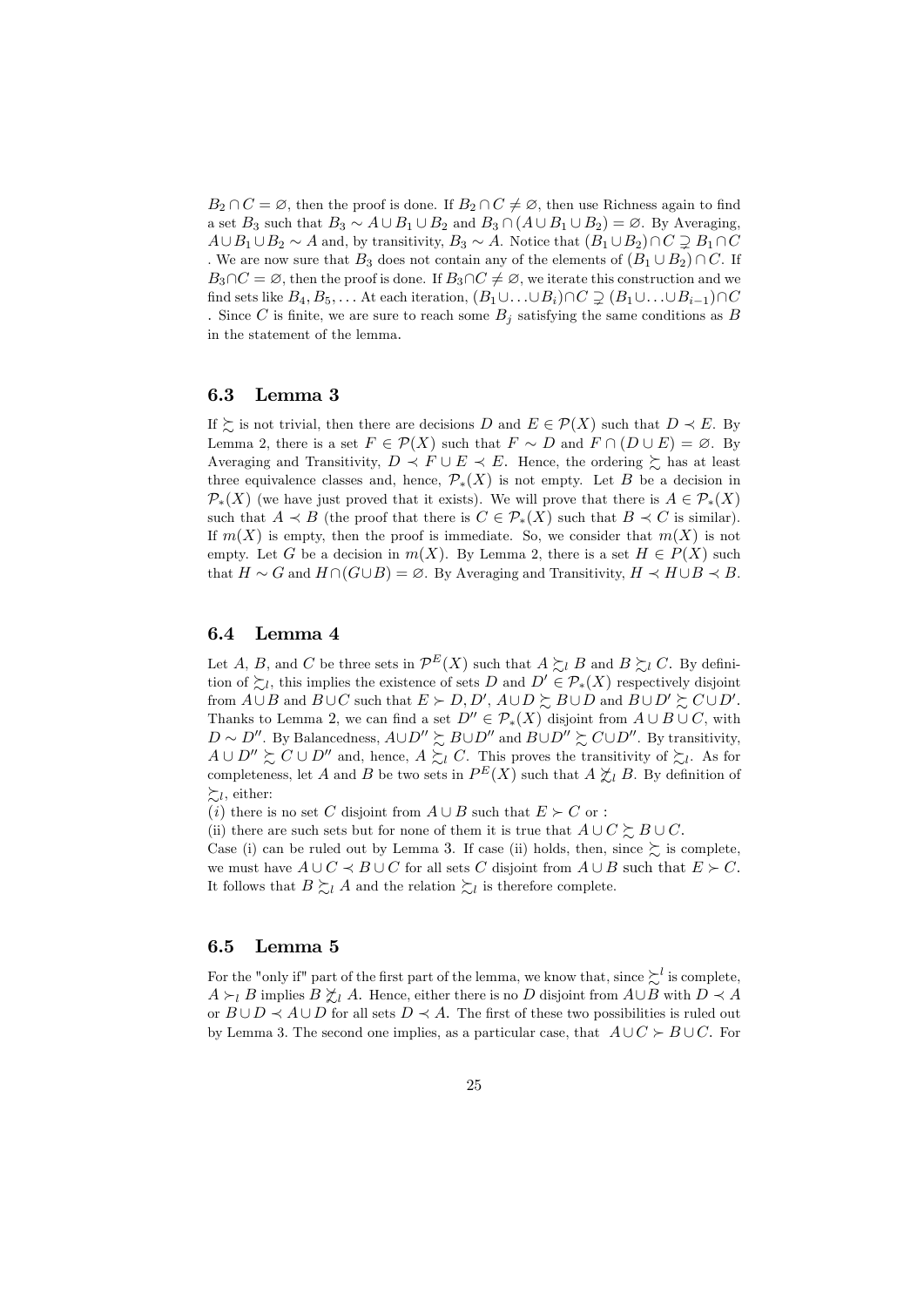the "if" part of the first part of the lemma, suppose  $A \cup C \succ B \cup C$ . This implies  $A \succeq_l B$  (by definition of  $\succeq_l$ ). Suppose by contradiction that  $A \succ_l B$  does not hold. Since  $\sum_l$  is complete,  $B \sum_l A$  must hold so that, by definition of  $\sum_l$ , there exists a set D such that  $B \cup D \succsim A \cup D$ , and  $D \prec A$ . But this contradicts balancedness. Hence  $A \succ_l B$  must hold.

For the "only if part of the second part of the lemma, one knows that  $A \sim_l B$ implies the existence of sets D and D' (both strictly dominated by A as per  $\succeq$ ) such that  $(D \cup D') \cap (A \cup B) = \emptyset$ ,  $A \cup D \succsim B \cup D$  and  $B \cup D' \succsim A \cup D'$ . By balancedness,  $A\cup C\succeq B\cup C$  and  $B\cup C\succeq A\cup C$  and, so,  $A\cup C\sim B\cup C$ . The proof of the "if" part of the second part of the lemma is obvious.

#### 6.6 Lemma 6

Define the binary operation  $\circ^E$  on  $\mathcal{P}^E(X)$  as follows. If  $A \cap B = \emptyset$ , then  $A \circ^E B =$  $A \cup B$ . Otherwise set  $A \circ^E B = A' \cup B'$  for some  $A', B' \in \mathcal{P}^E(X)$  such that  $A' \cap B' = \emptyset$ ,  $A' \cup C \sim A \cup C$  and  $B' \cup D \sim B \cup D$  for some  $C, D \prec E$  such that  $(A \cup A') \cap C = \emptyset$  and  $(B \cup B') \cap D = \emptyset$ . The existence of such sets  $A', B'$ does not pose any difficulty, thanks to Richness. Indeed, by Lemma 3 and Averaging, there exists a set  $C \in \mathcal{P}(X)$  such that  $C \prec A \sim B$ . By Averaging,  $C \prec C \cup A \prec A$ and, using Richness, there exists a set A' such that  $A' \cup C \sim A \cup C$ ,  $A' \sim A$  and  $A' \cap (C \cup A) = \emptyset$ . Using an analogous reasoning, one can establish the existence of a set B' such that  $B' \cup C \sim B \cup C$ ,  $B' \sim B$  and  $B' \cap (C \cup A \cup A') = \varnothing$ .

Hence  $\circ^E$  is defined for every pair  $A, B \in \mathcal{P}^E(X)$ , and the choice of the sets  $A'$  and  $B'$  can be made by any rule whatsoever if there are several such sets for a given pair A and B. Finally we note that  $\circ^E$  is closed in the set  $\mathcal{P}^E(X)$  thanks to Averaging.

For any  $E \in \mathcal{P}(X)$ , we now show that the structure formed by the set  $\mathcal{P}^{E}(X)$ , the binary relation  $\sum_{l}$  and the binary operation  $\circ^{E}$  is what Krantz, Luce, Suppes, and Tversky (1971) (p. 73, definition 1) call a closed extensive measurement structure. That is to say, we establish that :

- 1.  $\sum_{l}$  is a weak order: see Lemma 4;
- 2.  $\circ^E$  is weakly associative so that  $A \circ^E (B \circ^E C) \sim_l (A \circ^E B) \circ^E C$  for every A, B and  $C \in \mathcal{P}^E(X)$ . The proof of this is obvious if A, B, C are mutually disjoint. Consider now the case where  $A \cap B \cap C \neq \emptyset$ . Let  $A', B', C' \in \mathcal{P}(X)$ be mutually disjoint sets such that  $A' \cup M \sim A \cup M$ ,  $B' \cup N \sim B \cup N$ ,  $C' \cup O \sim C \cup O$  for some  $M, N, O \prec E$  with  $(A \cup A') \cap M = (B \cup B') \cap N =$  $(C \cup C') \cap O = \emptyset$ . They exist thanks to Richness (the argument is similar to that employed in the definition of the binary operation  $\circ^E$ ). We have  $B \circ^E C =$  $B' \cup C'$  and  $A \circ^E (B \circ^E C) = A' \cup B' \cup C'$ . We also have  $A \circ^E B = A' \cup B'$ and  $(A \circ^E B) \circ^E C = A' \cup B' \cup C'$ , so that  $A \circ^E (B \circ^E C) = (A \circ^E B) \circ^E C$ . The reasoning is similar when some but not all pairwise intersections between  $A, B, C$  are not empty.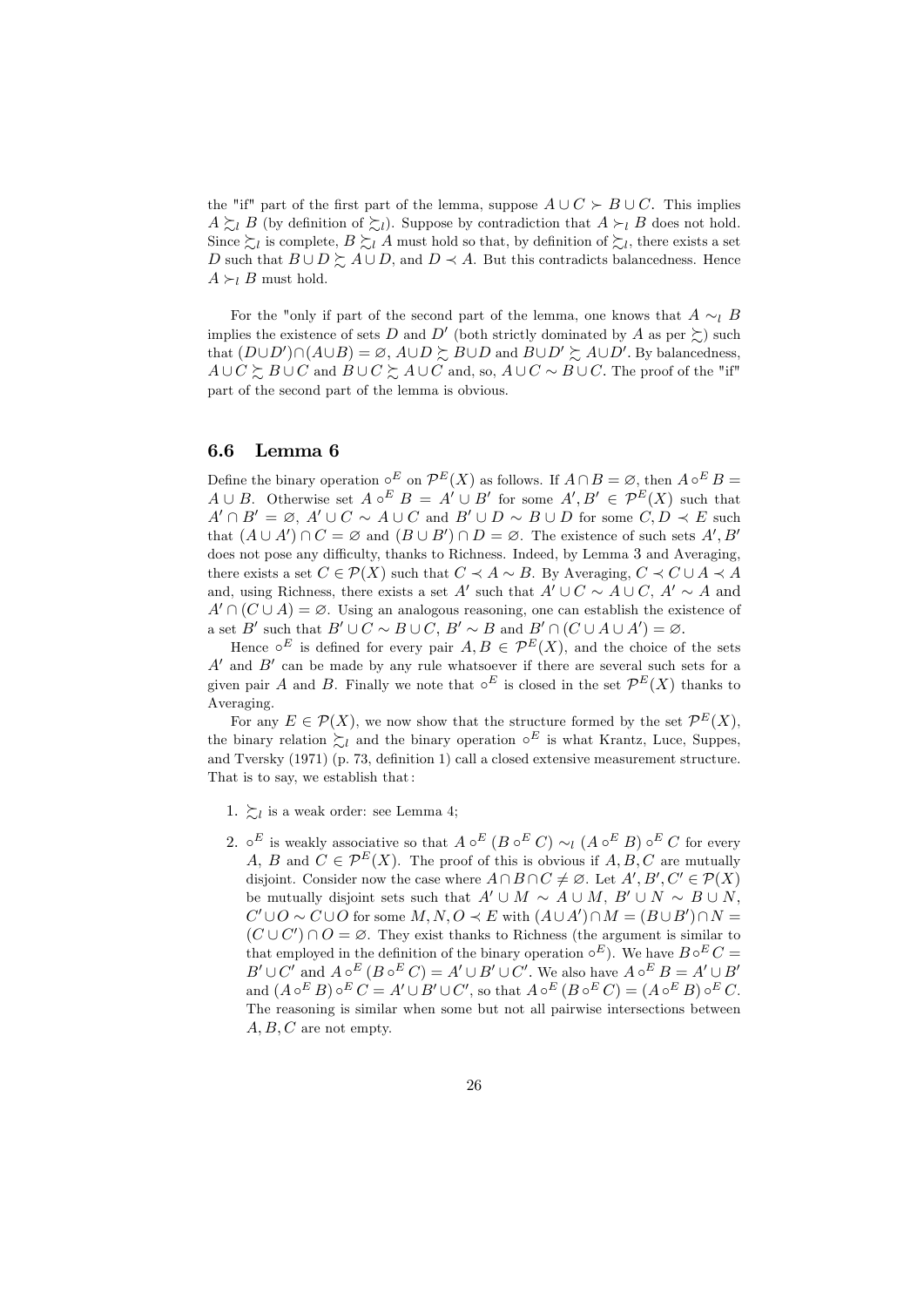- 3. monotonicity holds (that is:  $A \succsim_l B$  iff  $A \circ^E C \succsim_l B \circ^E C$  iff  $C \circ^E A \succsim_l I$  $C \circ^E B$ ). Since  $O^E$  is obviously commutative, we just need to prove  $A \gtrsim_l B$  iff  $A \circ ^E C \succsim_l B \circ ^E C$ . Choose  $A'$  and  $B'$  in  $\mathcal{P}^E(X)$  such that  $A' \cap C = \varnothing = B' \cap C$ ,  $A' \cup D \sim A \cup D$  and  $B' \cup D \sim B \cup D$  for some  $D \prec E$  and disjoint from C. Thanks to Richness, this is always possible. Notice that  $C \cup D \prec E$  by averaging. We have  $A \succsim_{\iota} B$  iff  $A \cup F \succsim_{\iota} B \cup F$  (by definition) iff  $A' \cup D \succsim_{\iota} B' \cup D$ (by construction) iff  $A' \cup C \cup D \succsim B' \cup C \cup D$  (by Balancedness and because  $C \cup D \prec E$  thanks to Averaging) iff  $A \circ^{E} C \succeq_{I} B \circ^{E} C$ ;
- 4. The Archimedean axiom: if  $A \succ_l B$ , then, for any  $C, D \in \mathcal{P}^E(X)$ , there exists a positive integer *n* such that  $n.A \circ^E C \succsim_{l} n.B \circ^E D$ , where  $n.A$  is defined inductively as:  $1.A = A$ ,  $(n + 1).A = n.A o^{E} A$ . It is immediate to see that this condition is implied by the Archimedean axiom.

By Theorem 1 of Krantz, Luce, Suppes, and Tversky (1971) (p.74), for any  $E \in$  $\mathcal{P}_*(X)$ , there exists a mapping  $p^E : \mathcal{P}^E(X) \to \mathbb{R}$  such that, for all  $A, B \in \mathcal{P}^E(X)$ ,  $A \succsim_l B$  iff  $p^E(A) \geq p^E(B)$  and  $p^E(A \circ^E B) = p^E(A) + p^E(B)$ . Furthermore,  $p^E(A)$ is unique up to a linear transformation.

We now show that  $p^{E}(A) > 0$  for all  $A \in \mathcal{P}^{E}(X)$ . For any  $A \in \mathcal{P}^{E}(X)$ , we can find a set  $B \in \mathcal{P}^{E}(X)$  such that  $A \cap B = \varnothing$  (using Lemma 2). By definition of  $\mathcal{P}_*(X)$ , there is  $D' \prec E$ . By Lemma 2, there is  $D \sim D' \prec E$  such that  $D \cap (A \cup B) = \emptyset$ . By Averaging,  $D \prec B \cup D \prec B \sim A$ . By Averaging again,  $B \cup D \prec B \cup D \cup A \prec B$ . By definition of  $\succsim_l$ ,  $B \prec_l A \cup B$ . This implies  $p^E(B) < p^E(A \cup B)$  and, since A and B are disjoint,  $p^E(B) < p^E(A) + p^E(B)$  or, equivalently,  $p^E(A) > 0$ .

#### 6.7 Lemma 7

For a fixed  $E \in \mathcal{P}_*(X)$ , let  $\mathcal{L} = \{a \in X : \{a\} \prec E\}$  and  $\mathcal{U} = \{a \in X : \{a\} \succ E\}$ . These sets are not empty (this is an almost immediate consequence of Lemma 3). Define M as an arbitrary set such that  $E \prec M$ .

We first define  $\nu^E$  on  $\mathcal{P}(\mathcal{L})$ . Fix some  $L \in \mathcal{L}$ . By Richness, there is  $U \in \mathcal{P}(\mathcal{U})$ such that  $U \sim M$  and  $U \cup L \sim E$ . Set  $\nu^{E}(L) = -p^{M}(U)$ . By construction,  $\nu^{E}(L)$ does not depend on the choice of  $U$ . Indeed, suppose there are several such  $U$ , say  $U$ and U'. Notice that  $U \sim M \sim U'$ ,  $U \cup L \sim E$  and  $U' \cup L \sim E$ . So,  $U \cup L \sim U' \cup L$ . Hence  $U \sim_l U'$  and  $p^M(U) = p^M(U').$ 

Select  $L_1, L_2 \in \mathcal{L}$ , with  $L_1 \cap L_2 = \emptyset$ . By Averaging,  $L_1 \cup L_2 \in \mathcal{L}$ . Using Richness as above, we find two disjoint sets  $U_1, U_2 \in \mathcal{P}(\mathcal{U})$  such that  $U_1 \sim U_2 \sim M$ ,  $U_1 \cup L_1 \sim E$  and  $U_2 \cup L_2 \sim E$ . By Averaging,  $U_1 \cup U_2 \cup L_1 \cup L_2 \sim E$ ,  $U_1 \cup U_2 \sim M$ and  $U_2 \cup L_2 \sim E$ . So,

$$
\nu^{E}(L_1 \cup L_2) = -p^{M}(U_1 \cup U_2)
$$
  
=  $-p^{M}(U_1) - p^{M}(U_2)$   
=  $\nu^{E}(L_1) + \nu^{E}(L_2)$ .

This proves that  $\nu^E$  is disjoint-additive over  $\mathcal{L}$ .

We now define  $\nu^E$  on  $\mathcal{P}(\mathcal{U})$ . Take any  $U \in \mathcal{P}(\mathcal{U})$ . By Richness used in a similar (but this time "downward") way as above, there is  $L \in \mathcal{P}(\mathcal{L})$  such that  $U \cup L \sim E$ .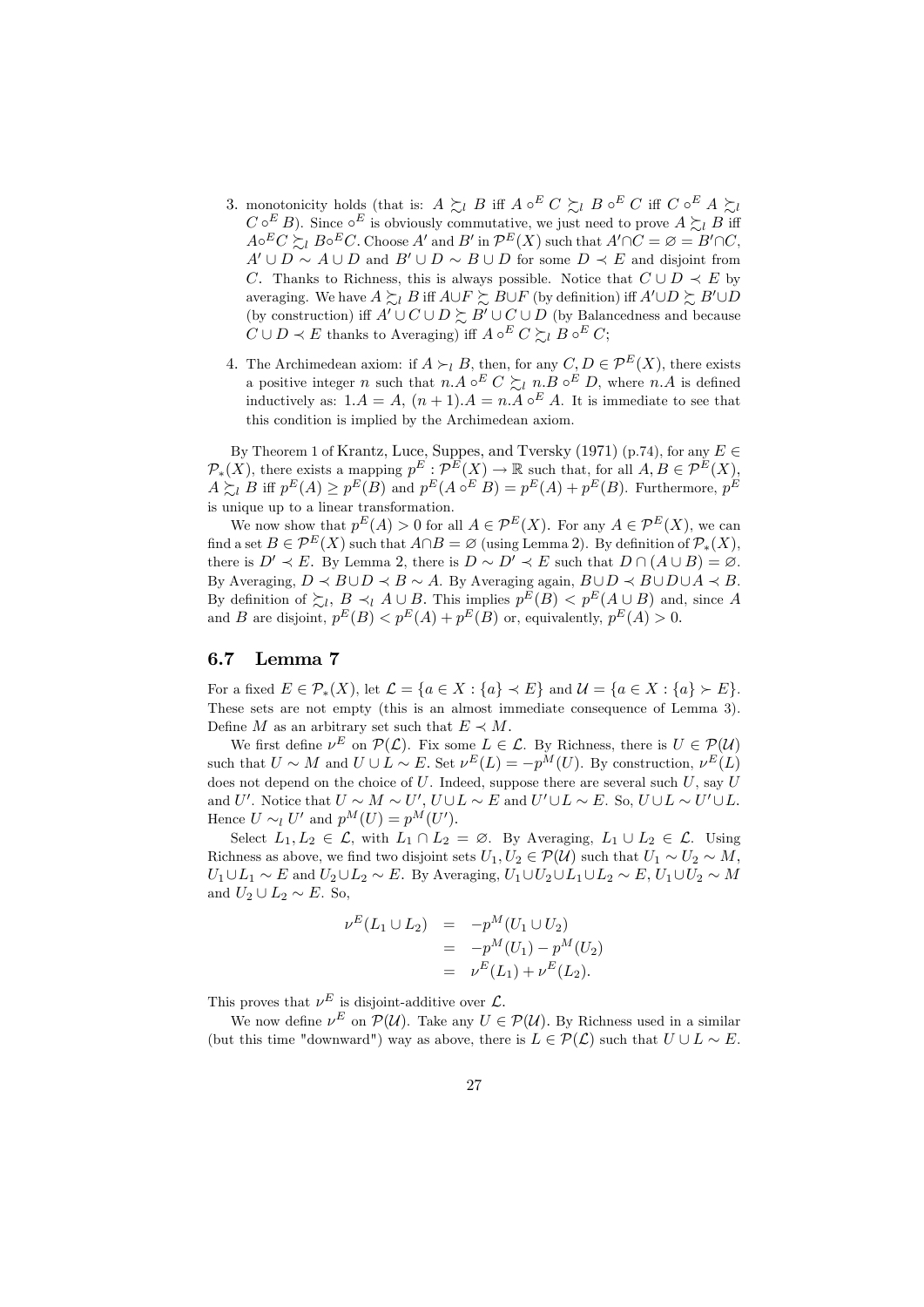Set  $\nu^{E}(U) = -\nu^{E}(L)$ . The mapping  $\nu^{E}$  on  $\mathcal{P}(\mathcal{U})$ , does not depend on the choice of L. Indeed, suppose there are several such L, say  $L_1$  and  $L_2$  in  $\mathcal{P}(\mathcal{L})$ . We must prove that  $\nu^{E}(L_1) = \nu^{E}(L_2)$ . Suppose first  $L_1 \cap L_2 = \emptyset$ . Let  $U_1, U_2 \in \mathcal{P}(\mathcal{U})$ be such that  $U_1 \cap U = \emptyset = U_2 \cap U$ ,  $U_1 \sim M \sim U_2$ ,  $U_1 \cup L_1 \sim E \sim U_2 \cup L_2$ . By Richness, such sets exist. We also have  $U \cup L_1 \sim E \sim U \cup L_2$ . By Averaging,  $U_1 \cup L_1 \cup U \cup L_2 \sim E \sim U_2 \cup L_2 \cup U \cup L_1$ . Hence,  $U_1 \sim_l U_2$ ,  $p^M(U_1) = p^M(U_2)$  and  $\nu^{E}(L_1) = \nu^{E}(L_2)$ . Suppose now  $L_1 \cap L_2 \neq \emptyset$ . By Richness used in the same way as above, there is  $L_3 \in \mathcal{P}(\mathcal{L})$  such that  $L_3 \cap (L_1 \cup L_2) = \emptyset$  and  $U \cup L_3 \sim E$ . Define  $U_3$  by  $U_3 \sim M$  and  $U_3 \cup L_3 \sim E$ . By richness,  $U_3$  can be chosen disjoint from both  $U_1$  and  $U_2$ . Since  $U_1 \cup L_1 \sim U \cup L_3 \sim E \sim U_3 \cup L_3 \sim U \cup L_1$  and  $U, U_1$  and  $U_3$  are disjoint as are  $L_1$  and  $L_2$ , it follows from Averaging that  $U_1 \cup L_1 \cup U \cup L_3 \sim E \sim U_3 \cup L_3 \cup U \cup L_1$ . Hence,  $U_1 \sim_l U_3$  and, therefore,  $p^M(U_1) = p^M(U_3)$ . A similar reasoning can be performed for  $U_2$  and  $U_3$ . We therefore have  $p^M(U_1) = p^M(U_2) = p^M(U_3)$  and, as a result,  $\nu^{E}(L_1) = \nu^{E}(L_3) = \nu^{E}(L_2).$ 

The mapping  $\nu^E$  on  $\mathcal{P}(\mathcal{U})$  is additive. Indeed, consider two sets  $U_1, U_2 \in \mathcal{P}(\mathcal{U})$ , with  $U_1 \cap U_2 = \emptyset$ . Let us find two sets  $L_1, L_2 \in \mathcal{P}(\mathcal{L})$  such that  $U_1 \cup L_1 \sim E \sim$  $U_2 \cup L_2$ . Since the choice of  $L_1$  and  $L_2$  is not important, we can choose them disjoint (using Richness). By Averaging,  $U_1 \cup U_2 \cup L_1 \cup L_2 \sim E$ . So,  $\nu^{E}(U_1 \cup U_2)$  =  $-\nu^{E}(L_1 \cup L_2) = -\nu^{E}(L_1) - \nu^{E}(L_2) = \nu^{E}(U_1) + \nu^{E}(U_2).$ 

We define then  $\nu^E$  on the whole set  $P(X)$ . Take any  $S \in P(X)$ . If  $\{s\} \sim E$ for all  $s \in S$ , set  $\nu^{E}(S)=0$ . Otherwise, we can express  $S$  as  $S = L \cup U \cup R$  with  $L = S \cap \mathcal{L}, U = S \cap \mathcal{U}$  and  $R = S \setminus (\mathcal{L} \cup \mathcal{U})$ . By Averaging,  $S \succsim E$  iff  $L \cup U \succsim E$ . Set  $\nu^E(S) = \nu^E(L) + \nu^E(U)$ . Disjoint-additivity is inherited from  $\nu^E$  on  $\mathcal{P}(\mathcal{U})$  and  $\nu^E$  on  $\mathcal{P}(\mathcal{L})$ .

We must finally check whether  $\nu^E$  satisfies (ii). Suppose  $S \succ E$ . Then  $(S \cap \mathcal{L}) \cup$  $(S \cap U) \succ E$ . Using richness and averaging, one can find a superset L' of  $S \cap L$ belonging to  $\mathcal{P}(\mathcal{L})$  such that  $L' \cup (S \cap \mathcal{U}) \sim E$ . As shown above,  $-v^E(L'^E(S \cap \mathcal{U}))$ . Since  $S \cap \mathcal{L} \subset L' \subseteq \mathcal{L}$ , and, for every  $L \in \mathcal{P}(\mathcal{L}), \nu^E(L) = -p^M(U) < 0$  for some set  $U \in \mathcal{P}(\mathcal{U})$  we have that  $0 > \nu^E(S \cap \mathcal{L}) > \nu^E(L')$  by disjoint-additivity. Now, by construction,  $\nu^E(S) = \nu^E(S \cap \mathcal{L}) + \nu^E(S \cap \mathcal{U}) = \nu^E(S \cap \mathcal{L}) - \nu^E(L') > 0.$ 

Suppose now  $S \prec E$ . Then  $(S \cap L) \cup (S \cap U) \prec E$ . Using Averaging and Richness again, there is a superset U' of  $S \cap U$  belonging to  $\mathcal{P}(U)$  such that U'  $\cup$  $(S \cap \mathcal{L}) \sim E$ . By definition of the mapping  $\nu^E$ , one has that  $\nu^{\hat{E}}(U'^E(S \cap \mathcal{L}) > 0$ . Moreover, since  $S \cap U \subset U' \subseteq U$  and  $\nu^{E}(U) > 0$  for every  $U \in \mathcal{P}(U)$ , one has  $\nu^E(U') > V^E(S \cap \mathcal{U}) > 0$  by disjoint-additivity. We have, by construction,  $\nu^E(S) =$  $\nu^E(S \cap \mathcal{L}) + \nu^E(S \cap \mathcal{U}) = \nu^E(S \cap \mathcal{U}) - \nu^E(U') < 0.$ 

Suppose finally  $S \sim E$ . Then  $(S \cap \mathcal{L}) \cup (S \cap \mathcal{U}) \sim E$  so that  $\nu^{E}(S \cap \mathcal{L}) =$  $-\nu^{E}(S \cap U)$ . We have, by construction,  $\nu^{E}(S) = \nu^{E}(S \cap L) + \nu^{E}(S \cap U) =$  $\nu^{E}(S \cap \mathcal{U}) - \nu^{E}(S \cap \mathcal{U})=0.$ 

#### 6.8 Lemma 8

Take any  $A, B \in \mathcal{P}_*(X)$ . The result is immediate if  $A \sim B$ . We provide the proof for the case where  $A \succ B$  (the argument for the case where  $B \succ A$  being symmetric. We must establish that, for any two sets S and  $T \in \mathcal{P}^{A}(X)$  one has  $S \succeq^{l} T \Leftrightarrow \nu^{B}(S) \geq \nu^{B}(T)$ . By definition of the ordering  $\succeq^{l}$  this amounts to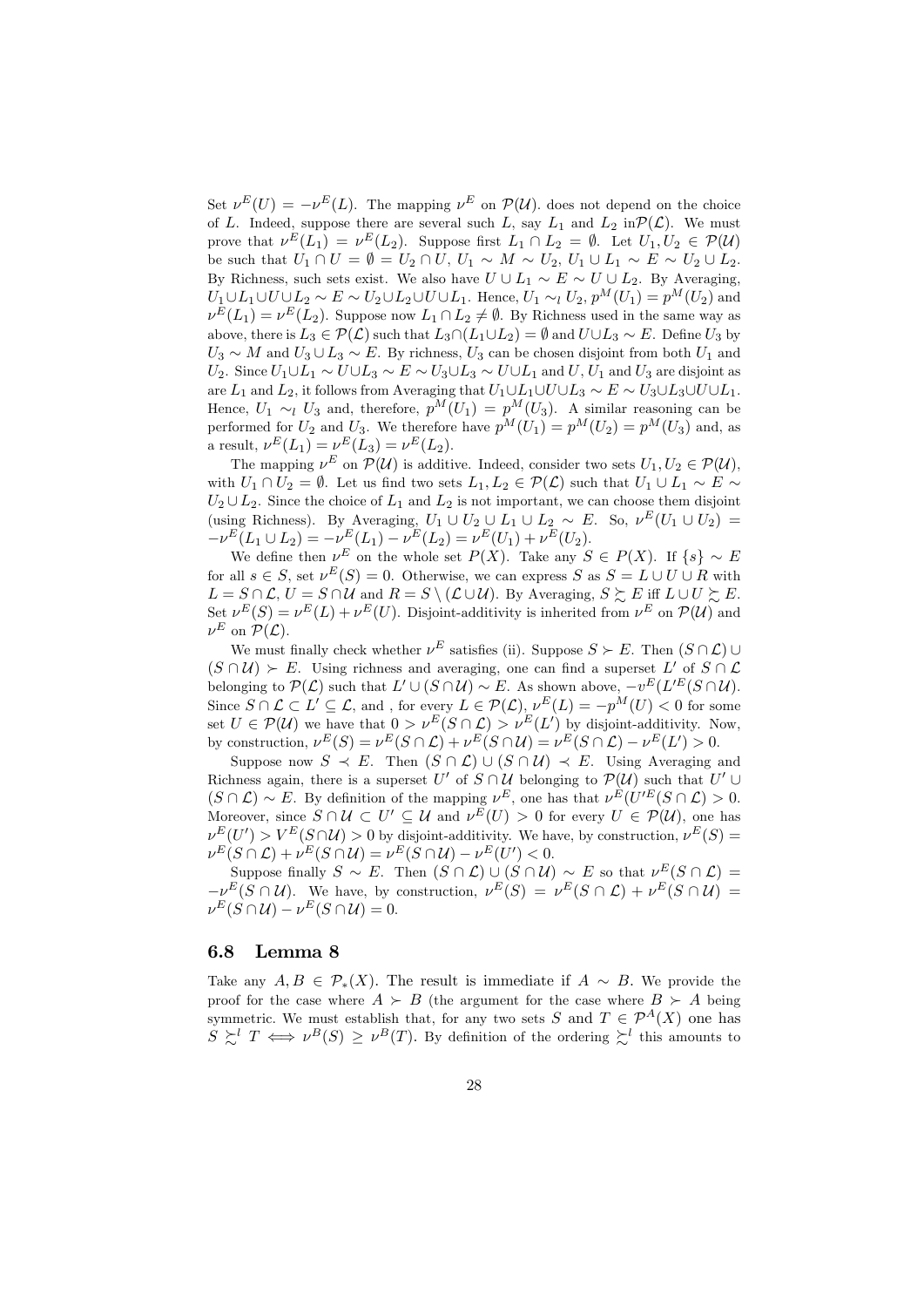showing that establish that

$$
\nu^{B}(S) \ge \nu^{B}(T) \iff S \cup F \succsim T \cup F. \tag{14}
$$

holds for every S and T such that  $S \sim T \sim A$  and every  $F \prec A$ . Consider indeed such sets S and T with  $A \sim S \sim T$ . By Lemma 7,  $\nu^{A}(S) = 0 = \nu^{A}(T)$ . By construction,  $\nu^{B}(S) > 0$ . By richness and the fact that A and  $B \in \mathcal{P}_{*}(X)$ , one can find a set  $L_1$  such that  $L_1 \cap (S \cup T) = \emptyset$  and  $S \cup L_1 \sim B$ . By Averaging  $L_1 \prec B$ . By Lemma 7,  $\nu^B(S) + \nu^B(L_1) = \nu^B(S \cup L_1) = 0$ . Suppose  $\nu^B(T) \ge \nu^B(S)$ . Then,  $\nu^B(T \cup L_1) = \nu^B(T) + \nu^B(L_1) \geq 0$ . By Lemma 7,  $T \cup L_1 \succsim B \sim S \cup L_1$ . By Balancedness,  $T \cup F \succsim S \cup F$  for any  $F : F \prec A$ ,  $F \cap (S \cup T) = \emptyset$ . A similar argument shows that  $\nu^{B}(T) > \nu^{B}(S) \Rightarrow T \cup F \succ S \cup F$  for any  $F : F \prec A, F \cap (S \cup T) = \emptyset$ .

Conversely, suppose  $S \cup F \succsim T \cup F$  for some  $F : F \prec A, F \cap (S \cup T) = \emptyset$ . By Richness, there is  $L_2$  such that  $L_2 \cap (S \cup T) = \emptyset$ ,  $T \cup L_2 \sim B$ . By Averaging,  $L_2 \prec B$ . By Balancedness,  $S \cup L_2 \succsim T \cup L_2 \sim B$ . By Lemma 7,  $\nu^B(S) + \nu^B(L_2) \geq 0$ . Since  $\nu^B(T) + \nu^B(L_2) = 0$ , we obtain  $\nu^B(S) \geq \nu^B(T)$ . The same argument holds if we suppose  $T \cup F \succ S \cup F$ , and this establishes (14) and, therefore, the proof of the lemma..

#### 6.9 Lemma 9

Consider any two sets A and B such that  $A \succ B$  and choose some sets  $S, T \in P^A(X)$ and  $B, D \prec A$  in such a way that  $D \cap (S \cup T) = \emptyset$ . By Richness, this choice is possible. Suppose without loss of generality that  $S \cup D \precsim T \cup D$ . By iterative application of Richness, there exist sets  $S_1, S_2, \dots$  such that, for every  $i \neq j \in N$ ,  $S \cap (\bigcup_{i \in \mathbb{N}} S_i) = \varnothing = S_i \cap S_j = S_i \cap D, S_i \sim S$  and  $\nu^B(S) = \nu^B(S_i)$ . Similarly, there exist  $T_1, T_2, ...$  such that, for every  $i \neq j \in N$ ,  $T \cap (\bigcup_{i \in \mathbb{N}} T_i) = \varnothing = T_i \cap T_j = T_i \cap D$ ,  $T_i \sim T$  and  $\nu^B(T) = \nu^B(T_i).$ 

For every positive integer n, there is a largest integer  $q(n)$  such that  $\bigcup_{n=1}^{q(n)} S_i \cup$  $D \precsim \bigcup_{i=1}^n T_i \cup D$  because  $\nu^B(\bigcup_{i=1}^p S_i) = p\nu^B(S_i)$  (remember that  $\nu^B$  is additive) and is therefore unbounded when p increases. Notice that  $q(n) \geq n$  because  $\nu^B(S) \leq \nu^B(T)$ . We thus have  $\bigcup_{i=1}^{q(n)} S_i \cup D \precsim \bigcup_{i=1}^n T_i \cup D \prec \bigcup_{i=1}^{q(n)+1} S_i \cup D$ , for every positive integer *n*. Since the sets  $\bigcup_{i=1}^{q(n)} S_i$ ,  $\bigcup_{i=1}^{n} T_i$  and  $\bigcup_{i=1}^{q(n)+1} S_i$  are all equivalent to A (by Averaging) and thanks to Lemma 8, we have  $\nu^B(\bigcup_{i=1}^{q(n)} S_i) \leq$  $\nu^B(\bigcup_{i=1}^n T_i) < \nu^B(\bigcup_{i=1}^{q(n)+1} S_i)$ . The mapping  $\nu^B$  being additive, we may write  $q(n)\nu^{B}(S) \leq n\nu^{B}(T) < (q(n) + 1)\nu^{B}(S)$  and

$$
\frac{q(n)}{n} \nu^{B}(S) \leq \nu^{B}(T) < \frac{q(n)+1}{n} \nu^{B}(S), \ \forall n \in \mathbb{N}_0
$$

so that  $\nu^B(T) = \lim_{n \to \infty} \frac{q(n)}{n} \nu^B(S)$ . Following the same reasoning with any  $C \in P_*(X)$  with  $C \prec A$  instead of B yields  $\nu^C(T) = \lim_{n \to \infty} \frac{q(n)}{n} \nu^C(S)$ . So,  $(\nu^B(T)/\nu^B(S) = \nu^C(T)/\nu^C(S)$ . Since this holds for any  $S, T \sim A$ , this proves that  $\nu^B(S) = k\nu^C(S)$  for some positive constant k and for all S such that  $\nu^A(S) = 0$ .

Define  $\nu_{ABC}(S)=(\nu^{A}(S), \nu^{B}(S), \nu^{C}(S))$  for all  $S \in P(X)$ . Then  $\{x \in R^{3}:$  $x_1 = 0$ } $\cap \nu_{ABC}(P(X))$  is contained in the ray  $\{(0,kt,t) : t \geq 0\}$ . Since  $A \in P_*(X)$ ,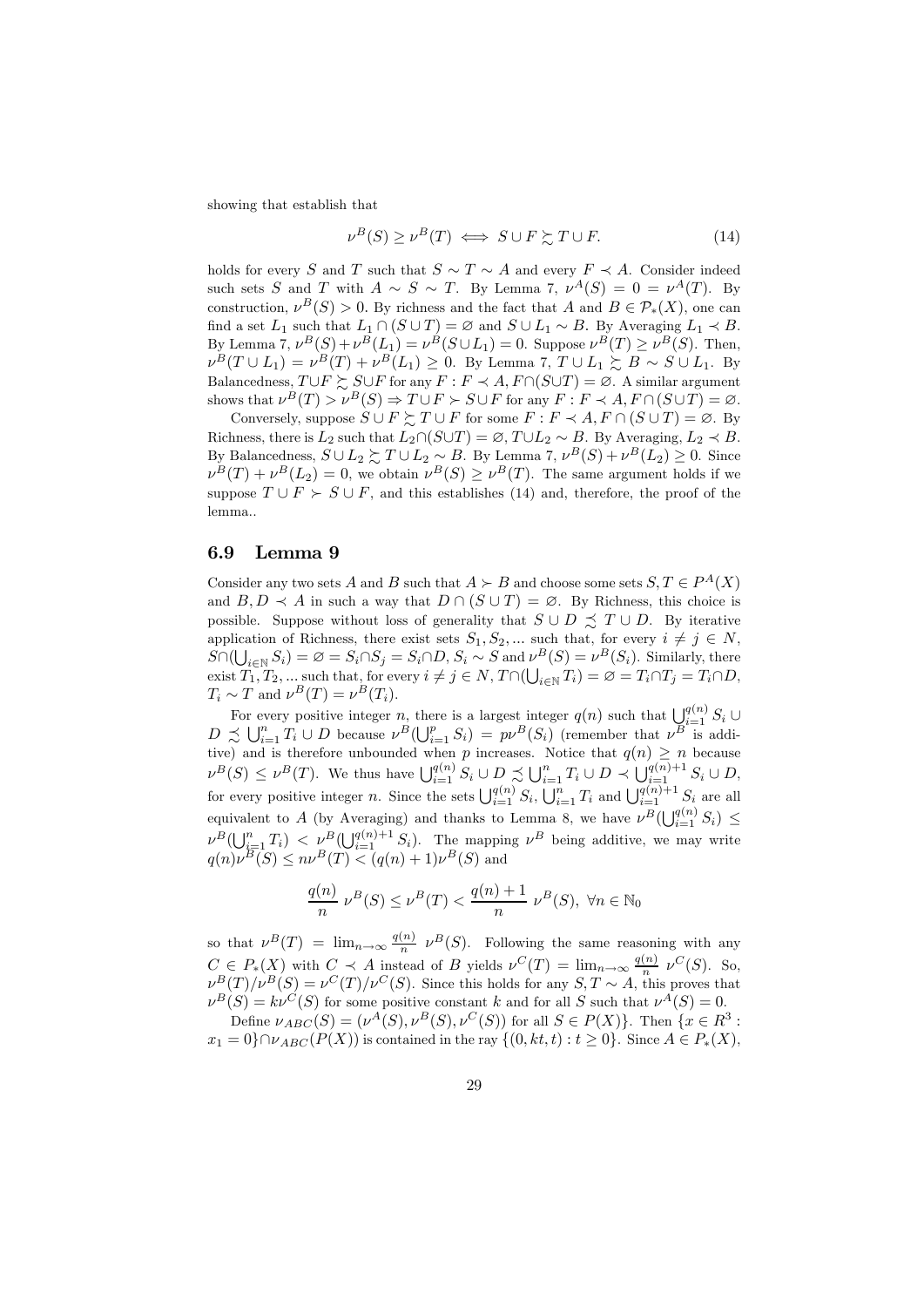there is S such that  $S \succ A$  or  $S \prec A$ , whence the set  $\{x \in \nu_{ABC}(P(X)) : x_1 \neq 0\}$  is not empty. We can therefore select vectors  $x^0, x^1 \in \nu_{ABC}(P(X))$  such that  $x_1^0 = 0$ and  $x_1^1 \neq 0$ . Let  $S^0$  and  $S^1$  be such that  $\nu_{ABC}(S^0) = x^0$  and  $\nu_{ABC}(S^1) = x^1$ .

We show that these two vectors, together, span  $\nu_{ABC}(P(X))$ . Let  $x \in \nu_{ABC}(P(X))$ , with  $\nu_{ABC}(S) = x$ . We proceed by cases, assuming  $x_1^1 > 0$  (the case  $x_1^1 < 0$  being symmetric).

- 1. Suppose  $x_1 = 0$ . Since  $\{x \in \mathbb{R}^3 : x_1 = 0\} \cap \nu_{ABC}(P(X))$  is contained in the ray  $\{(0, kt, t) : t > 0\}$ , we have  $x = kx^0$ .
- 2. Suppose  $x_1 > 0$ . By Richness, there is  $T : T \cup S^1 \sim S^0$ . Hence,  $\nu^A(T) =$  $-\nu^A(S^1)$ . By Richness, there is  $R: R \cup T \sim S^0, R \sim S$ . Hence,  $\nu^A(R)$  =  $\nu^{A}(\hat{S}^{1})$ . Since  $R \sim S \succ A, B, C$ , we know that  $\nu^{C}(R) = \alpha \nu^{A}(\hat{R})$  and  $\nu^{C}(S) = \alpha \nu^{A}(S)$  for some  $\alpha \in R$ . For the same reason,  $\nu^{B}(R) = \beta \nu^{A}(R)$ and  $\nu^B(S) = \beta \nu^A(S)$  for some  $\beta \in R$ . So,  $\nu^C(R)/\nu^C(S) = \nu^A(R)/\nu^A(S)$ and  $\nu^B(R)/\nu^B(S) = \nu^A(R)/\nu^A(S)$ . In other words,  $\nu_{ABC}(R)$  and  $\nu_{ABC}(S)$ are in the same ray and  $\nu_{ABC}(S) = \gamma \nu_{ABC}(R)$  for some  $\gamma \in R$ .

Since  $T \cup S^1 \sim S^0$ , we know that  $\nu_{ABC}(T \cup S^1)$  is in the same ray as  $x^0$ . So,  $\nu_{ABC}(T \cup S^1) = \nu_{ABC}(T) + x^1 = \lambda x^0$  for some  $\lambda > 0$ . Similarly, since  $T \cup R \sim S^0$ , we know that  $\nu_{ABC}(T \cup R)$  is in the same ray as  $x^0$ . So,  $\nu_{ABC}(T \cup R) = \nu_{ABC}(T) + \nu_{ABC}(R) = \lambda x^0 - x^1 + \nu_{ABC}(R) = \lambda'^0$  for some  $\lambda' > 0$ . Whence  $\nu_{ABC}(R) = \lambda'^0 - \lambda x^0 + x^1$ . We can therefore write  $\nu_{ABC}(S) = \gamma(\lambda^{\prime 0} - \lambda x^0 + x^1)$ . This proves that x is spanned by  $x^0$  and  $x^1$ .

3. Suppose  $x_1 < 0$ . By Richness, there is  $T : T \cup S \sim S^0$  and, hence,  $\nu_{ABC}(T \cup S)$ is in the same ray as  $x^0$ . So,  $\nu_{ABC}(T \cup S) = \nu_{ABC}(T) + x = \lambda x^0$  for some  $\lambda > 0$ . So,  $x = \lambda x^{0} - \nu_{ABC}(T)$ . In other words, x is spanned by  $x^{0}$  and  $\nu_{ABC}(T)$ . We have seen in case 2 that  $\nu_{ABC}(T)$  is spanned by  $x^0$  and  $x^1$ . So, actually, x is spanned by  $x^0$  and  $x^1$ .

So, there are two real numbers  $\lambda, \gamma$  such that, for any  $S \in \mathcal{P}(X)$ ,

$$
\nu_{ABC}(S) = \lambda \nu_{ABC}(S^0) + \gamma \nu_{ABC}(S^1). \tag{15}
$$

In particular,  $\nu^{A}(S) = \lambda \nu^{A}(S^{0}) + \gamma \nu^{A}(S^{1}) = \gamma \nu^{A}(S^{1})$  because  $\nu^{A}(S^{0})=0$ . So,  $\gamma = \nu^A(S)/\nu^A(S^1)$ . From (15), we also derive  $\nu^C(S) = \lambda \nu^C(S^0) + \gamma \nu^C(S^1)$ which yields  $\lambda = (\nu^C(S) - \gamma \nu^C(S^1))/\nu^C(S^0)$ . From (15), we finally derive  $\nu^B(\mathcal{S}) =$  $\lambda \nu^{B}(S^{0}) + \gamma \nu^{B}(S^{1})$ . Substituting  $\lambda$  and  $\gamma$  in this equation yields:

$$
\nu^{B}(S) = \frac{\nu^{C}(S) - (\nu^{A}(S)/\nu^{A}(S^{1}))\nu^{C}(S^{1})}{\nu^{C}(S^{0})}\nu^{B}(S^{0}) + \nu^{A}(S)\nu^{B}(S^{1})/\nu^{A}(S^{1}),
$$

showing that  $\nu^B$  is a linear combination of  $\nu^A$  and  $\nu^C$ .

Hence, for every  $A, B, C \in P_*(X)$ , such that none of them are indifferent, there are two real numbers  $\alpha, \beta$  such that  $\nu^{A} = \alpha \nu^{B} + \beta \nu^{C}$ . Consider now A, B and C such that  $B \not\sim C$ . Using richness, we select D and D' not indifferent to any of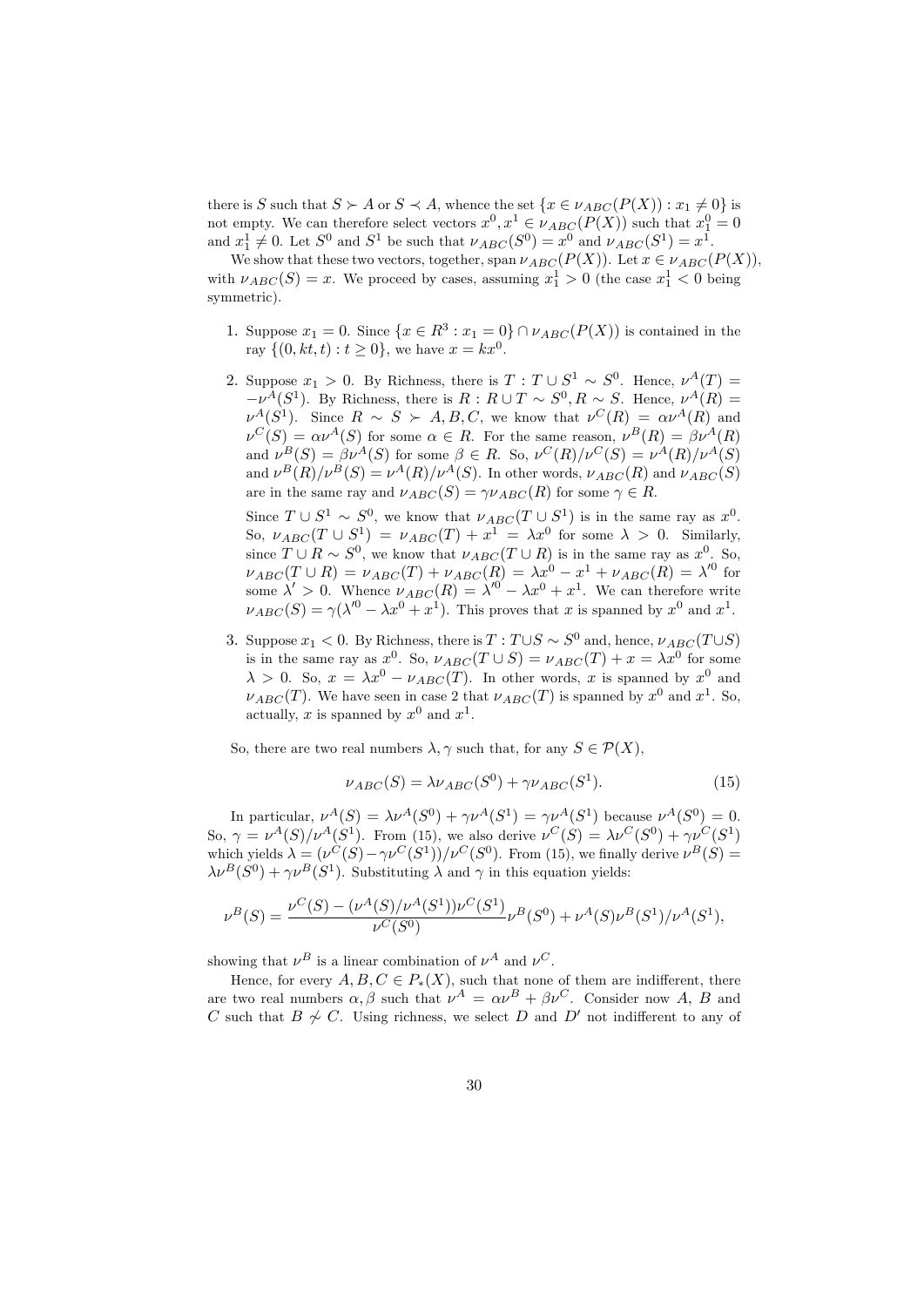A, B or C and such that  $D \nsim D'$ . We can express each of  $\nu^A, \nu^B, \nu^C$  as a linear combination of  $\nu^D$  and  $\nu^{D'}$ . For instance,

$$
\nu^A = \alpha_A \nu^D + \beta_A \nu^{D'},\tag{16}
$$

$$
\nu^B = \alpha_B \nu^D + \beta_B \nu^{D'} \tag{17}
$$

$$
\nu^C = \alpha_C \nu^D + \beta_C \nu^{D'}.
$$
\n(18)

From (17) and (18), we derive

$$
\nu^D = \frac{\nu^C \beta_B - \nu^B \beta_C}{\alpha_C \beta_B - \alpha_B \beta_C}
$$

and

$$
\nu_{D'} = \frac{\nu^C \alpha_B - \nu^B \alpha_C}{\beta_C \alpha_B - \beta_B \alpha_C}.
$$

We substitute  $\nu^D$  and  $\nu^{D'}$  in (16) and we obtain that  $\nu^A$  is a linear combination of  $\nu^B$  and  $\nu^C$ . This suffices to show the entire space  $\{\nu^E : E \in P_*(X)\}\)$  can be spanned by any two of its members  $\nu^B, \nu^C$  with  $B \not\sim C$ , since the selection of  $A, B, C$  in the proof was arbitrary.

#### 6.10 Lemma 10

We consider two cases.

(1)  $\nu^B(D) = k\nu^C(D)$  for for some  $k \in \mathbb{R}_{++}$  and all  $D \in \mathcal{P}(X)$ . Then  $\nu^A(D) =$  $-\lambda \nu^{B}(D)$  for any D. But this is not possible because, by Lemma 7, we know that, for any  $D \prec B$ , we have  $\nu^B(D) < 0$  and  $\nu^A(D) < 0$ . The cases  $\nu^A = k\nu^C$  and  $\nu^A = k\nu^B$  are treated in the same way.

(2)  $A \succ B \succ C$  (the 5 other orderings are treated in the same way).

By Lemma 9,  $\nu^A$  and  $\nu^B$  span  $\{\nu^E : E \in \mathcal{P}_*(X)\}$ . For every  $C \in \mathcal{P}_*(X)$ , let  $\alpha(C)$  and  $\beta(C)$  be the solution of  $\nu^C = \alpha(C)\nu^A + \beta(C)\nu^B$ . Since  $C \prec B$ , we must have  $\alpha(C) < 0$  or  $\beta(C) < 0$  as assuming otherwise would imply, for any set S such that  $C \prec S \prec B$ , that it is impossible to have  $\nu^{C}(S) > 0$ . We must also have  $\beta(C) > 0$  because  $\nu^C(A)$  must be positive. Hence, we must have  $\alpha(C) < 0 < \beta(C)$ . Assume by contradiction that  $-\lambda \nu^{A} = \delta \nu^{B} + (1 - \delta) \nu^{C}$  for some  $\lambda \in \mathbb{R}_{++}$  and  $\delta \in ]0,1[$ . This implies that

$$
\nu^C = \frac{\lambda}{\delta - 1} \nu^A + \frac{\delta}{\delta - 1} \nu^B
$$

with  $\delta/(\delta - 1) < 0$ , a contradiction of the fact that  $0 < \beta(C)$ .

#### 6.11 Lemma 11

Consider two sets B and  $C \in \mathcal{P}_*(X)$  such that  $C \prec B$ . Since  $\nu^B$  and  $\nu^C$  are linearly independent, they span by Lemma 9, the set  $\{\nu^E : E \in \mathcal{P}_*(X)\}$ . For every  $A \in \mathcal{P}_*(X)$ , let  $\alpha(A)$  and  $\beta(A)$  be the solution of  $\nu^A = \alpha(A)\nu^B + \beta(A)\nu^C$ . If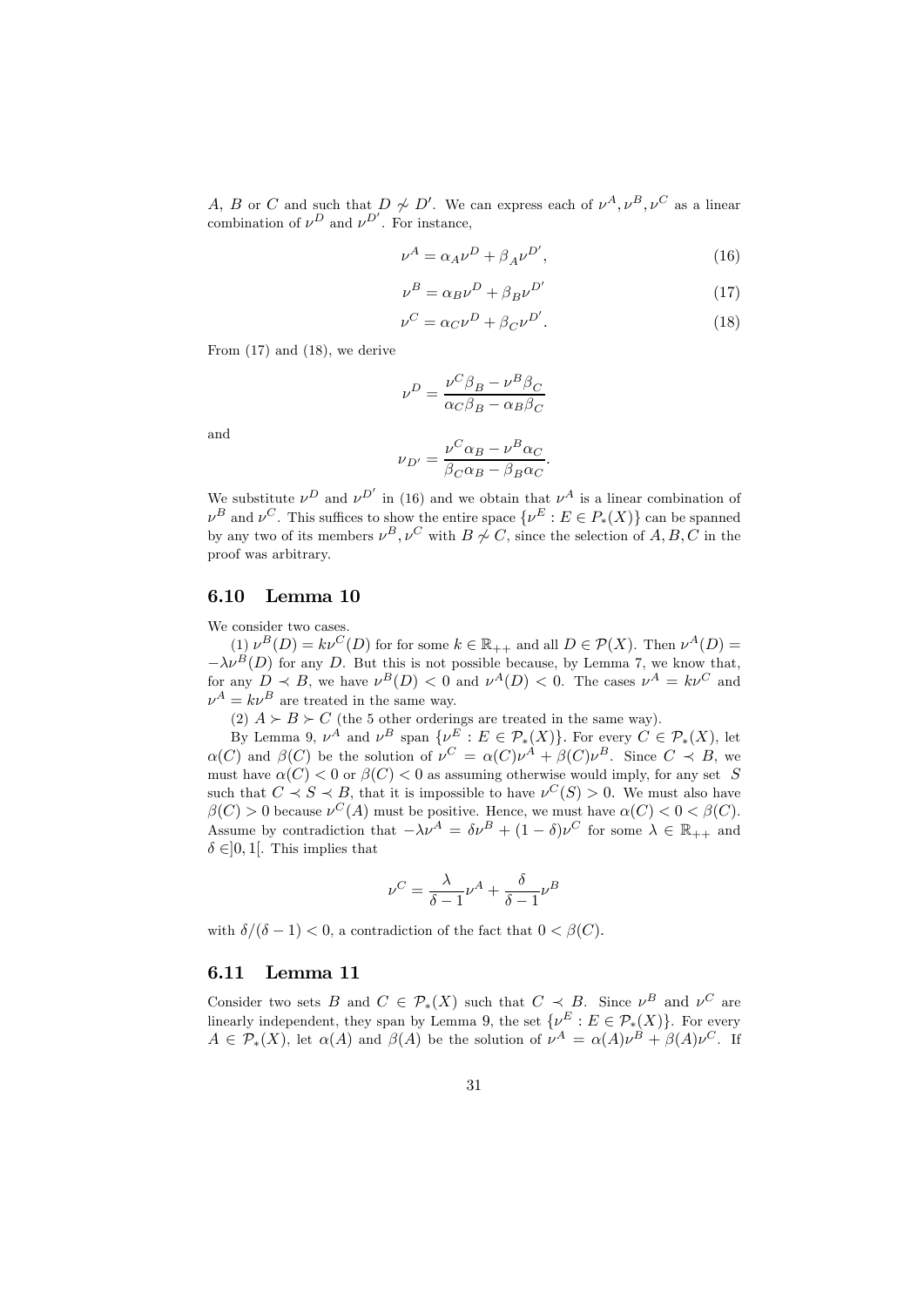$A \prec B, C$ , then we must have  $\alpha(A) < 0$  or  $\beta(A) < 0$ . Indeed, assuming otherwise would imply, for any set S such that  $A \prec S \prec B, C$ , that it is impossible to have  $\nu^{A}(S) > 0$ . Simultaneously, we must also have  $\beta(A) > 0$  because  $\nu^{A}(B)$  must be positive. So, we must have  $\alpha(A) < 0 < \beta(A)$ . Define the function  $\rho : \mathcal{P}(X) \longrightarrow \mathbb{R}$ by  $\rho(A) = -\beta(A)/\alpha(A)$  for any set A. We have  $\rho(A) > 0$  for all  $A \in \mathcal{P}_*(X)$  such that  $A \prec C$ .

We now show that, for all  $A' \in \mathcal{P}_*(X)$  such that  $A' \prec A \prec C$ , one has  $\rho(A') \leq \rho(A)$  so that the function  $\rho$  numerically represent the ranking of decisions that are worse than A. Suppose to the contrary that  $\rho(A') \geq \rho(A)$ . Since  $\nu^{A}(A) = \alpha(A)\nu^{B}(A) + \beta(A)\nu^{C}(A) = 0$ , we have:

$$
-\frac{\beta(A)}{\alpha(A)} = \rho(A) = \frac{\nu^B(A)}{\nu^C(A)} \le -\frac{\beta(A')}{\alpha(A')} = \rho(A').
$$

Hence  $\nu^B(A)\alpha(A'^C(A)\beta(A'))$  and  $\nu^{A'}(A) = \nu^B(A)\alpha(A'^C(A)\beta(A')) \leq 0$ , which implies  $A \prec A'$ . A contradiction. Notice that the converse is also true. Hence, for all  $A, A' \in \mathcal{P}_*(X)$  satisfying  $A, A' \prec C, A' \precsim A \Longleftrightarrow \rho(A') \leq \rho(A)$ .

Similarly, it is easy to prove that, for all sets A and  $A' \in \mathcal{P}_*(X)$  such that A,  $A' \succ B$ , it is the case that  $\rho(A) > 0$  and  $A' \precsim A \Longleftrightarrow \rho(A') \leq \rho(A)$ .

Define now the set  $Q = \{\rho(A) : A \in \mathcal{P}_*(X), A \prec C\}$ . This set has a greatest lower bound  $\rho^* \geq 0$  (because  $\rho(A) > 0$  for all set  $A \in \mathcal{P}(X)$  such that  $A \prec C$ ). We can actually show that  $\rho^* > 0$ . Indeed, assume by contradiction that  $\rho^* = 0$ . Since  $B \in \mathcal{P}_*(X)$ , there exists a set  $D \in \mathcal{P}_*(X)$  such that  $D \succ B$ . Because  $\rho^* = 0$ , there is also a set  $F \in \mathcal{P}_*(X)$  with  $\rho(F)$  sufficiently close to zero and such that  $\nu^D, \nu^B$  and  $\nu^F$  are as the functions  $\nu^A$ ,  $\nu^B$  and  $\nu^C$  of Lemma 10, which is not possible. Hence we must conclude that  $\rho^* > 0$ .

Furthermore  $\rho^* \notin Q$  because the set  $\{A \in \mathcal{P}_*(X) : A \prec C\}$  has no minimal element. Let  $\mu$  be any of the element in the ray  $\{x(-\nu^B + \rho^*\nu^C): x > 0\}$ . To be specific, define  $\mu$  by:  $\mu = -\nu^B + \rho^* \nu^C$ . By construction,  $\mu$  belongs to the elements spanned by  $(\nu^B, \nu^C)$ , as per Lemma 9.

We now prove that  $\mu(A) > 0$  for all  $A \in \mathcal{P}_*(X)$ . Suppose to the contrary that  $\mu(A) \leq 0$  for some  $A \in \mathcal{P}_*(X)$ . By definition of  $\mathcal{P}_*(X)$ , there are decisions B and C such that  $A \prec C \prec B$ . We know that  $\mu(A) = -\nu^B(A) + \rho^* \nu^C(A) \leq 0$ . Hence, it follows that  $\rho^* \nu^C(A) \leq \nu^B(A)$  and  $\rho^* \geq \nu^B(A)/\nu^C(A)$  because  $\nu^C(A) < 0$ . Since  $\nu^{A}(A) = \alpha(A)\nu^{B}(A) + \beta(A)\nu^{C}(A) = 0$ , we have  $\rho^{*} \geq -\beta(A)/\alpha(A)$ , which is impossible because  $\rho^* \notin Q$ . Hence  $\mu(A) > 0$  for all  $A \in \mathcal{P}_*(X)$ .

Finally, we notice that the function  $\mu$  is additive for disjoint sets because it is the linear combination of two functions that are themselves additives on disjoint sets.

#### 6.12 Lemma 12

Pick any set  $C \in \mathcal{P}_*(X)$  and, for every set  $A \in \mathcal{P}_*(X)$ , let  $\alpha(A)$  and  $\beta(A)$  be the solution of  $\nu^A = \alpha(A)\nu^C + \beta(A)\mu$ . These  $\alpha(A)$  and  $\beta(A)$  exist because  $\nu^C$  and  $\mu$ are linearly independent and, by 9, can span the whole set  $\{\nu^E : E \in \mathcal{P}_*(X)\}.$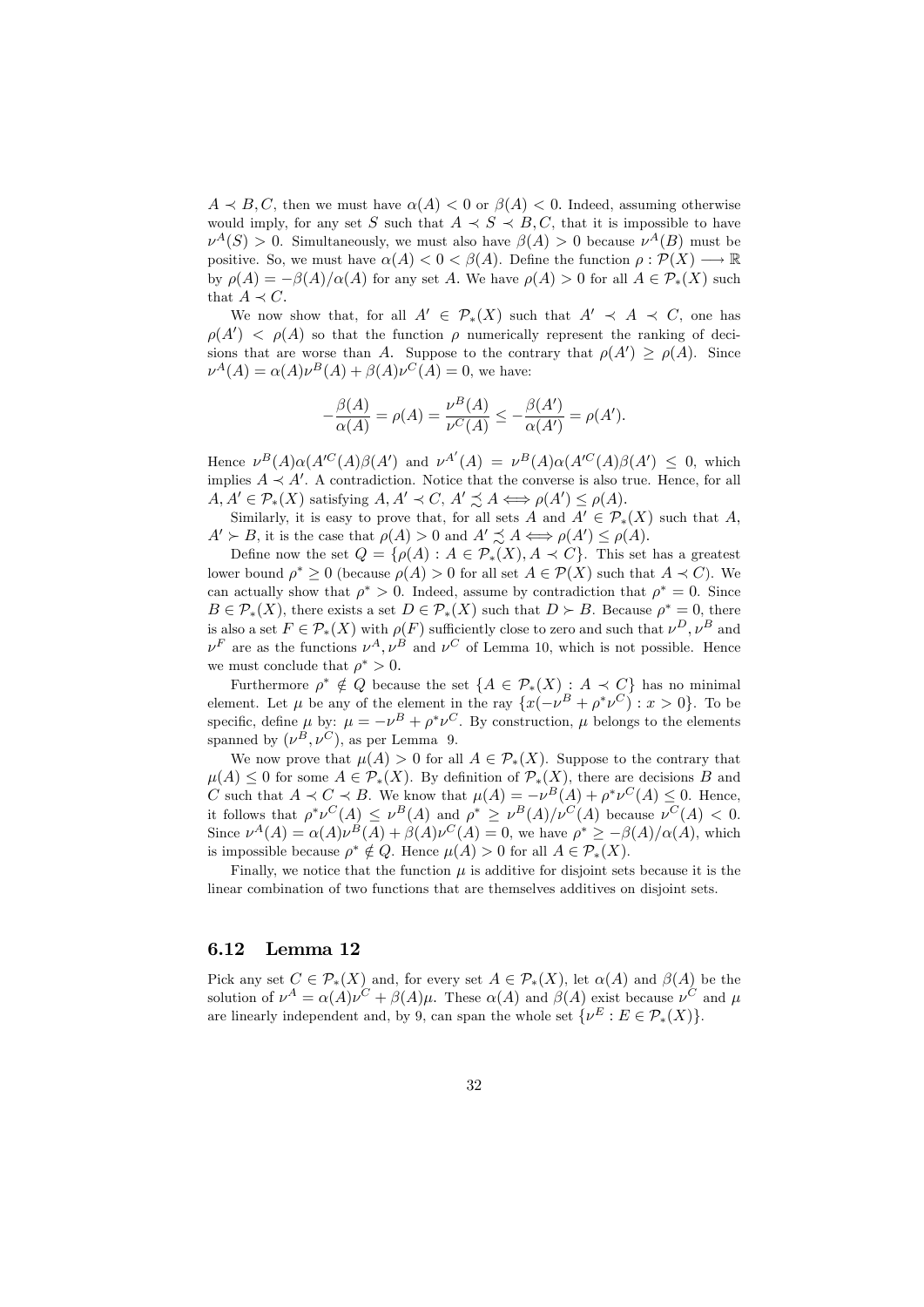By construction,  $\nu^{A}(A) = 0 = \alpha(A)\nu^{C}(A) + \beta(A)\mu(A)$  or, equivalently,  $\frac{\nu^{C}(A)}{\mu(A)} =$  $\frac{-\beta(A)}{\alpha(A)}$ . Hence, in order to show that  $\nu^C/\mu$  is a numerical representation of  $\succsim$  on  $\mathcal{P}_*(X)$ , it suffices to show that  $-\beta/\alpha$  represents  $\sum$  on  $\mathcal{P}_*(X)$ . Notice first that  $-\beta/\alpha$ is well-defined because  $-\beta(A)/\alpha(A) = \nu^{C}(A)/\mu(A)$  and  $\mu(A) > 0$  for all  $A \in \mathbb{R}$  $\mathcal{P}_*(X)$ . Pick any two decisions A and  $B \in \mathcal{P}_*(X)$  such that  $A \succeq B$ . By construction,  $\nu^B(A) \geq 0$ . Hence, we must have  $\alpha(B)\nu^C(A) + \beta(B)\mu(A) \geq 0$  and  $\nu^C(A) \geq 0$  $-\beta(B)\mu(A)/\alpha(B)$ . We also have  $\alpha(A)\nu^{C'}(A)+\beta(A)\mu(A)=0$  or, equivalently,  $\nu^C(A) = -\beta(A)\mu(A)/\alpha(A)$ . Hence,  $-\beta(A)\mu(A)/\alpha(A) \geq -\beta(B)\mu(A)/\alpha(B)$  or, after simplification,  $-\beta(A)/\alpha(A) \geq -\beta(B)/\alpha(B)$ . We have therefore proved that  $A \succeq B$  implies  $-\beta(A)/\alpha(A) \ge -\beta(B)/\alpha(B)$ . Proving the converse is easily done by just reverting the argument.

#### 6.13 Lemma 13

Consider any set  $C \in \mathcal{P}_*(X)$ . For any sets A and  $B \in \mathcal{P}_*(X)$ ,  $A \sim_l B$  implies, by Lemma 5, that  $A \cup D \sim B \cup D$  for some  $D \prec A$  such that  $D \cap (A \cup B) = \emptyset$ . Since, thanks to Lemma 16,  $\nu^{C}/\mu$  numerically represents the ordering  $\succeq$  on  $\mathcal{P}_{*}(X)$ , one has:

$$
\frac{\nu^C(A \cup D)}{\mu(A \cup D)} = \frac{\nu^C(B \cup D)}{\mu(B \cup D)}.
$$

or, using the disjoint-additivity of  $\nu^C$  and  $\mu$ .

$$
\frac{\nu^{C}(A) + \nu^{C}(D)}{\mu(A) + \mu(D)} = \frac{\nu^{C}(B) + \nu^{C}(D)}{\mu(B) + \mu(D)}.
$$
\n(19)

Moreover, since the statement  $A \sim_l B$  is constructed from the statement that  $A \sim$  $B \sim E$  for some set E, it follows from the fact that  $\nu^{C}/\mu$  numerically represents the ordering  $\succeq$  that:

$$
\frac{\nu^C(A)}{\mu(A)} = \frac{\nu^C(B)}{\mu(B)}.
$$
  

$$
\nu^C(A) = \frac{\mu(A)\nu^C(B)}{\mu(B)}
$$
 (90)

or, equivalently:

$$
\nu^C(A) = \frac{\mu(A)\nu^C(B)}{\mu(B)}.
$$
\n(20)

Substituting equality (20) into equality (19) yields:

$$
\frac{\nu^{C}(B)\mu(A)/\mu(B) + \nu^{C}(D)}{\mu(A) + \mu(D)} = \frac{\nu^{C}(B) + \nu^{C}(D)}{\mu(B) + \mu(D)}
$$

or, after some simplifications and rearranging:

$$
(\nu^{C}(B)\mu(D) - \mu(B)\nu^{C}(D)][\mu(A) - \mu(B)] = 0.
$$

If  $\mu(A) - \mu(B) \neq 0$ , then  $\nu^{C}(B)/\mu(B) = \nu^{C}(D)/\mu(D)$  and  $B \sim D$ , which is incompatible with the definition of D. We therefore conclude that  $\mu(A) - \mu(B) = 0$ and, hence,  $\mu(A) = \mu(B)$  and  $\nu^{C}(A) = \nu^{C}(B)$ .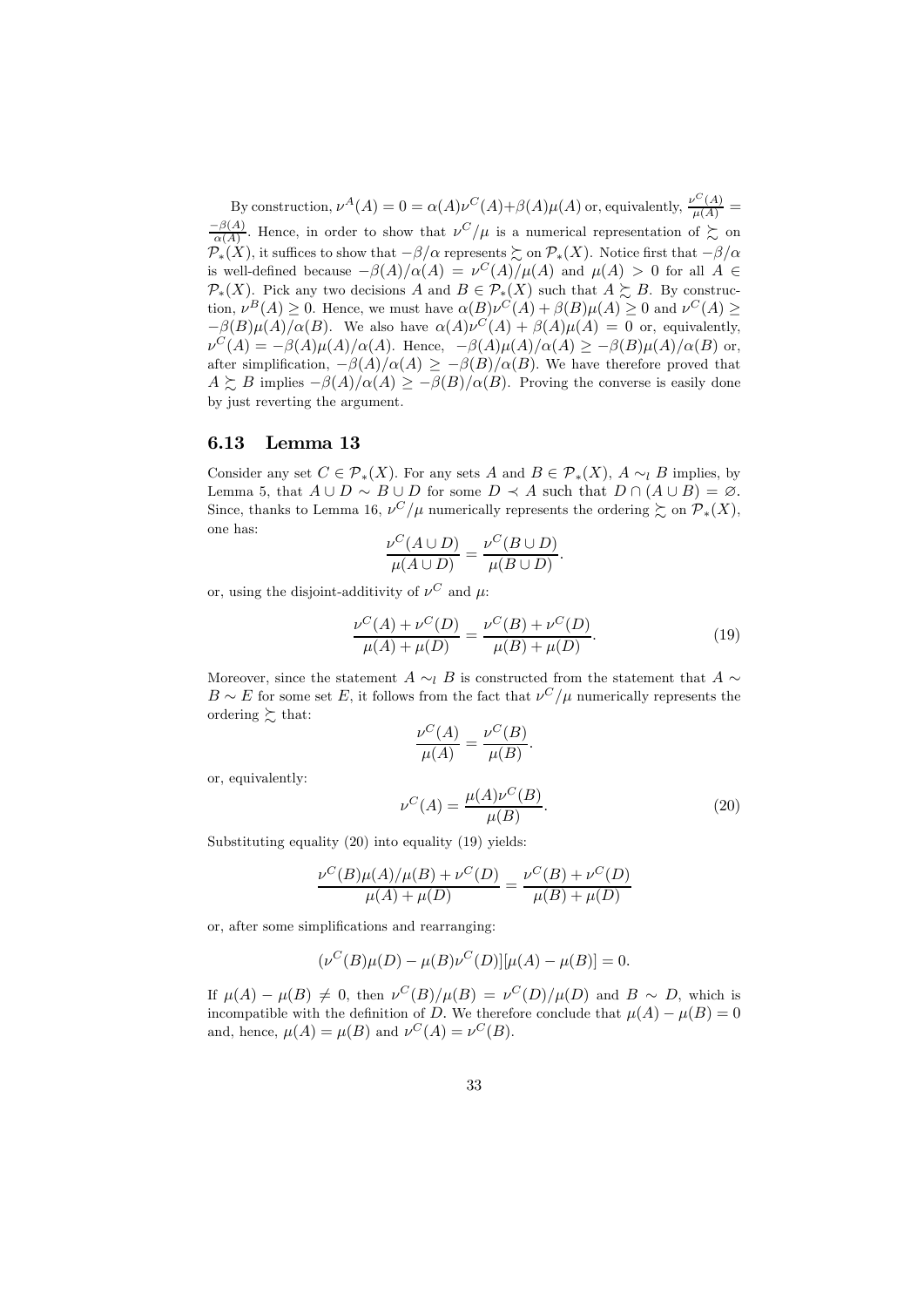#### 6.14 Lemma 14

Take any reference set  $C \in \mathcal{P}_*(X)$  and consider any set  $D \in \mathcal{P}_*(X)$ . By richness, there are sets A and  $B \in \mathcal{P}_*(X)$  such that  $D \succ A \succ B$ . By Lemma 2, there is a set  $A'$  such that  $A' \sim A$  and  $A' \cap B = \emptyset$ . By Averaging,  $A \succ A' \cup B \succ B$ . By Richness, there are sets  $A_1, A_2, ...$  such that, for  $i \in \{1, 2, ...\}$ ,  $A \sim A_i$ ,  $A_i \cap (A \bigcup_{j=1}^{i-1} A_j) =$  $\varnothing$  and  $A_i \cup B \sim A' \cup B$ . By Lemma 13,  $\nu^C(A_i) = \nu^C(A)$  and  $\mu(A_i) = \mu(A)$  for  $i \in \{1, 2, \ldots\}$ . Some of the sets  $A_1, A_2, \ldots$  may intersect with D, but the number of such intersecting sets is necessarily finite (as these sets are pairwise disjoint). So, if we drop them, we can still end up with an infinite collection of sets  $A_1, A_2, \ldots$ that are all disjoint from D. We therefore assume hereafter that  $A_i \cap D = \emptyset$  for  $i \in \{1, 2, \ldots\}$ . By Averaging,  $D \succ D \bigcup_{j=1}^{k} A_j \succ A$ , for any  $k \in \{1, 2, \ldots\}$ . By Richness, for any  $k \in \{1, 2, \ldots\}$ , there is a set  $E$  such that  $E \cap (A \cup D) = \emptyset$ ,  $E \sim D$ and  $E \cup A \sim C \bigcup_{j=1}^{k} A_j$ . By Lemma 12,  $\nu^{C}(D)/\mu(D) = \nu^{C}(E)/\mu(E)$  and, for all  $i \in \{1, 2, ...\}$ , one has  $\nu^{C}(A)/\mu(A) = \nu^{C}(A_i)/\mu(A_i)$  and

$$
\frac{\nu^C(E \cup A)}{\mu(E \cup A)} = \frac{\nu^C(D \bigcup_{j=1}^i A_j)}{\mu(D \bigcup_{j=1}^i A_j)}.
$$

Using the disjoint-additivity of  $\nu^C$  and  $\mu$ , one can write, for any k:

$$
\frac{\nu^{C}(E) + \nu^{C}(A)}{\mu(E) + \mu(A)} = \frac{\nu^{C}(D) + \sum_{j=1}^{k} \nu^{C}(A_j)}{\mu(D) + \sum_{j=1}^{k} \mu(A_j)} = \frac{\nu^{C}(D) + k\nu^{C}(A)}{\mu(D) + k\mu(A)}.
$$

which can be equivalently written as:

$$
(\nu^{C}(E) + \nu^{C}(A)) (\mu(D) + k\mu(A)) = (\nu^{C}(D) + k\nu(A)) (\mu(E) + \mu(A)).
$$

If one substitutes  $\nu^{C}(D)\mu(E)/\mu(D)$  for  $\nu^{C}(E)$  in this expression and performs similar manipulation as in the proof of Lemma 13) one obtains:

$$
[\nu^{C}(A)\nu^{C}(D) - \mu(A)\mu(D)][(\mu(D) - k\mu(E))] = 0
$$

One can not have  $[\nu^C(A)\nu^C(D) - \mu(A)\mu(D)] = 0$  because assuming this would amount to assume that  $\nu^{C}(A)/\mu(A) = \nu^{C}(D)/\mu(D)$  and, since the function  $\nu^{C}/\mu$ numerically represents the ordering  $\sum$ , that  $\overrightarrow{A} \sim \overrightarrow{D}$ , which is not the case. We therefore conclude that  $\mu(D) - k\mu(E) = 0$  and, hence,  $\mu(E) = \mu(D)/k$ . For any  $\varepsilon > 0$ , we can therefore guarantee that  $\mu(E) < \varepsilon$  by choosing a suitably large k.

#### 6.15 Lemma 15

If the function  $\mu$  of Lemma 11 is such that  $\mu(S) > 0$  for all set  $S \in \mathcal{P}(X)$ , we define  $\mu_+ = \mu$  and the proof is done.

Otherwise, we first prove that  $\mu(S) \geq 0$  for all  $S \in m(X)$ . Assume by contradiction that  $\mu(S) < 0$  for some  $S \in m(X)$  and choose (using richness) sets C and  $T \in \mathcal{P}_*(X)$  satisfying  $S \cap T = \emptyset$ ,  $\nu^C(T) < 0$  and  $\mu(T)$  sufficiently small (thanks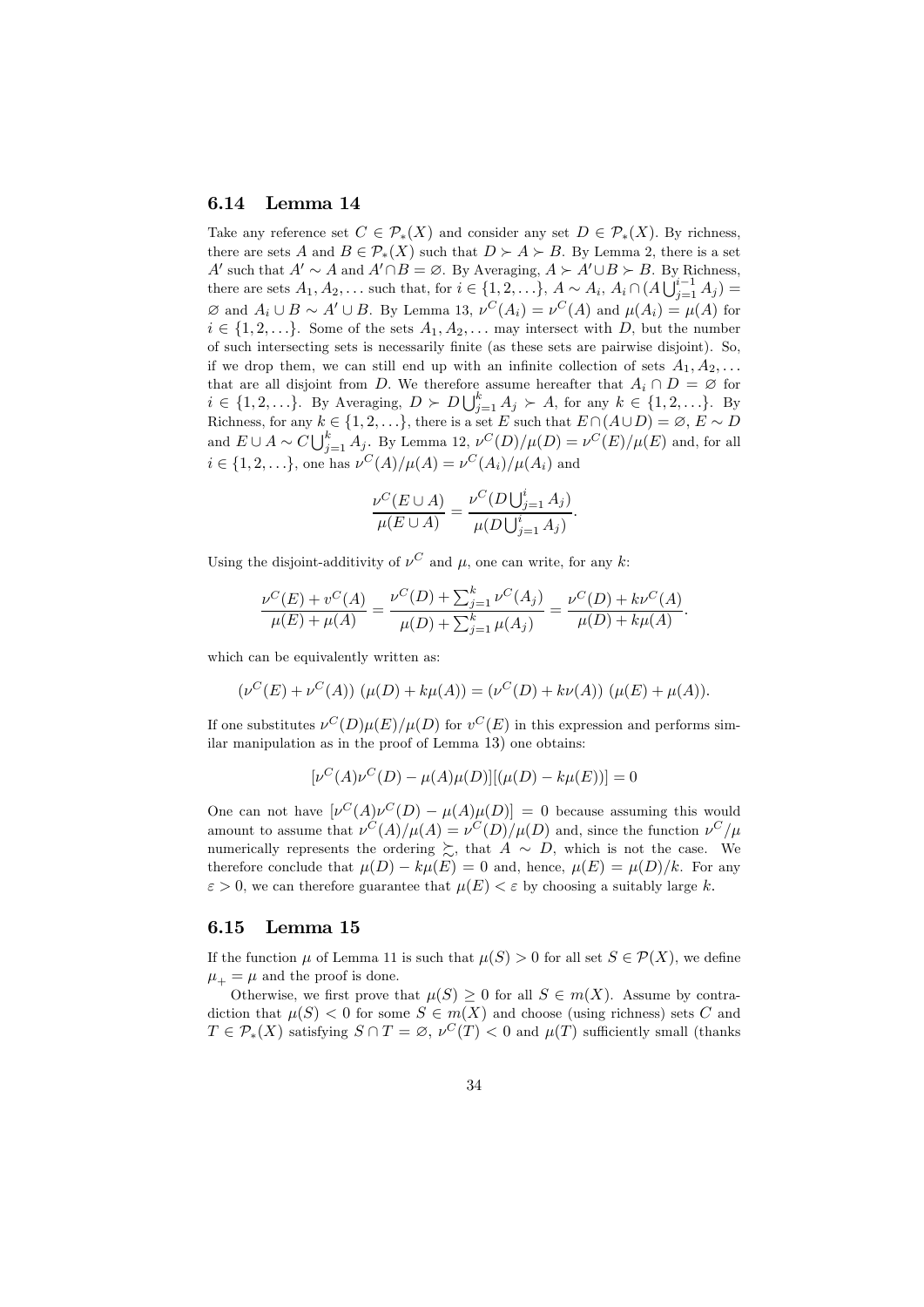to Lemma 14). Consider the set  $D = T \cup S$  and its numerical representation by the function  $v^C/\mu$ :

$$
\frac{\nu^C(T) + \nu^C(S)}{\mu(T) + \mu(S)}.
$$

The numerator of this expression is negative because  $S \in m(X)$  and  $\nu^{C}(S) < 0$  if  $\nu^{C}(T) < 0$  by definition of the function  $v^{C}$  provided in Lemma 7. For a sufficiently small  $\mu(T)$  one can also make the denominator of the expression negative. Hence  $\nu^{C}(D)/\mu(D) > 0$  and, since the function  $\nu^{C}/\mu$  numerically represents the ordering  $\sum_{k}$  on  $\mathcal{P}_*(X)$ , one concludes that  $D \succ T$ . Yet this contradicts the Averaging axiom according to which  $T \succ D = T \cup S$  (because  $S \in m(X)$ ).

Using an analogous argument, we can prove that  $\mu(S) \geq 0$  for all set  $S \in M(X)$ .

We now claim that it is impossible to have  $\mu(S)=0=\mu(T)$  for some  $S \in m(X)$ and some  $T \in M(X)$ . Assume indeed that  $\mu(S)=0=\mu(T)$  for some  $S \in m(X)$  and  $T \in M(X)$ . Remember from Lemma 1 that  $S \cap T = \emptyset$ . By Averaging  $S \cup T \in \mathcal{P}_*(X)$ and, as a result, one has  $\mu(S \cup T) > 0$  by Lemma 9. Yet, using the disjoint-additivity of  $\mu$ , we find that  $\mu(S \cup T) = 0$  although  $S \cup T \in \mathcal{P}_*(X)$ . This contradiction shows the impossibility of having  $\mu(S)=0=\mu(T)$  for some  $S \in m(X)$  and some  $T \in M(X)$ .

Suppose now that  $\mu(S)=0$  for some  $S \in m(X)$ . This implies  $\mu(T) > 0$  for all  $T \in \mathcal{P}_*(X) \cup M(X)$ . We know from Lemma 11 that  $\mu = -\nu^B + \rho^*\nu^C$  for some sets B and  $C \in \mathcal{P}_*(X)$ . If we choose a number  $\rho_+ < \rho^*$  and we define  $\mu_{+} = -\nu^{B} + \rho_{+} \nu^{C}$ , we are sure that  $\mu(S) > 0$ . If, in addition, we choose the number  $\rho_+$  to be as close as necessary to  $\rho^*$ , we can guarantee that  $\mu(T) > 0$  for all  $T \in \mathcal{P}_*(X)$ . The mapping  $\mu_+$  is clearly disjoint-additive and can be spanned by two (linearly independent) element of the family  $\{\nu^E : E \in \mathcal{P}_*(X)\}\)$ . We still have to prove that  $\mu_+(T) > 0$  for all  $T \in m(X)$ . If  $T \neq S$  and  $\mu(T) > 0$ , then the proof is obvious because we have chosen  $\rho_+$  to be very close to  $\rho^*$ . If  $T \neq S$  and  $\mu(T)=0$ , one must remember that  $\mu(T) = -\nu^{B}(T) + \rho^* \nu^{C}(T)$ , where  $\nu^{B}(T) < 0$ and  $\nu^{C}(T) < 0$ . Hence if we choose  $\rho_{+} < \rho^{*}$ , then  $\mu_{+}(T) = -\nu^{B}(T) + \rho_{+} \nu^{C}(T)$ is necessarily larger that  $\mu(T)$  and, hence, positive.

The case where  $\mu(S)=0$  for some  $S \in M(X)$  can be handled in a similar fashion

#### 6.16 Lemma 16

For every set  $E \in \mathcal{P}_*(X)$ , let  $\alpha(E)$  and  $\beta(E)$  be the solution of the equation  $\nu^E =$  $\alpha(E)\nu^C+\beta(E)\mu_+$ . As in the proof of Lemma 12, the existence of these real numbers  $\alpha(E)$  and  $\beta(E)$  is secured by the fact that  $\nu^C$  and  $\mu_+$  are linearly independent and thanks to Lemma 9, can span the whole set  $\{v^E : E \in \mathcal{P}_*(X)\}$ . By construction,  $\nu^{E}(E) = 0 = \alpha(E)\nu^{C}(E) + \beta(E)\mu_{+}(E)$  or, equivalently,  $\frac{\nu^{C}(E)}{\mu_{+}(E)} = \frac{-\beta(E)}{\alpha(E)}$ . As in the proof of Lemma 12 again, the proof that  $\nu/\mu_{+}$  is a numerical representation of  $\sum_{\alpha}$  on  $\mathcal{P}_*(X)$  amounts to showing that  $-\beta/\alpha$  represents  $\sum_{\alpha}$  on  $\mathcal{P}_*(X)$ . Notice first that  $-\beta/\alpha$  is well-defined because  $-\beta(E)/\alpha(E) = \nu^{C}(E)/\mu_{+}(E)$  and  $\mu_{+}(E) > 0$ for all  $E \in \mathcal{P}_*(X)$ . Consider any two sets A and  $B \in \mathcal{P}_*(X)$  with  $A \succeq B$ . From Lemma 7,  $\nu^B(A) \geq 0$ . Hence one has  $\alpha(B)\nu^C(A) + \beta(B)\mu_+(A) \geq 0$  and  $\nu^C(A) \geq 0$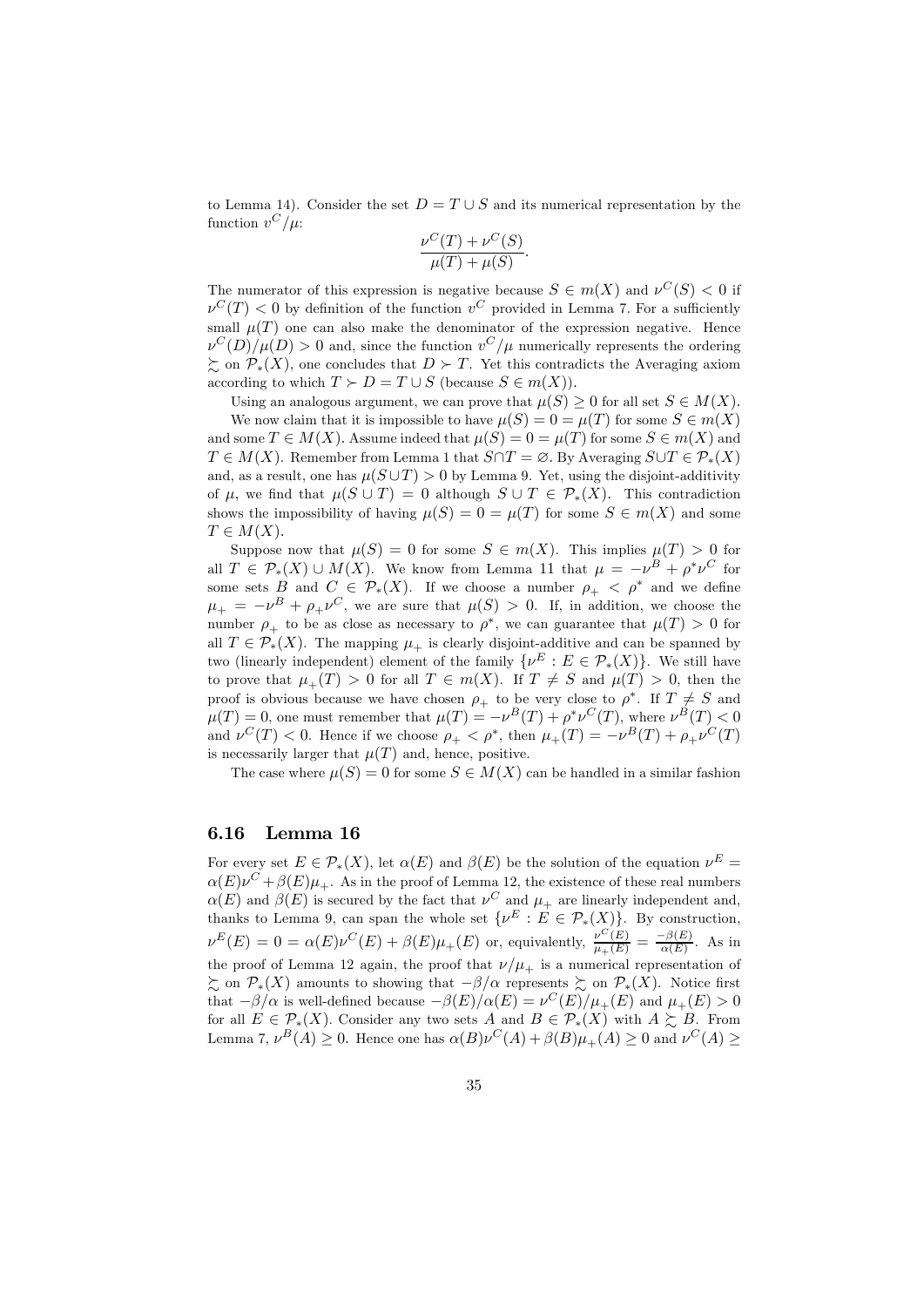$-\beta(B)\mu_+(A)/\alpha(B)$ . One also has  $\alpha(A)\nu^C(A)+\beta(A)\mu_+(A)=0$  or, equivalently,  $\nu^{C}(A) = -\beta(A)\mu_{+}(A)/\alpha(A)$ . Hence  $-\beta(A)\mu_{+}(A)/\alpha(A) \geq -\beta(B)\mu_{+}(A)/\alpha(B)$ or, after simplification,  $-\beta(A)/\alpha(A) \geq -\beta(B)/\alpha(B)$ . We have therefore proved that  $A \succeq B$  implies  $-\beta(A)/\alpha(A) \ge -\beta(B)/\alpha(B)$ . The converse implication is obtained by reversing the argument.

#### 6.17 Theorem 1

If the ordering  $\geq$  is trivial, then the numerical representation provided by (1) trivially holds with u constant. We therefore assume in the rest of the proof that  $\succeq$  is not trivial.

Take any reference set C in  $\mathcal{P}_+(X)$ . Just as in equation (4) preceding Lemma 12, define the function  $f_+^C : \mathcal{P}(X) \to \mathbb{R}$  by  $f_+^C(A) = \frac{\nu^C(A)}{\mu_+(A)}$  for every  $A \in \mathcal{P}(X)$ . Since  $\nu^C$  and  $\mu_+$  are both set disjoint-additive, one can write:

$$
f_{+}^{C}(A) = \frac{\sum_{a \in A} \nu^{C}(\{a\})}{\sum_{a \in A} \mu_{+}(\{a\})} = \frac{\sum_{a \in A} f_{+}^{C}(\{a\})\mu_{+}(\{a\})}{\sum_{a \in A} \mu_{+}(\{a\})}.
$$

Define the two functions  $u : X \to \mathbb{R}$  and  $p : X \to \mathbb{R}^{++}$  by  $u(a) = f({a})$  and  $p(a) = \mu_{+}(\{a\})$ . One has:

$$
f_+^C(A) = \frac{\sum_{a \in A} u(a)p(a)}{\sum_{a \in A} p(a)}.
$$

We already know from Lemma 16) that  $A \succeq B \Longleftrightarrow f_+^C(A) \geq f_+^C(B)$  for all decisions A and  $B \in \mathcal{P}_*(X)$ . We only need to prove that the equivalence must hold also for decisions A and  $B \in \mathcal{P}(X)$  that can be maximal or minimal in that set. We consider several cases.

1.  $A \in M(X)$  and  $B \in \mathcal{P}_*(X)$ . By Lemma 2, there is  $B' \in \mathcal{P}(X)$  such that  $B' \cap A = \varnothing$  and  $B' \sim B$ . By Lemma 16,  $\nu^C(B)/\mu_+(B) = \nu^C(B')/\mu_+(B').$ By Averaging,  $A \succ A \cup B' \succ B'$  and, hence,  $A \cup B' \in \mathcal{P}_*(X)$ . We therefore have:

$$
\frac{\nu^C(A\cup B')}{\mu_+(A\cup B')} = \frac{\nu^C(A) + \nu^C(B')}{\mu_+(A) + \mu_+(B')} > \frac{\nu^C(B')}{\mu_+(B')} = \frac{\nu^C(B)}{\mu_+(B)}
$$

 $\ddot{\phantom{0}}$ 

Since  $\mu_+$  is always strictly positive, this yields

$$
\frac{\nu^{C}(A)}{\mu_{+}(A)} > \frac{\nu^{C}(B)}{\mu_{+}(B)},
$$

a statement that is in line with the fact that  $A \succ B$ .

- 2.  $A \in m(X)$  and  $B \in \mathcal{P}_*(X)$ . Similar to the previous case.
- 3.  $A, B \in m(X)$ . Choose a decision  $D \in \mathcal{P}_*(X)$  in such a way that  $D \cap (A \cup B) =$  $\emptyset$ . By Averaging,  $B \cup D \succ B$  and, by transitivity,  $B \cup D \succ A$ . Using the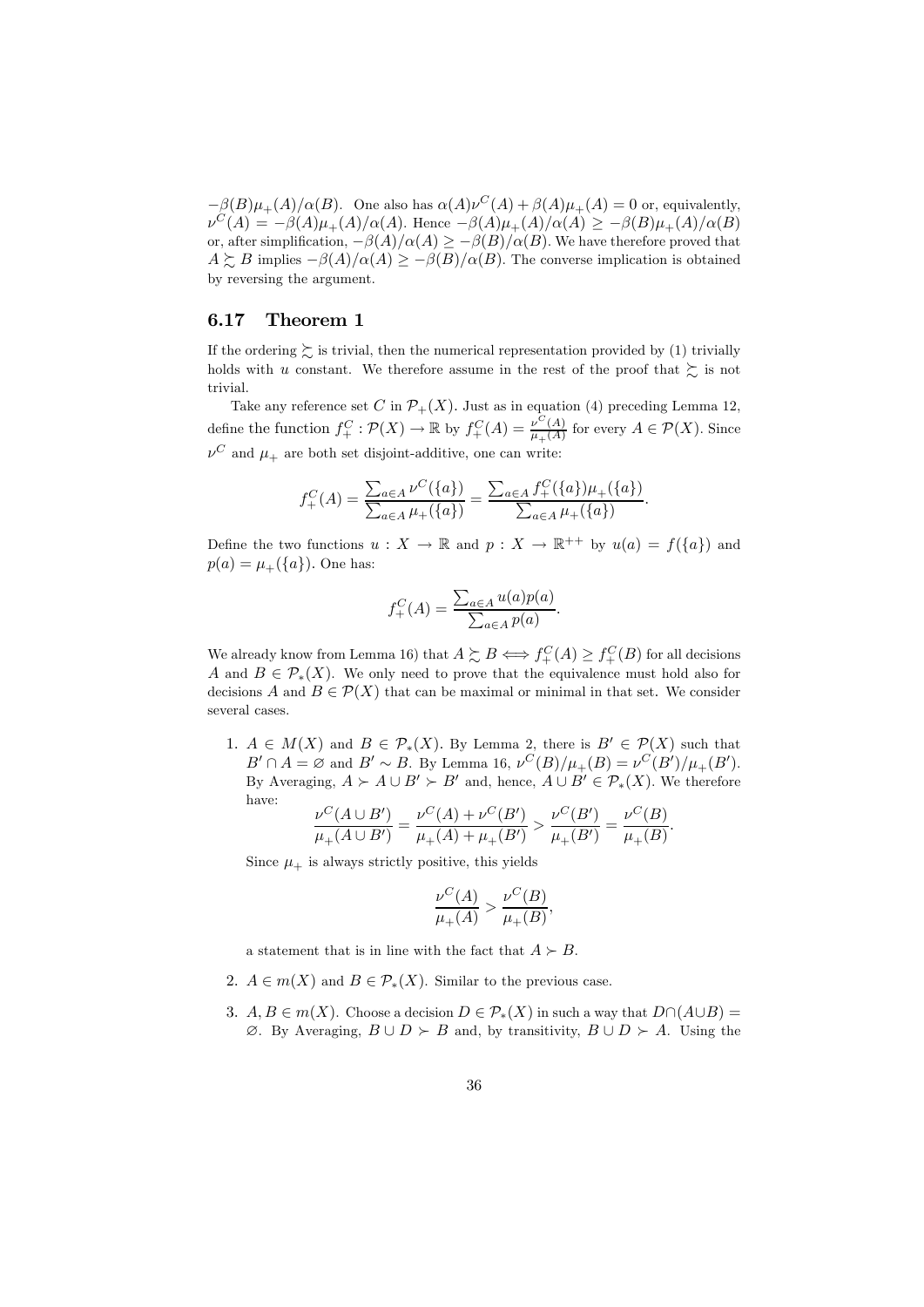result of the proof of case 2,  $\nu^C(B\cup D)/\mu_+(B\cup D) > \nu^C(A)/\mu_+(A)$  and

$$
\frac{\nu(B) + \nu(C)}{\mu(B) + \mu(C)} > \frac{\nu(A)}{\mu(A)}.
$$
\n(21)

By Lemma 14, we can choose D in a given equivalence class of  $\succsim$ , with  $\mu_+(C)$ as close to zero as required. Since all sets in a given equivalence class have the same ratio  $\nu^C/\mu$ , we can actually choose D in such a way that both  $\mu_+(D)$ and  $\nu^C(D)$  are arbitrarily close to zero. Assume now by contradiction that  $f_+^C(A) > f_+^C(B) \iff \nu^C(A)/\mu_+(A) > \nu^C(B)/\mu_+(B)$ . Then , if we choose the set  $D$  as described above, we clearly have

$$
\frac{\nu^C(A)}{\mu_+(A)} > \frac{\nu^C(B) + \nu^C(D)}{\mu_+(B) + \mu_+(D)},
$$

which contradicts (21).

- 4.  $A, B \in M(X)$ . Similar to the previous case.
- 5.  $A \in M(X)$  and  $B \in m(X)$ . We know from Lemma 1 that  $A \cap B = \emptyset$ . Then  $A \succ A \cup B \succ B$  by averaging and, hence,  $A \cup B \in \mathcal{P}_*(X)$ . From  $A \succ A \cup B$ and case 1, we derive  $f_+^C(A) > f_+^C(A \cup B)$ . From  $A \cup B \succ B$  and case 2, we derive  $f_+^C(A \cup B) > f_+^C(B)$  and the required conclusion  $f(A) > f(B)$  follows from transitivity.

#### 6.18 Proposition 1

Suppose that A, B and C are three finite and non-empty subsets of  $\mathbb R$  such that  $A \succ B \succ C$  or  $A \prec B \prec C$ . Richness implies the existence of a set D disjoint from A and C such that  $A \sim D$  and  $D \cup C \sim B$ . For any set  $E \in \mathcal{P}(X)$ , define  $U(E)$  by

$$
U(E) = \frac{\sum_{e \in E} p(e)u(e)}{\sum_{e \in E} p(e)}.
$$

Then:

$$
U(D) = \frac{\sum_{d \in D} p(d)u(d)}{\sum_{d \in D} p(d)} = U(A)
$$
\n(22)

and:

$$
U(D \cup C) = \frac{\sum_{d \in D} p(d)u(d) + \sum_{c \in C} p(c)u(c)}{\sum_{d \in D} p(d) + \sum_{c \in C} p(c)} = U(B).
$$

This last equation can be rewritten as

$$
\sum_{d \in D} p(d)u(d) + \sum_{c \in C} p(c)u(c) = U(B) \left( \sum_{d \in D} p(d) + \sum_{c \in C} p(c) \right). \tag{23}
$$

From (22), we obtain  $\sum_{d \in D} p(d)u(d) = U(A) \sum_{d \in D} p(d)$ . By definition of U, we also have  $\sum_{c \in C} p(c)u(c) = U(C) \sum_{c \in C} p(c)$ . If we replace in (23), we find:

$$
U(A) \sum_{d \in D} p(d) + U(C) \sum_{c \in C} p(c) = U(B) \left( \sum_{d \in D} p(d) + \sum_{c \in C} p(c) \right).
$$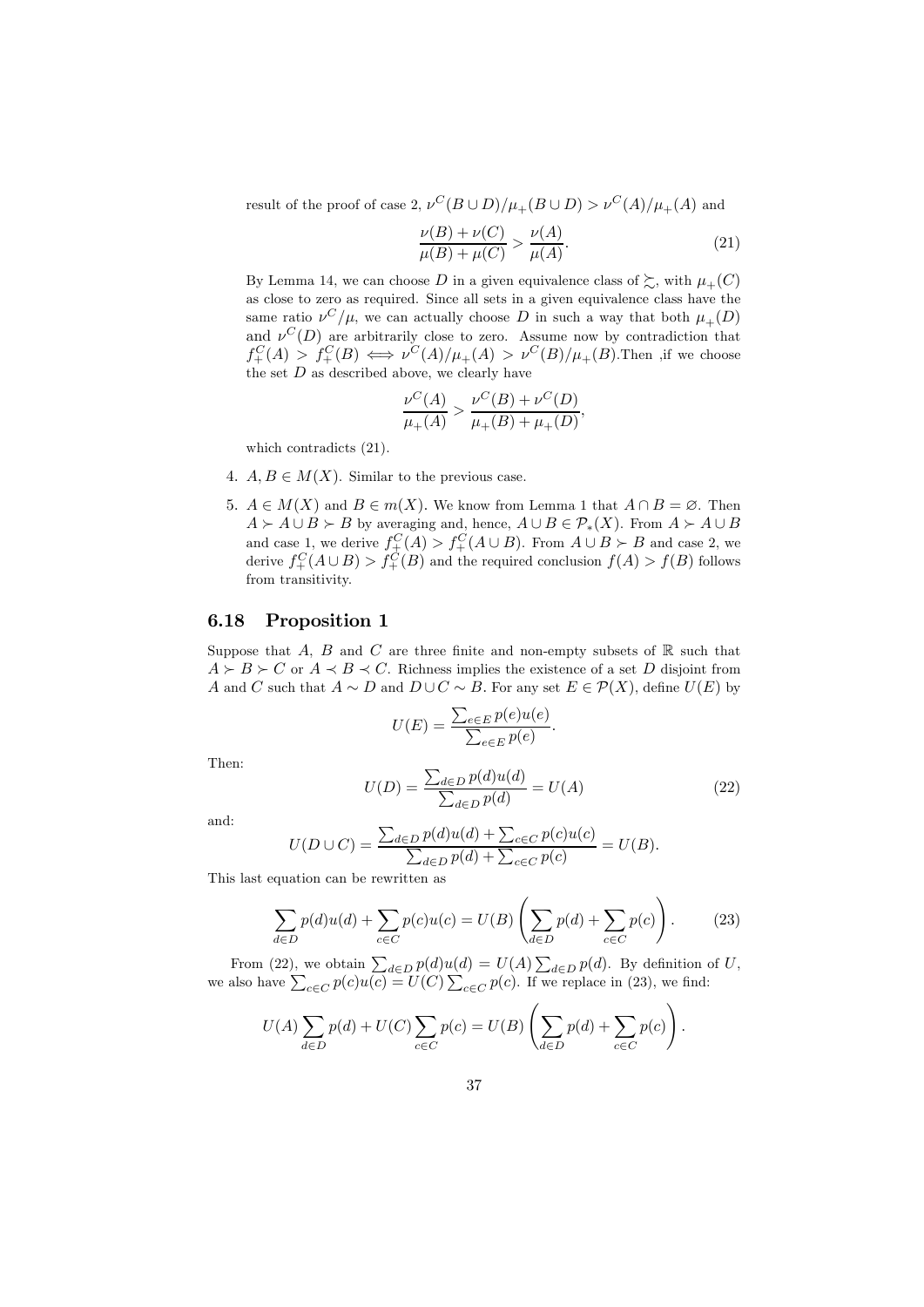$$
(U(A) - U(B)) \left( \sum_{d \in D} p(d) \right) = (U(B) - U(C)) \left( \sum_{c \in C} p(c) \right)
$$

which amounts to:

$$
\frac{U(A) - U(B)}{U(B) - U(C)} = \frac{\sum_{c \in C} p(c)}{\sum_{d \in D} p(d)}.
$$
\n(24)

Since this holds for any sets A, B and C, it holds in particular for  $B = \{b\}$ . Thanks to the continuity of u, we can choose b so that  $U(B) = u(b)$  is between  $U(C)$  and  $U(A)$  and is as close as we want to  $U(A)$  or  $U(C)$ . We can therefore make the ratio in the left-hand side of (24) as close to 0 or  $\infty$  as we wish. Hence, for given A and C, Richness implies the existence of a set D with  $\sum_{d \in D} p(d)$  arbitrary close to 0 or to  $\infty$ .

Suppose p is non-decreasing. If we want to make  $\sum_{d \in D} p(d)$  arbitrary close to 0, then max<sub>d</sub> $\epsilon_D$  p(d) must be arbitrary close to 0. This implies that  $\lim_{x\to \inf X} p(x) =$ 0 and, hence,  $\max_{d \in D} d$  must be arbitrary close to inf X.

- If u is non-decreasing, then  $U(D) < U(A)$  (if we have chosen  $A \succ C$ ). This contradicts  $(22)$  and proves that  $u$  continuous and non-decreasing is not compatible with  $p$  non-decreasing.
- If u is non-increasing, then  $U(D) > U(A)$  (if we have chosen  $A \prec C$ ). This contradicts  $(22)$  and proves that  $u$  continuous and non-increasing is not compatible with  $p$  non-decreasing.

Suppose p is non-increasing. If we want to make  $\sum_{d \in D} p(d)$  arbitrary close to  $\infty$ , then  $\min_{d \in D} p(d)$  must be arbitrary large. This implies that  $\lim_{x \to \sup X} p(x) = \infty$ and, therefore,  $\min_{d \in D} d$  must be arbitrary close to sup X.

- If *u* is non-decreasing, then  $U(D) > U(A)$  (if we have chosen  $A \prec C$ ). This contradicts  $(22)$  and proves that  $u$  continuous and non-decreasing is not compatible with  $p$  non-increasing.
- If u is non-increasing, then  $U(D) < U(A)$  (if we have chosen  $A \succ C$ ). This contradicts  $(22)$  and proves that  $u$  continuous and non-increasing is not compatible with  $p$  non-increasing.

#### 6.19 Proposition 2

Assume that  $\succeq$  is a continuous UEU ordering so that the p function of expression (1) is a constant function. Hence, for any two sets  $S$  and  $S' \in \mathcal{P}(X)$ , one has:

$$
S \succsim S' \Longleftrightarrow \sum_{s \in S} \frac{u(s)}{\#S} \ge \sum_{s' \in S'} \frac{u(s)}{\#S'}
$$

For some continuous function u. For any set S, let  $UEU(S) = \sum$ ∈  $\frac{u(s)}{\#S}$ . Since  $\succsim$  is not trivial there are consequences a and  $c \in X$  such that  $u(a) > u(c)$ . Let D be a set

or: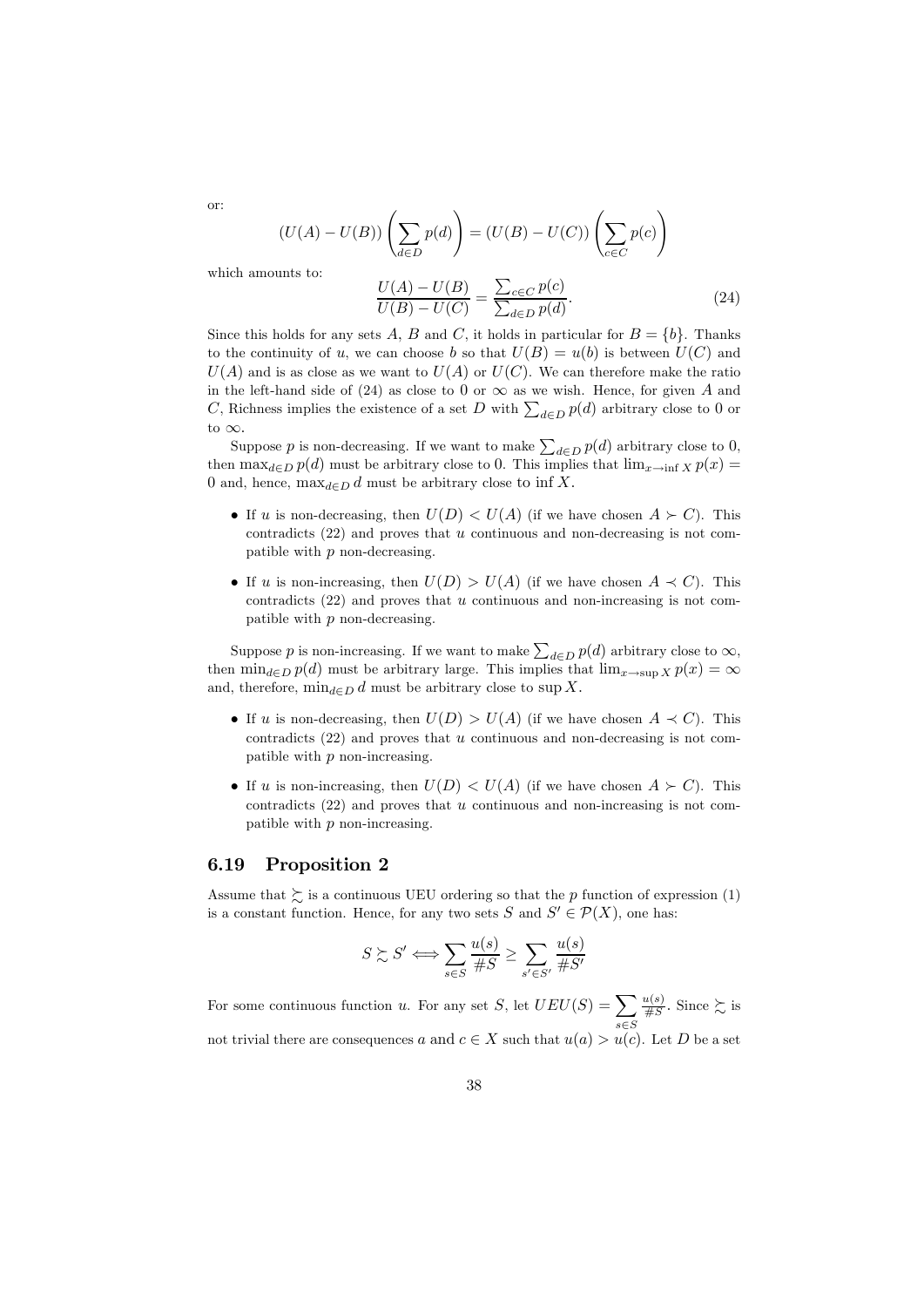such that  $D \sim \{a\}$ . The set D can be a singleton  $(D = \{d\}$  with  $u(d) = u(a)$  or a set with several elements. If D is a singleton, then  $UEU(D\cup C)=(u(a)+u(c))/2$ . If D is not a singleton, then  $UEU(D\cup C) > (u(a) + u(c))/2$ . Hence, for all sets  $D \sim A$ ,  $UEU(D \cup C) \geq (u(a) + u(c))/2$ . The continuity of u implies that, for any real number  $\alpha$  between  $u(a)$  and  $u(c)$ , there exists some  $B = \{b\} \in \mathcal{P}(X)$ such that  $u(b) = \alpha$ . If  $\alpha$  is chosen to be strictly smaller than  $(u(a) + u(c))/2$ , then  $(D\cup C) > (B)$  and  $D\cup C \succ B$ , for any  $D$  with  $D \sim A$ . Hence, Richness does not hold.

## References

- AHN, D. S. (2008): "Ambiguity without a State Space," Review of Economic Studies, 75, 3—28.
- Anscombe, F., and R. Aumann (1963): "A Definition of Subjective Probability," Annals of Mathematical Statistics, 34, 199—205.
- BAIGENT, N., AND Y. XU (2004): "Decisions under complete ignorance," Mimeo,Institute of public economics, Graz university.
- Barberà, S., W. Bossert, and P. K. Pattanaik (2004): "Ranking Sets of Objects," in Handbook of Utility Theory, vol. 2: Extensions, ed. by S. Barberà, P. Hammond, and C. Seidl, pp. 893—977. Kluwer, Dordrecht.
- Bolker, E. D. (1966): "Functions Resembling Quotient of Measures," Transaction of the American Mathematical Society, 124, 292—312.

(1967): "A Simultaneous Axiomatization of Utility and Subjective Probabilities," Philosophy of Sciences, 34, 333—340.

- Broome, J. (1990): "Bolker-Jeffrey Expected Utility Theory and Axiomatic Utilitarianism," Review of Economic Studies, 57, 477—502.
- Ellsberg, D. (1961): "Risk, Ambiguity, and the Savage Axioms," Quarterly Journal of Economics, 75, 643—669.
- Epstein, L., and J. Zhang (2001): "Subjective Probabilities and Subjectively Unambiguous Events," Econometrica, 69, 265—306.
- Ghirartado, P., F. Maccheroni, and M. Marinacci (2004): "Differentiating Ambiguity and Ambiguity Attitude," Journal of Economic Theory, 118, 133—173.
- Ghirartado, P., and M. Marinaccin (2002): "Ambiguity Made Precise: A Comparative Foundation," Journal of Economic Theory, 102, 251—289.
- Gravel, N., T. Marchant, and A. Sen (2012): "Uniform Utility Criteria for Decision Making under Ignorance or Objective Ambiguity," Journal of Mathematical Psychology, 56, 297—315.